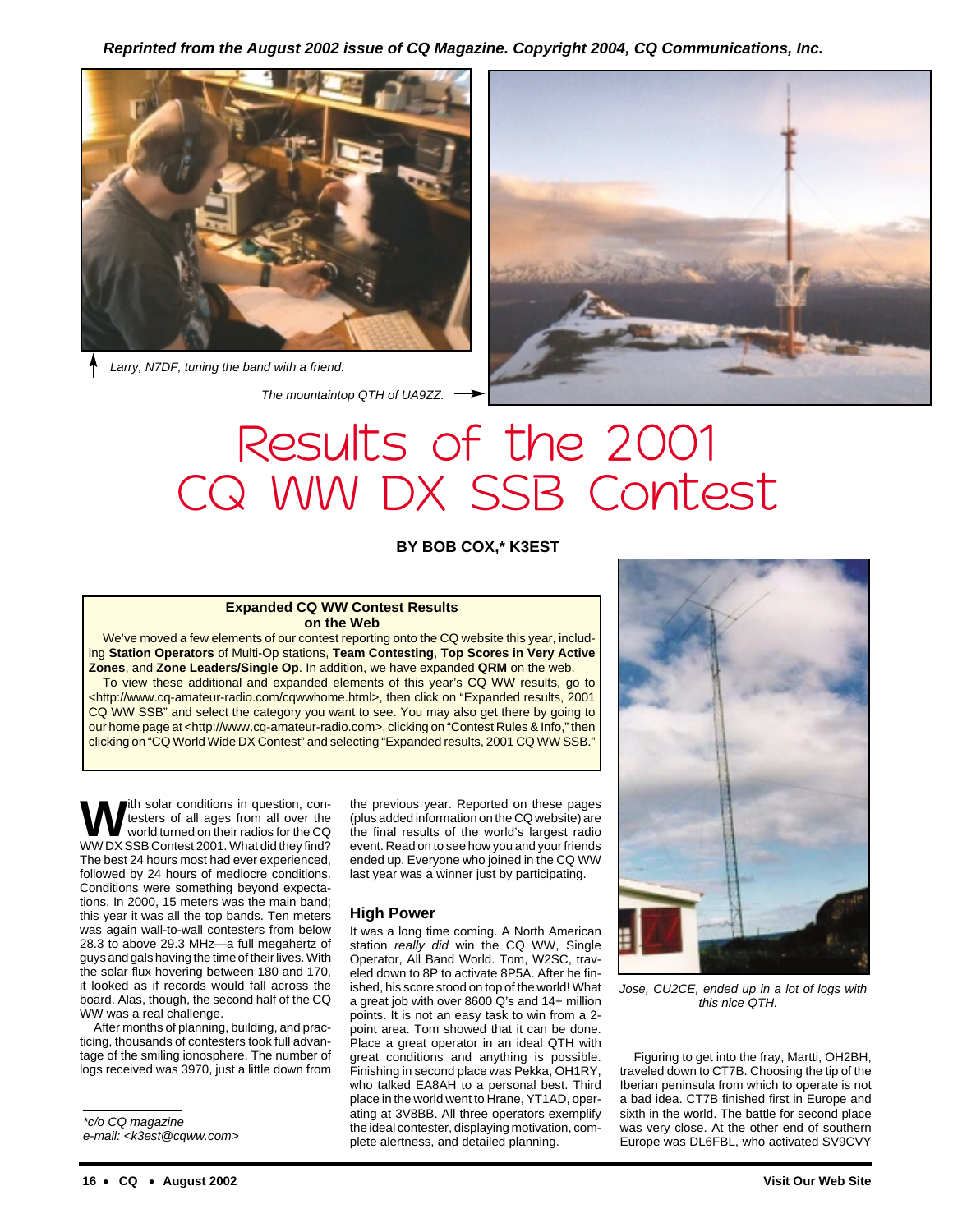### **BAND-BY-BAND BREAKDOWN—TOP ALL BAND SCORES**

**Number groups indicate: QSOs/Zones/Countries on each band**

| WORLD TOP SINGLE OPERATOR ALL BAND |           |            |             |             |                                         |             |                    |           | USA TOP SINGLE OPERATOR ALL BAND |            |                                      |                                       |             |
|------------------------------------|-----------|------------|-------------|-------------|-----------------------------------------|-------------|--------------------|-----------|----------------------------------|------------|--------------------------------------|---------------------------------------|-------------|
| <b>Station</b>                     | 160       | 80         | 40          | 20          | 15                                      | 10          | <b>Station</b>     | 160       | 80                               | 40         | 20                                   | 15                                    | 10          |
| 8P5A                               | 62/8/16   | 452/15/62  | 729/23/88   | 1658/30/113 | 2435/37/119                             | 3354/34/113 | K <sub>1</sub> AR  | 9/5/7     | 70/14/47                         | 186/20/90  | 786/35/124                           | 1253/38/133                           | 1716/40/138 |
| EA8AH                              | 114/9/48  | 382/17/67  | 641/27/87   | 2153/33/104 | 1667/33/109                             | 2619/33/116 | KQ2M/1             | 14/4/8    | 74/13/43                         | 172/21/84  | 1085/36/122                          | 1437/37/134                           | 1364/37/123 |
| 3V8BB                              | 139/8/46  | 396/15/66  | 412/24/84   | 1760/34/118 | 1039/36/125                             | 2977/37/125 | <b>N2NT/1</b>      | 23/7/17   | 91/15/55                         | 232/22/83  | 896/38/119                           | 766/36/121                            | 1617/33/129 |
| FG/T93M                            | 42/7/9    | 305/14/46  | 617/24/79   | 1194/32/103 | 2213/36/116                             | 3038/33/117 | K4ZW               | 23/7/16   | 117/19/63                        | 129/22/72  | 737/31/114                           | 999/25/131                            | 1426/38/127 |
| JY9NX                              | 12/6/10   | 202/11/54  | 500/22/74   | 1244/31/95  | 1717/36/116                             | 2616/37/126 | W9RE               | 28/6/12   | 107/18/55                        | 129/22/69  | 815/37/117                           | 1288/37/127                           | 1038/34/120 |
| CT7B                               | 74/9.45   | 214/15/66  | 356/19/71   | 1672/32/105 | 1404/34/124                             | 1917/37/124 | K4XS               | 12/3/9    | 108/18/59                        | 262/23/92  | 601/36/110                           | 933/34/123                            | 1302/33/126 |
| 9K9X                               | 29/10/19  | 122/14/39  | 316/26/69   | 1452/37/120 | 1197/37/123                             | 1817/34/113 | K5ZD/1             | 23/9/16   | 77/16/56                         | 123/22/73  | 771/36/121                           | 695/35/125                            | 1273/32/117 |
| SV9CVY                             | 85/7/39   | 131/11/57  | 139/17/61   | 1946/33/112 | 1189/32/113                             | 2341/33/113 | K3Z0               | 13/5/10   | 112/16/52                        | 157/22/58  | 489/31/101                           | 1046/36/120                           | 1325/34/113 |
| FS/AH8DX                           | 73/9/19   | 257/13/33  | 509/20/74   | 1041/32/104 | 1654/33/114                             | 2001/29/102 | N2IC/Ø             | 18/10/13  | 60/21/40                         | 177/23/65  | 486/35/105                           | 884/36/126                            | 1257/37/127 |
| M6T                                | 128/7/46  | 463/14/66  | 642/23/77   | 942/33/87   | 1445/37/112                             | 1600/37/121 | WB9Z               | 13/5/10   | 112/16/52                        | 157/22/58  | 489/31/101                           | 1046/36/120                           | 1325/34/113 |
|                                    |           |            |             |             | WORLD MULTI-OPERATOR SINGLE TRANSMITTER |             |                    |           |                                  |            |                                      | USA MULTI-OPERATOR SINGLE TRANSMITTER |             |
| D44TC                              | 148/14/57 | 194/21/80  | 290/29/97   | 2380/38/145 | 2413/37/151                             | 4213/39/164 | K4JA               | 29/10/25  | 142/24/80                        | 295/28/106 | 963/39/151                           | 1272/37/158                           | 1578/38/160 |
| P <sub>3</sub> A                   | 106/11/49 | 225/15/70  | 368/25/90   | 2784/38/135 | 2373/37/143                             | 3514/38/150 | N3RS               | 21/6/18   | 83/21/70                         | 118/25/91  | 1137/40/159                          | 1055/38/159                           | 1579/39/167 |
| EA8ZS                              | 45/8/37   | 217/19/81  | 853/33/114  | 2184/40/148 | 1834/37/164                             | 2816/40/169 | K <sub>1</sub> KI  | 19/6/16   | 109/22/71                        | 157/27/93  | 920/39/144                           | 1064/38/154                           | 1873/39/168 |
| ZXØF                               | 21/8/19   | 114/18/64  | 335/31/98   | 2197/35/133 | 2308/37/154                             | 3522/37/151 | KR <sub>1</sub> G  | 10/4/8    | 95/20/67                         | 132/28/97  | 1032/38/149                          | 909/37/148                            | 1648/40/163 |
| FY5KE                              | 49/11/23  | 142/11/43  | 317/24/91   | 1429/35/139 | 2254/35/158                             | 4398/37/142 | N2NU               | 15/6/13   | 125/19/72                        | 116/25/91  | 893/38/142                           | 1022/36/144                           | 1676/39/152 |
| PJ2Z                               | 65/9/18   | 396/22/63  | 923/28/107  | 1999/37/133 | 2018/35/136                             | 2765/35/130 | K8AZ               | 19/8/17   | 58/21/56                         | 126/28/102 | 903/40/153                           | 1003/38/148                           | 1448/40/162 |
|                                    |           |            |             |             | WORLD MULTI-OPERATOR MULTI-TRANSMITTER  |             |                    |           |                                  |            | USA MULTI-OPERATOR MULTI-TRANSMITTER |                                       |             |
| IG9A                               | 776/12/68 | 1566/25/91 | 2375/33/123 | 4736/39/156 | 4595/37/161                             | 4932/40/174 | KC <sub>1</sub> XX | 132/11/27 | 560/25/98                        | 667/33/124 | 2807/40/177                          | 2767/40/176                           | 2660/39/174 |
| IH <sub>9</sub> P                  | 705/13/76 | 1073/17/79 | 1857/29/108 | 4734/40/153 | 4285/39/166                             | 5070/39/164 | W3LPL              | 318/16/35 | 393/25/90                        | 525/28/118 | 1954/40/170                          | 2436/39/168                           | 2571/40/175 |
| VP <sub>2E</sub>                   | 398/16/52 | 1109/18/86 | 1912/32/124 | 5069/39/167 | 5625/40/167                             | 5519/40/170 | K9NS               | 234/13/27 | 193/21/59                        | 456/32/115 | 1875/40/164                          | 2339/39/162                           | 2789/40/172 |
| <b>V26B</b>                        | 370/13/30 | 1053/21/81 | 1514/27/110 | 4244/39/155 | 3840/38/152                             | 4292/39/156 | N <sub>2</sub> RM  | 29/8/19   | 492/25/89                        | 323/25/99  | 1609/38/155                          | 1826/38/157                           | 2180/39/166 |
| KC <sub>1</sub> XX                 | 132/11/27 | 560/25/98  | 667/33/124  | 2807/40/177 | 2767/40/176                             | 2660/39/174 | N <sub>4</sub> TO  | 29/7/11   | 188/21/69                        | 381/28/108 | 1476/39/152                          | 1363/37/152                           | 2280/40/160 |
| RW2F                               | 931/14/62 | 1405/24/90 | 2162/37/129 | 3041/40/149 | 2355/39/157                             | 2394/40/161 | W4MYA              | 108/9/23  | 208/23/76                        | 449/30/112 | 1004/39/151                          | 1640/39/158                           | 1880/40/162 |

to the second place finish, just edging out G4PIQ from M6T.

In the U.S., John, K1AR, once again demonstrated why he is a great operator. John put the K1EA station through its paces to win the top U.S. spot. In second place was Bob, KQ2M. Conditions were so good from New England that everyone felt as if they were in Europe. Andy, N2NT/1, took third-place honors.

#### **Low Power**

John, W2GD, decided that this was the year for a low-power entry. Jumping on a plane in New Jersey and four hours later sitting in front of the rig at P40W can make contesting very enjoyable. John pushed P40W to a new world low-power record. Second and third place were claimed by ZX2B (PY2MNL) and CE4U (CE4USW), respectively. OH1EH pushed OHØZ to a first-place win in Europe over ER6A (ER1LW) and S53EA.

Here in the U.S. it was a first-place win by N1SV, who edged out KS1J. The battle for third and fourth place was very close, with WD5K beating out W5KFT(N5AW).

Special mention must be made of the efforts of N6NF, who led the U.S. West Coast scores.

#### **QRP**

First you go insane. Then you make the decision to try something a little different for a change. Then you try something really difficult. Then you discover QRP in the CQ WW. What a great way to learn very important contesting skills. Jacobo, P40B (P43P) repeated his top- score role of a few years back and put his location and skill to full use to win the world QRP. The next QRP champions were from many diverse places. LY5A with LY2PAJ operating took top European honors, followed by F5BEG and LY1DT. The #1 U.S. QRP score was attained by WE1USA (WA1LNP), followed by K7HBN and K8ZT. Both of the latter contesters really put their skills to the test from less than ideal QTHs. Special mention must be made of the QRP Asian score of JR4DAH. He is a long way from any population center.

#### **Assisted**

The year 2001 was a banner year for the Assisted category. This category offers a way for DXers and contesters to contribute to their club's

Jeff finished ahead of Robert, W5AJ, down at P40P. Jeff's score is quite a feat from Canada. Third world high and first in the U.S. was Rick, KI1G. Second place in the U.S. went to Charlie, K3WW. In Europe OQ1T operated by RA3AUU took top honors; second place went to Tine, S50A.

time a juicy multiplier flies by on the screen.

#### **Multi-Single**

A lot of hard work paid off big time, as D44TC won the Multi-Single category for the world. A crew of Italians and locals talked their way to 22.9 million points, a new world Multi-Single record! Congratulations to the fine crew. The battle for second place was tough. After the dust settled, P3A finished just ahead of EA8ZS. The fight for fourth through sixth place was equally close, with ZXØF, FY5KE, and PJ2Z ending in that order. In Europe TM5C came very close to the European record by taking the top spot. They were followed by OM8A and 9A7A. K4JA, located in northeast Virginia, was the top U.S. score. They were followed by N3RS and K1KI.

score. The secret to doing well in the Assisted category is to remember that QSOs are the name of the game. Try not to chase the band map too much, and you may end up with a better score than by QSYing each

The world top honor went to Jeff, N5TJ, operating at VE3EJ's QTH.

The Multi-Single category is great fun. If you get a chance to join a team, you will find it a real learning experience.

#### **Multi-Multi**

The crew at IG9A finally put it all together for an impressive win and broke the coveted 50 million barrier. They arrived to set up their fieldday-style operation on the cliffs of Lampedusa island. The crew was truly international, with operators from six countries. Just across the water was second-place finisher, IH9P. What a great job they did. Third place and #1 in North America went to VP2E; they demolished the long-standing VP2KC record. Congratulations! The # 1 score in Asia was JA3YBK, followed by their friendly rival JA5BJC. Both stations were manned by excellent operators. A special mention must be made of A50A, the first Multi-Multi from Bhutan! It was only a little while ago when working A5 at all was a challenge. Continental leaders were IG9A (AF), JA3YBK (AS), RW2F (EU), VP2E (NA), T88C (OC), and YV4A (SA). In the U.S. another remarkable win was posted by KC1XX, who beat out W3LPL for top U.S. honors, with K9NS a close third (great job!). The gang from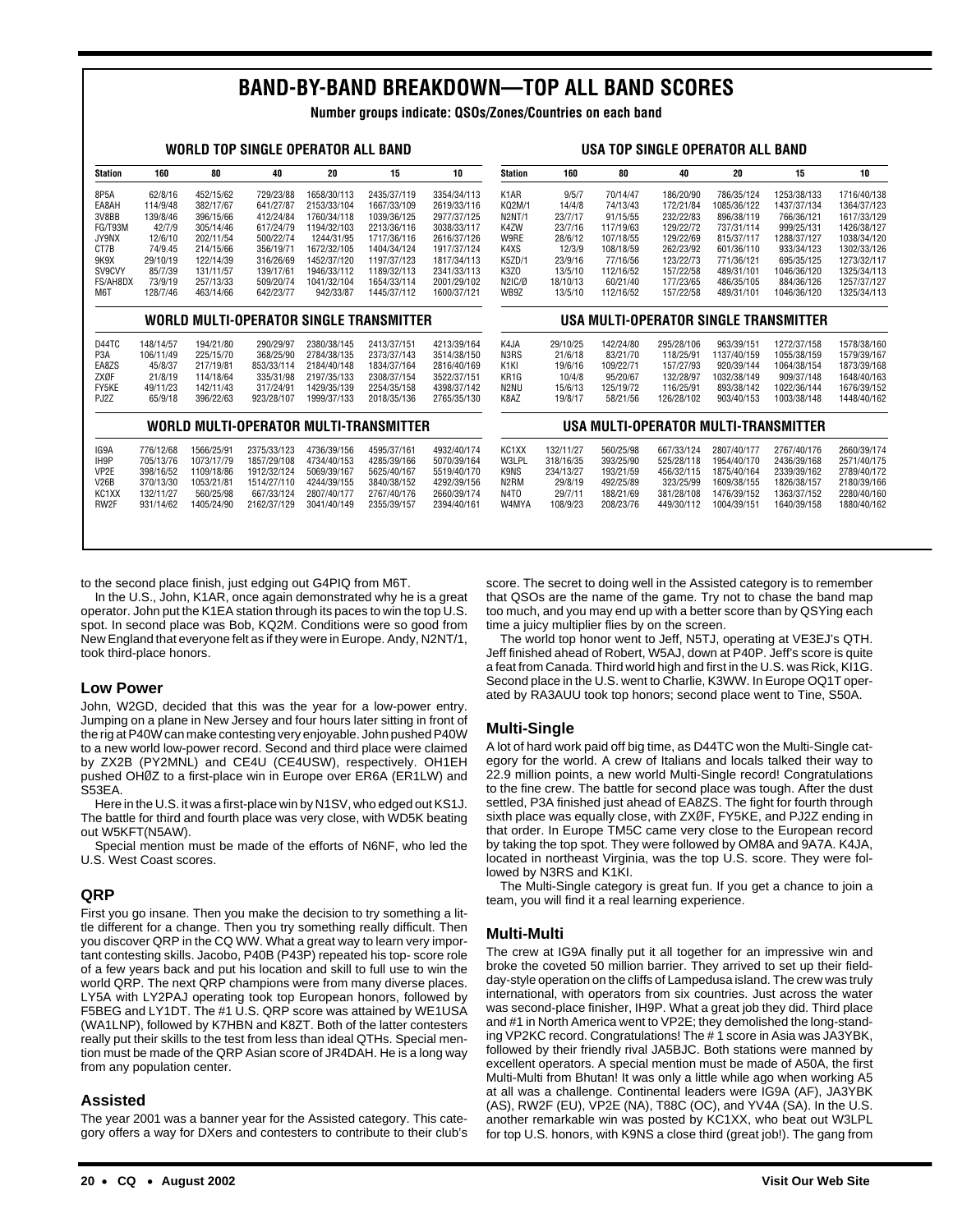**EUROPE TOP SINGLE OPERATOR ALL BAND**

| Station           | 160       | 80         | 40          | 20          | 15                                       | 10          |
|-------------------|-----------|------------|-------------|-------------|------------------------------------------|-------------|
| CT7B              | 74/9/45   | 214/15/66  | 356/19/71   | 1672/32/105 | 1404/34/124                              | 1917/37/124 |
| SV9CVY            | 85/7/39   | 131/11/57  | 139/17/61   | 1946/33/112 | 1189/32/113                              | 2341/33/113 |
| M <sub>6</sub> T  | 128/7/46  | 463/14/66  | 642/23/77   | 942/33/87   | 1445/37/112                              | 1600/37/121 |
| GW4BLE            | 46/7/36   | 257/11/61  | 451/21/82   | 1015/30/93  | 1227/34/112                              | 1486/35/114 |
| S5ØS              | 69/6/40   | 107/10/57  | 275/22/77   | 1223/36/121 | 1438/38/113                              | 1190/35/126 |
| YT7R              | 95/10/54  | 343/13/58  | 370/31/100  | 897/35/127  | 926/35/114                               | 1134/37/121 |
| TM <sub>2</sub> Y | 42/6/32   | 247/13/58  | 167/17/75   | 749/32/97   | 837/32/113                               | 1372/35/120 |
| LY7Z              | 249/10/47 | 382/15/61  | 281/23/82   | 858/36/119  | 1030/33/121                              | 898/34/122  |
| ERØND             | 124/9/44  | 247/14/51  | 500/26/79   | 632/32/107  | 1101/32/101                              | 1359/35/112 |
| SQ6Z              | 68/5/31   | 295/9/50   | 288/25/80   | 740/35/106  | 1063/34/108                              | 1238/34/108 |
|                   |           |            |             |             | EUROPE MULTI-OPERATOR SINGLE TRANSMITTER |             |
| TM <sub>5</sub> C | 55/9/55   | 297/18/83  | 630/28/106  | 2191/40/152 | 1892/37/150                              | 2644/39/159 |
| OM8A              | 96/7/45   | 344/13/63  | 585/26/94   | 1427/37/137 | 1744/38/147                              | 2218/39/155 |
| 9A7A              | 212/7/50  | 384/16/74  | 893/29/96   | 1850/38/142 | 2157/37/146                              | 976/39/149  |
| IR <sub>4</sub> T | 108/11/57 | 232/13/68  | 681/27/99   | 1745/38/135 | 1736/36/145                              | 1567/38/152 |
| OK5W              | 71/8/53   | 361/17/77  | 1063/30/113 | 1069/40/150 | 1763/39/151                              | 898/39/152  |
| EI7M              | 123/9/46  | 370/15/72  | 507/22/85   | 1329/34/120 | 1972/37/144                              | 2285/36/138 |
|                   |           |            |             |             | EUROPE MULTI-OPERATOR MULTI-TRANSMITTER  |             |
| RW <sub>2</sub> F | 931/14/62 | 1405/24/90 | 2162/37/129 | 3041/40/149 | 2355/39/157                              | 2394/40/161 |
| RU1A              | 547/11/60 | 1105/27/91 | 1561/34/117 | 3228/40/158 | 2702/39/157                              | 2380/40/168 |
| OH <sub>2U</sub>  | 587/10/60 | 837/19/78  | 1338/35/119 | 2760/40/160 | 2980/40/164                              | 2200/40/168 |
| <b>DFØHQ</b>      | 730/10/60 | 1342/24/94 | 1937/36/117 | 2406/40/159 | 2136/40/157                              | 2586/40/172 |
| OT <sub>1</sub> A | 658/11/63 | 1264/16/81 | 1949/35/118 | 3048/40/157 | 2556/39/155                              | 1991/40/154 |
| HG6N              | 466/11/58 | 935/15/73  | 855/24/93   | 2937/37/147 | 2593/38/148                              | 2238/40/151 |

RW2F finished on top in Europe, followed closely by RU1A. This was quite an achievement for the RW2F crew.

HG6N 466/11/58 935/15/73 855/24/93 2937/37/147 2593/38/148 2238/40/151

There was very strong representation from all over the world in the Multi-Multi class this year. It is now obvious that during a sunspot maximum the place to be is Africa. Congratulations to all the teams who did so much work to build and man the multi-multi stations. The multi-multis are the beacons that show us what can be the true potential of hardware and signals on all the bands.

#### **Special Mention**

Every year the CQ WW attracts contesters who travel to distant QTHs. A special thanks to the following 2001 DXpeditions: 8P5A, V31BD, V31MX, VP9/W6PH, J79RL, FG/T93M, 6Y4Y, V47KP, FS/AH8DX, PJ7/K7ZUM, FP/AC8W, FP/K8DD, VP5B, WP2Z, EA8AH, 9G5KW,



KD3TB and KD3RF, ops of 9M6TBT, relaxing after the contest. (Photo via KD3TB)

CT9L, 5U7JK, 3V8BB, 4Z8GZ, JY9NX, UN1LT, 9K9Z, 8Q7LM, 9V1XE, 9M2TO, OHØMM, OH6LI, OH1EH, SV9CVY, J43J, MJØC, ERØND, CT7B, V8A, 9M8R, 3D2MH, 4W6MM, YBØAVK, P29JA, ZK1NCP, P40A, P40W, P40P, ZW5B, ZV5R, HC8A, HC8Z, 9Y4TBG, TI5X, VY2ZMM, OHØA, J75J, HR3J, J6R, VP5DX, KP2/AA4V, D44TC, E30NA, P3A, 4U1ITU, LX5A, T70A, 9M6TBT, AH2R, 5WØMO, ZXØF, FY5KE, PJ2Z, VP2E, V26B, 8P4B, VB2V, J3A, IG9A, IH9P, A50A, XP1AB, HBØ/HB9AON, GZ7V, T88C, and ZK1CG, to name only a few.

Every year there are many individual competitions within call areas or countries. Please check out the close battles between: N4TZ, N4YDU, N4IG & K4IE; N4MO & WO4O; WD5K & W5KFT; K6NA & W6UE; K8AL & K8DX; ACØW & WØAH; VE3OI & VE3AT; UA9CLB & UA9CDV; 4X2K & 4Z8GZ; JA2BNN & JA2FSM; UN7PCZ & UN7JX; OK1TN & OK2WTM; OK1DCF & OK1FX; OZ1HXQ & OZ9Y; RD4M, RQ4L & RK4FD; UA6LV & R73A; OG6AC & OH6OS; F5NZO & TM9W; I4IKW & IR3Z; LY1FW & LY2GF; LA8OM & LA1PHA; SP4TKR & SP6LUV; YO4CIS & YO3APJ; OM3IAG & OM4TX; S50C & S50K; S53M & S57DX; EA3QP & EA4WF; HB9FBS & HB9GT; LU2BA & LQØF; LU4DX & LU3HIP; KD9ST & K9ZO; JE4VVM & JH7PKU; PQ2Q & PY2AA; ZXØF, FY5KE & PJ2Z; IG9A & IH9P; GM2T & GMØB; LT1F & LU4FM.

#### **Comments**

The 2001 CQ WW SSB Contest was a super one. Beyond the great conditions, your help by submitting an electronic log made the contest the most thoroughly checked in history. We received over 3600 e-logs! That was about 88% of the total logs received. Your effort to submit an electronic log allows for a fairer adjudication process.

Submitting an electronic log is easy. If you submit an electronic log for the 2002 SSB contest, send the log and summary sheet to <ssb@ cqww.com> by December 1, 2002. Please send your log in Cabrillo format. The Cabrillo format is now a standard submission with CT, TR, NA SuperDuper, and WriteLog. Remember to name your file with your call with .cbr extension—i.e., PJ4B.cbr. Please make every effort to help us out. We thank you in advance.

Rules for the 2002 CQ WW will be in the September issue of CQ and on the CQ website, <www.cq-amateur-radio.com>. You can also see information concerning the CQ WW on the web at <http://www.cqww. com>. If you have any questions about the CQ WW, send them to <questions@cqww.com>.

#### **Thanks**

Thanks to the CQ WW log checkers who validated the winners and provided insight into many contesting topics. The 2001 crew included K1DG, K3WW, K3ZO, KR2Q, N2AA, N2NC, N3ED, N6ZZ, N9RV, W3ZZ, K1AR, KM3T, KT3Y, N5TJ, N5NJ, and N8BJQ. Our DX advisors were very helpful in offering advice, providing information, and sorting out poten-



9M6TBT operated by Irwin, KD3TB, and Andy, KD3RF, put East Malaysia on the map in CQ WW SSB. Here KD3TB, KD3RF, and Don, 9M6SU, are testing out a new antenna before the start of the contest. (Photo via KD3TB)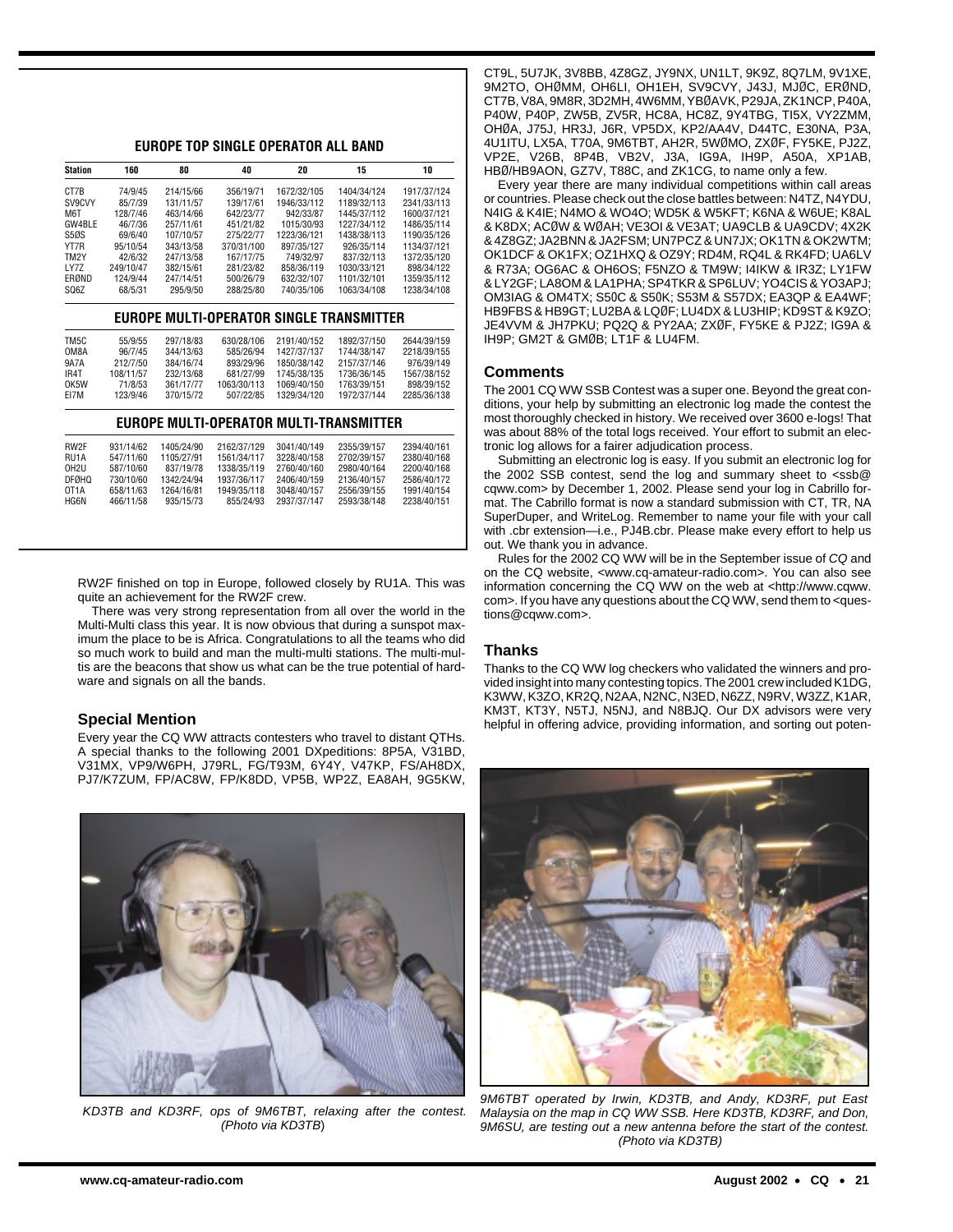|                                    | GI4SNA 887,124                                                                                                                                                                                                                                                                                                                                                                                                                                                                                                                                                                                                                                                                                                                         |
|------------------------------------|----------------------------------------------------------------------------------------------------------------------------------------------------------------------------------------------------------------------------------------------------------------------------------------------------------------------------------------------------------------------------------------------------------------------------------------------------------------------------------------------------------------------------------------------------------------------------------------------------------------------------------------------------------------------------------------------------------------------------------------|
|                                    | LU3HIP875,104                                                                                                                                                                                                                                                                                                                                                                                                                                                                                                                                                                                                                                                                                                                          |
|                                    | YU1AU 854,080                                                                                                                                                                                                                                                                                                                                                                                                                                                                                                                                                                                                                                                                                                                          |
|                                    | VR2BG799,496                                                                                                                                                                                                                                                                                                                                                                                                                                                                                                                                                                                                                                                                                                                           |
|                                    |                                                                                                                                                                                                                                                                                                                                                                                                                                                                                                                                                                                                                                                                                                                                        |
|                                    | 21 MHz                                                                                                                                                                                                                                                                                                                                                                                                                                                                                                                                                                                                                                                                                                                                 |
|                                    | TA3D 1,231,979                                                                                                                                                                                                                                                                                                                                                                                                                                                                                                                                                                                                                                                                                                                         |
|                                    | SM4DHF 1,100,480                                                                                                                                                                                                                                                                                                                                                                                                                                                                                                                                                                                                                                                                                                                       |
|                                    |                                                                                                                                                                                                                                                                                                                                                                                                                                                                                                                                                                                                                                                                                                                                        |
|                                    | S57O 734,580                                                                                                                                                                                                                                                                                                                                                                                                                                                                                                                                                                                                                                                                                                                           |
|                                    | VK5AM613,168                                                                                                                                                                                                                                                                                                                                                                                                                                                                                                                                                                                                                                                                                                                           |
|                                    | AY8A 606,564                                                                                                                                                                                                                                                                                                                                                                                                                                                                                                                                                                                                                                                                                                                           |
|                                    | S57IIO594,847                                                                                                                                                                                                                                                                                                                                                                                                                                                                                                                                                                                                                                                                                                                          |
|                                    |                                                                                                                                                                                                                                                                                                                                                                                                                                                                                                                                                                                                                                                                                                                                        |
|                                    | 14 MHz                                                                                                                                                                                                                                                                                                                                                                                                                                                                                                                                                                                                                                                                                                                                 |
|                                    | OK1RI 1,282,944                                                                                                                                                                                                                                                                                                                                                                                                                                                                                                                                                                                                                                                                                                                        |
|                                    | IR5T 1,228,835                                                                                                                                                                                                                                                                                                                                                                                                                                                                                                                                                                                                                                                                                                                         |
|                                    | YBØAZ743,850                                                                                                                                                                                                                                                                                                                                                                                                                                                                                                                                                                                                                                                                                                                           |
|                                    | XE1L 664,362                                                                                                                                                                                                                                                                                                                                                                                                                                                                                                                                                                                                                                                                                                                           |
|                                    |                                                                                                                                                                                                                                                                                                                                                                                                                                                                                                                                                                                                                                                                                                                                        |
|                                    | S58AL 643,826                                                                                                                                                                                                                                                                                                                                                                                                                                                                                                                                                                                                                                                                                                                          |
|                                    | S51CK519,696                                                                                                                                                                                                                                                                                                                                                                                                                                                                                                                                                                                                                                                                                                                           |
|                                    |                                                                                                                                                                                                                                                                                                                                                                                                                                                                                                                                                                                                                                                                                                                                        |
|                                    | 7 MHz                                                                                                                                                                                                                                                                                                                                                                                                                                                                                                                                                                                                                                                                                                                                  |
|                                    | VK4EMM97,826                                                                                                                                                                                                                                                                                                                                                                                                                                                                                                                                                                                                                                                                                                                           |
|                                    | K2UF 44,370                                                                                                                                                                                                                                                                                                                                                                                                                                                                                                                                                                                                                                                                                                                            |
|                                    | AD3Y/2 42,462                                                                                                                                                                                                                                                                                                                                                                                                                                                                                                                                                                                                                                                                                                                          |
|                                    | UA1ANA41,410                                                                                                                                                                                                                                                                                                                                                                                                                                                                                                                                                                                                                                                                                                                           |
|                                    | VA3TTT31,372                                                                                                                                                                                                                                                                                                                                                                                                                                                                                                                                                                                                                                                                                                                           |
|                                    | SP9ABU28,812                                                                                                                                                                                                                                                                                                                                                                                                                                                                                                                                                                                                                                                                                                                           |
|                                    |                                                                                                                                                                                                                                                                                                                                                                                                                                                                                                                                                                                                                                                                                                                                        |
|                                    |                                                                                                                                                                                                                                                                                                                                                                                                                                                                                                                                                                                                                                                                                                                                        |
|                                    | 3.7 MHz                                                                                                                                                                                                                                                                                                                                                                                                                                                                                                                                                                                                                                                                                                                                |
|                                    | 9A3PA69,144                                                                                                                                                                                                                                                                                                                                                                                                                                                                                                                                                                                                                                                                                                                            |
|                                    | S53F 55,870                                                                                                                                                                                                                                                                                                                                                                                                                                                                                                                                                                                                                                                                                                                            |
|                                    | LZ1DM 46,277                                                                                                                                                                                                                                                                                                                                                                                                                                                                                                                                                                                                                                                                                                                           |
|                                    | OK1FPS41,071                                                                                                                                                                                                                                                                                                                                                                                                                                                                                                                                                                                                                                                                                                                           |
|                                    | 9A5AZZ36,564                                                                                                                                                                                                                                                                                                                                                                                                                                                                                                                                                                                                                                                                                                                           |
|                                    | IC8SDL34,776                                                                                                                                                                                                                                                                                                                                                                                                                                                                                                                                                                                                                                                                                                                           |
|                                    |                                                                                                                                                                                                                                                                                                                                                                                                                                                                                                                                                                                                                                                                                                                                        |
|                                    | <b>1.8 MHz</b>                                                                                                                                                                                                                                                                                                                                                                                                                                                                                                                                                                                                                                                                                                                         |
|                                    | HA8BE 40,600                                                                                                                                                                                                                                                                                                                                                                                                                                                                                                                                                                                                                                                                                                                           |
|                                    |                                                                                                                                                                                                                                                                                                                                                                                                                                                                                                                                                                                                                                                                                                                                        |
|                                    | YTØT ………………31,785                                                                                                                                                                                                                                                                                                                                                                                                                                                                                                                                                                                                                                                                                                                      |
|                                    | TA3J 30,846                                                                                                                                                                                                                                                                                                                                                                                                                                                                                                                                                                                                                                                                                                                            |
|                                    | S57NMQ 22,780                                                                                                                                                                                                                                                                                                                                                                                                                                                                                                                                                                                                                                                                                                                          |
|                                    | UR6QA17,328                                                                                                                                                                                                                                                                                                                                                                                                                                                                                                                                                                                                                                                                                                                            |
|                                    | OK2SNX14,448                                                                                                                                                                                                                                                                                                                                                                                                                                                                                                                                                                                                                                                                                                                           |
|                                    |                                                                                                                                                                                                                                                                                                                                                                                                                                                                                                                                                                                                                                                                                                                                        |
|                                    | QRP, All Band                                                                                                                                                                                                                                                                                                                                                                                                                                                                                                                                                                                                                                                                                                                          |
|                                    | P4ØB 2,326,288                                                                                                                                                                                                                                                                                                                                                                                                                                                                                                                                                                                                                                                                                                                         |
|                                    | LY5A 1,953,068                                                                                                                                                                                                                                                                                                                                                                                                                                                                                                                                                                                                                                                                                                                         |
|                                    | VE3KZ1,420,482                                                                                                                                                                                                                                                                                                                                                                                                                                                                                                                                                                                                                                                                                                                         |
|                                    | TI5X 1,400,424                                                                                                                                                                                                                                                                                                                                                                                                                                                                                                                                                                                                                                                                                                                         |
|                                    | F5BEG 1,195,000                                                                                                                                                                                                                                                                                                                                                                                                                                                                                                                                                                                                                                                                                                                        |
|                                    | LY1DT973,080                                                                                                                                                                                                                                                                                                                                                                                                                                                                                                                                                                                                                                                                                                                           |
|                                    | WE1USA764,160                                                                                                                                                                                                                                                                                                                                                                                                                                                                                                                                                                                                                                                                                                                          |
|                                    | S54AA682,550                                                                                                                                                                                                                                                                                                                                                                                                                                                                                                                                                                                                                                                                                                                           |
|                                    |                                                                                                                                                                                                                                                                                                                                                                                                                                                                                                                                                                                                                                                                                                                                        |
|                                    |                                                                                                                                                                                                                                                                                                                                                                                                                                                                                                                                                                                                                                                                                                                                        |
|                                    | JR4DAH647,496                                                                                                                                                                                                                                                                                                                                                                                                                                                                                                                                                                                                                                                                                                                          |
| LZ8T 59,778                        | SP8NR 637,857                                                                                                                                                                                                                                                                                                                                                                                                                                                                                                                                                                                                                                                                                                                          |
| OZ3SK 55,368                       | Assisted, All Band                                                                                                                                                                                                                                                                                                                                                                                                                                                                                                                                                                                                                                                                                                                     |
| IV3OWC46,209                       | VE3EJ 11,080,260                                                                                                                                                                                                                                                                                                                                                                                                                                                                                                                                                                                                                                                                                                                       |
|                                    |                                                                                                                                                                                                                                                                                                                                                                                                                                                                                                                                                                                                                                                                                                                                        |
| HG3M 43,761                        | P4ØP 10,224,346                                                                                                                                                                                                                                                                                                                                                                                                                                                                                                                                                                                                                                                                                                                        |
| EU6EU 41,910                       | KI1G 8,053,315                                                                                                                                                                                                                                                                                                                                                                                                                                                                                                                                                                                                                                                                                                                         |
| PA3GCV36,890                       | K3WW 6,836,410                                                                                                                                                                                                                                                                                                                                                                                                                                                                                                                                                                                                                                                                                                                         |
|                                    | OQ1T 6,796,680                                                                                                                                                                                                                                                                                                                                                                                                                                                                                                                                                                                                                                                                                                                         |
|                                    | S50A 5,860,490                                                                                                                                                                                                                                                                                                                                                                                                                                                                                                                                                                                                                                                                                                                         |
|                                    | DLØWW5,813,280                                                                                                                                                                                                                                                                                                                                                                                                                                                                                                                                                                                                                                                                                                                         |
| P4ØW 7,543,768                     | N3RR 5,059,152                                                                                                                                                                                                                                                                                                                                                                                                                                                                                                                                                                                                                                                                                                                         |
| ZX2B 4,099,295                     | YL8M 4,957,728                                                                                                                                                                                                                                                                                                                                                                                                                                                                                                                                                                                                                                                                                                                         |
|                                    | TM2V 4,754,568                                                                                                                                                                                                                                                                                                                                                                                                                                                                                                                                                                                                                                                                                                                         |
|                                    |                                                                                                                                                                                                                                                                                                                                                                                                                                                                                                                                                                                                                                                                                                                                        |
| ER6A 3,214,395                     | Multi-Op, Single Trans                                                                                                                                                                                                                                                                                                                                                                                                                                                                                                                                                                                                                                                                                                                 |
| VP9/W6PH 3,134,610                 | D44TC22,978,944                                                                                                                                                                                                                                                                                                                                                                                                                                                                                                                                                                                                                                                                                                                        |
| P3A                                | 19,957,716                                                                                                                                                                                                                                                                                                                                                                                                                                                                                                                                                                                                                                                                                                                             |
| CN8NK2,981,316                     | EA8ZS19,877,260                                                                                                                                                                                                                                                                                                                                                                                                                                                                                                                                                                                                                                                                                                                        |
| S53EA2,962,734                     |                                                                                                                                                                                                                                                                                                                                                                                                                                                                                                                                                                                                                                                                                                                                        |
|                                    | ZXØF 17,996,910                                                                                                                                                                                                                                                                                                                                                                                                                                                                                                                                                                                                                                                                                                                        |
| G4BUO2,918,466<br>EA7GTF 2,902,878 | FY5KE17,980,494                                                                                                                                                                                                                                                                                                                                                                                                                                                                                                                                                                                                                                                                                                                        |
|                                    | PJ2Z 17,008,011                                                                                                                                                                                                                                                                                                                                                                                                                                                                                                                                                                                                                                                                                                                        |
|                                    |                                                                                                                                                                                                                                                                                                                                                                                                                                                                                                                                                                                                                                                                                                                                        |
| HC1JQ 1,087,380<br>LU4DX938,196    | Multi-Op, Multi-Trans<br>IG9A 50,060,759                                                                                                                                                                                                                                                                                                                                                                                                                                                                                                                                                                                                                                                                                               |
|                                    | 14,531,272<br>EA8AH 13,785,672<br>3V8BB12,982,876<br>FG/T93M11,059,664<br>JY9NX 10,785,336<br>CT7B 9,097,479<br>9K9X 8,449,021<br>SV9CVY7,682,324<br>FS/AH8DX7,630,020<br>M6T 7,506,840<br>HC8A 3,916,600<br>ZX5J 2,921,820<br>LU6ETB2,180,304<br>H2G 2,160,972<br>KH6ND 1,841,610<br>V8A 1,822,680<br>HC8Z 2,657,718<br>VP5B 2,282,470<br>L21I 1,994,517<br>GIØKOW1,698,840<br>CT3BX1,437,247<br>KH7U 1,376,320<br>P40A 2,225,395<br>OK1RI 1,282,944<br>S53M 1,099,605<br>ZV5R 1,043,700<br>YU1JW1,024,250<br>S57AL 1,007,620<br>9Y4TBG 813,654<br>SP2FAX 596,388<br>KH6TO 435,342<br>EA9LZ421,266<br>YT1AD400,624<br>T99W 364,596<br>W6RJ 122,843<br>9A3ØY 120,594<br>Z33A 114,660<br>S59CAB 111,748<br>PA4WM107,550<br>YU7JX 98,640 |

#### **TOP SCORES**

| IH9P 46,562,581<br>VP2E 44,332,785<br>V26B 30,364,887<br>KC1XX 23,653,668 |                    | S51F 2,037,280<br>HA8IH1,887,867  | 28 MHz             |
|---------------------------------------------------------------------------|--------------------|-----------------------------------|--------------------|
| RW2F 21,717,810                                                           |                    | GI4SNA887,124                     |                    |
|                                                                           |                    | YU1AU 854,080                     |                    |
| <b>EUROPE</b>                                                             |                    | F5TDK635,950                      |                    |
| <b>High Power</b>                                                         |                    | EA2CJC 534,038                    |                    |
| All Band                                                                  |                    | GØAEV529,223                      |                    |
| CT7B 9,097,479                                                            |                    | 9A5V 520,828                      |                    |
| SV9CVY7,682,324                                                           |                    |                                   |                    |
| M6T 7,506,840                                                             |                    |                                   | 21 MHz             |
| GW4BLE 6,713,616                                                          |                    | SM4DHF 1,100,480                  |                    |
| S50S 6,327,852                                                            |                    | S57O 734,580                      |                    |
| YT7R 5,519,115                                                            |                    | S57IIO594,847                     |                    |
| TM2Y 5,231,520<br>LY7Z 5,055,273                                          |                    | OT1H 519,858                      |                    |
|                                                                           |                    | DL1LH506,625                      |                    |
| ERØND4,971,006                                                            |                    | EA7HBP494,340                     |                    |
| SQ6Z 4,965,625                                                            |                    |                                   | 14 MHz             |
| 28 MHz                                                                    |                    | S58AL 643,826                     |                    |
| 9A5K 1,520,184                                                            |                    | S51CK519,696                      |                    |
|                                                                           |                    | IT9STX507,179                     |                    |
| S50C 1,341,380<br>CT8T 1,324,800                                          |                    | M5ACC436,076                      |                    |
| OM5DX 1,219,146                                                           |                    | SKØX 395,738                      |                    |
| G3TXF1,179,900                                                            |                    | T92D 382,260                      |                    |
| OE6Z 1,169,125                                                            |                    |                                   |                    |
|                                                                           |                    | 7 MHz                             |                    |
| 21 MHz                                                                    |                    | UA1ANA41,410                      |                    |
| GIØKOW1,698,840                                                           |                    | SP9ABU28,812                      |                    |
| YTØA …………1,191,936                                                        |                    | OK1TGI22,022                      |                    |
| OHØV 1,098,720                                                            |                    | UR5ETN21,964                      |                    |
| MJØC 1,078,350                                                            |                    | SM2T 19,845                       |                    |
| IU2P 1,036,316                                                            |                    | IK3SSJ 17,775                     |                    |
| YP3A 987,752                                                              |                    | 3.7 MHz                           |                    |
| 14 MHz                                                                    |                    | 9A3PA69,144                       |                    |
| OK1RI 1,282,944                                                           |                    | S53F 55,870                       |                    |
| IR5T 1,228,835                                                            |                    | LZ1DM 46,277                      |                    |
| S53M 1,099,605                                                            |                    | OK1FPS41,071                      |                    |
| YU1JW1,024,250                                                            |                    | 9A5AZZ36,564                      |                    |
| S57AL 1,007,620                                                           |                    | IC8SDL34,776                      |                    |
| S57DX958,825                                                              |                    |                                   |                    |
|                                                                           |                    | 1.8 MHz                           |                    |
| 7 MHz<br>SP2FAX 596,388                                                   |                    | HA8BE 40,600<br>YTØT ………………31,785 |                    |
| YT1AD400,624                                                              |                    | S57NMQ 22,780                     |                    |
| T99W 364,596                                                              |                    | UR6QA17,328                       |                    |
| YT7A …………….357,504                                                        |                    | OK2SNX14,448                      |                    |
| S58WW256,200                                                              |                    | SP9RPW13,311                      |                    |
| SP4NI194,125                                                              |                    |                                   |                    |
|                                                                           |                    | QRP, All Band                     |                    |
| 3.7 MHz                                                                   |                    | LY5A 1,953,068                    |                    |
| 9A3ØY 120,594                                                             |                    | F5BEG 1,195,000                   |                    |
| Z33A 114,660<br>S59CAB 111,748                                            |                    | LY1DT973,080                      |                    |
| PA4WM107,550                                                              |                    | S54AA682,550<br>SP8NR 637,857     |                    |
| YU7JX98,640                                                               |                    | HG5Z 618,896                      |                    |
| CU2CE95,036                                                               |                    |                                   |                    |
|                                                                           |                    | S59D 553,815<br>SM3C 480,036      |                    |
|                                                                           | <b>1.8 MHz</b>     | RV3QX403,650                      |                    |
| LZ8T 59,778                                                               |                    | SP3OL386,309                      |                    |
| OZ3SK 55,368                                                              |                    |                                   |                    |
| IV3OWC                                                                    | 46,209             |                                   | Assisted, All Band |
| HG3M 43,761                                                               |                    | OQ1T 6,796,680                    |                    |
| EU6EU 41,910                                                              |                    | S50A 5,860,490                    |                    |
| PA3GCV36,890                                                              |                    | DLØWW5,813,280                    |                    |
|                                                                           |                    | YL8M 4,957,728                    |                    |
| <b>Low Power</b>                                                          |                    | TM2V 4,754,568                    |                    |
| All Band<br>OHØZ                                                          | $\ldots$ 3,371,225 | S52ZW 4,576,662<br>OE4C 4,128,725 |                    |
| ER6A 3,214,395                                                            |                    | OK2FD 3,843,774                   |                    |
| S53EA2,962,734                                                            |                    | DJ2YA3,618,816                    |                    |
| G4BUO2,918,466                                                            |                    | DF4RD 3,430,336                   |                    |
| EA7GTF 2,902,878                                                          |                    |                                   |                    |
| 9A2EU2,494,185                                                            |                    | Multi-Op, Single Trans            |                    |
| 4N7B 2,107,176                                                            |                    | TM5C 16,059,708                   |                    |
| RU3QW2,049,875                                                            |                    | OM8A 11,055,402                   |                    |
|                                                                           |                    |                                   |                    |
|                                                                           |                    |                                   |                    |

|             | S51F 2,037,280                    |                  | 9A7A 10,927,794                 |
|-------------|-----------------------------------|------------------|---------------------------------|
|             | HA8IH1,887,867                    |                  | IR4T 10,780,497                 |
|             | 28 MHz                            |                  | OK5W 9,773,643<br>EI7M 9,563686 |
|             | GI4SNA887,124                     |                  |                                 |
|             | YU1AU 854,080                     |                  | Multi-Op, Multi-Trans.          |
|             | F5TDK635,950                      |                  | RW2F 21,717,810                 |
|             | EA2CJC 534,038                    |                  | RU1A 20,099,454                 |
|             | GØAEV 529,223                     |                  | OH2U 19,883,163                 |
|             | 9A5V 520,828                      |                  | DFØHQ19,858,774                 |
|             |                                   |                  | OT1A 19,597,131                 |
|             | 21 MHz                            |                  | HG6N 15,546,030                 |
|             | SM4DHF 1,100,480                  |                  | USA                             |
|             | S57O 734,580<br>S57IIO594,847     |                  | <b>High Power</b>               |
|             | OT1H 519,858                      |                  | <b>All Band</b>                 |
|             | DL1LH506,625                      |                  | K1AR 7,405,156                  |
|             | EA7HBP494,340                     |                  | KQ2M/1 7,317,086                |
|             |                                   |                  | N2NT 6,745,275                  |
|             | 14 MHz                            |                  | K4ZW 6,388,875                  |
|             | S58AL 643,826                     |                  | W9RE 6,058,656                  |
|             | S51CK……………519,696                 |                  | K4XS 5,806,188                  |
|             | IT9STX 507,179                    |                  | K5ZD/1 5,392,310                |
|             | M5ACC436,076                      |                  | K3ZO 5,267,184                  |
|             | SKØX …………….395,738                |                  | N2IC/Ø 5,056,788                |
|             | T92D 382,260                      |                  | WB9Z 4,802,046                  |
|             | 7 MHz                             |                  | <b>28 MHz</b>                   |
|             | UA1ANA41,410                      |                  | W4ZV 1,459,575                  |
|             | SP9ABU 28,812                     |                  | K9NW 1,149,889                  |
|             | OK1TGI22,022                      |                  | K5RX 1,053,930                  |
|             | UR5ETN21,964                      |                  | N1RR 824,504                    |
|             | SM2T 19,845                       |                  | K3ZJ/8 765,912                  |
|             | IK3SSJ 17,775                     |                  | N2PP 738,196                    |
|             |                                   |                  |                                 |
|             | 3.7 MHz<br>9A3PA69,144            |                  | 21 MHz                          |
|             | S53F 55,870                       |                  | N9RV 1,254,790<br>N7DD 901,272  |
|             | LZ1DM 46,277                      |                  | NG2X 853,332                    |
|             | OK1FPS41,071                      |                  | K4WI 707,070                    |
|             |                                   |                  | N3HBX 646,736                   |
|             | 9A5AZZ 36,564<br>IC8SDL34,776     |                  | KIØMB 562,322                   |
|             |                                   |                  |                                 |
|             | <b>1.8 MHz</b><br>HA8BE 40,600    |                  | 14 MHz<br>K2XR 775,905          |
|             | YTØT ………………31,785                 |                  | W7WA 726,300                    |
|             | S57NMQ 22,780                     |                  | WA2QNW359,370                   |
|             | UR6QA17,328                       |                  | K2BA/5 270,248                  |
|             | OK2SNX14,448                      |                  | K5RR/7238,140                   |
|             | SP9RPW13,311                      |                  | W5FO 236,988                    |
|             |                                   |                  |                                 |
|             | QRP, All Band                     |                  | 7 MHz                           |
|             | LY5A 1,953,068<br>F5BEG 1,195,000 |                  | N4CC 105,300<br>WQ2M 79,060     |
|             | LY1DT 973,080                     |                  | KE4SCY75,530                    |
|             | S54AA682,550                      |                  | K9ES/4 58,191                   |
|             | SP8NR 637,857                     |                  | NC2O 35,100                     |
|             | HG5Z 618,896                      |                  | KD4RH24,012                     |
|             |                                   |                  |                                 |
|             | S59D 553,815<br>SM3C 480,036      |                  | 3.7 MHz                         |
|             | RV3QX 403,650                     | W6RJ             | 122,843                         |
|             | SP3OL386.309                      |                  | AA1BU 95,680                    |
|             |                                   |                  | AA4MM 39,425                    |
|             | Assisted, All Band                |                  | W8UVZ9,882                      |
|             | 0Q1T 6,796,680                    |                  | ND5S/8 5,082                    |
|             | S5ØA 5,860,490                    |                  |                                 |
|             | DLØWW5,813,280                    |                  | <b>1.8 MHz</b><br>K6SE 180      |
|             | YL8M 4,957,728<br>TM2V 4,754,568  |                  |                                 |
|             | S52ZW 4.576.662                   |                  | <b>Low Power</b>                |
|             | OE4C 4,128,725                    |                  | <b>All Band</b>                 |
|             | OK2FD 3,843,774                   |                  | N1SV 1,974,987                  |
|             | DJ2YA3,618,816                    |                  | KS1J 1,824,626                  |
|             | DF4RD 3.430.336                   |                  | WD5K 1,774,872                  |
|             |                                   |                  | W5KFT1,773,849                  |
|             | <b>Multi-Op, Single Trans</b>     |                  | K1VR 1,714,122                  |
| <b>TM5C</b> | 16.059.708                        | $\triangle C$ MM | 1 631 034                       |

| 9A7A 10,927,794        | N4TZ 1,556,180  |        |
|------------------------|-----------------|--------|
| IR4T 10,780,497        | WØAH 1,477,476  |        |
| OK5W 9,773,643         | WS1A 1,357,800  |        |
| EI7M 9,563686          |                 |        |
|                        | <b>28 MHz</b>   |        |
| Multi-Op, Multi-Trans. | N2EE 527,580    |        |
| RW2F 21,717,810        | KT3RR 317,400   |        |
| RU1A 20,099,454        | KC2ILN272,259   |        |
| OH2U 19,883,163        | K9HUY/4 271,707 |        |
| DFØHQ19,858,774        | N1LW 226,206    |        |
| OT1A 19,597,131        | KA2NDX224,616   |        |
| HG6N 15.546.030        |                 |        |
|                        |                 | 21 MHz |
| USA                    | N4MO 245,055    |        |
| <b>High Power</b>      | W1EL 227,336    |        |
| All Band               | WO4O 222,306    |        |
| K1AR 7,405,156         | N2GM 111,762    |        |
| KQ2M/1 7,317,086       | KEØUI90,965     |        |
| N2NT 6,745,275         | W6YJ 77,400     |        |
| K4ZW 6,388,875         |                 |        |
| W9RE 6,058,656         |                 | 14 MHz |
| K4XS 5,806,188         | W9AU 141,780    |        |
|                        |                 |        |

| 14 MHz        |  |
|---------------|--|
| W9AU 141.780  |  |
| K2RED 80,850  |  |
| K7LVJ73.723   |  |
| KX2S 64,713   |  |
| 57.062 AAØMQ  |  |
| WB2DVU55,536  |  |
|               |  |
| 7 MHz         |  |
| K2UF 44.370   |  |
| AD3Y/2 42.462 |  |
| K2YEH 21.902  |  |
| KU6T 5,986    |  |
| AF8C 576      |  |

| QRP. All Band |  |
|---------------|--|
| WE1USA764,160 |  |
| K7HBN 348.764 |  |
| K8ZT 322.438  |  |
| KKØQ 310,968  |  |
| KB3TS305.606  |  |
| W1AMF287.912  |  |
| W3GK 266.151  |  |
| N1TM 132.864  |  |
| KQ4YY 91.657  |  |
| N8XA 69.144   |  |
|               |  |

| <b>Assisted, All Band</b>          |
|------------------------------------|
| KI1G 8.053.315                     |
| K3WW 6,836,410                     |
| N3RR 5,059,152                     |
| K2NG 4,674,285                     |
| AA3B 4,011,739                     |
| W1GD/2 3,983,532                   |
| W4NF 3,688,043                     |
| K2PS 3.643.350                     |
| N2MM 3.627.008                     |
| KQ3F 3.617.074                     |
|                                    |
| Multi-Op, Single Trans             |
| $\sim$ $\sim$ $\sim$ $\sim$ $\sim$ |

| .425 | Multi-Op, Single Trans |
|------|------------------------|
| .882 | K4JA 10.171.848        |
| .082 | N3RS 9,090,529         |
|      | K1KI 9,036,837         |
|      | KR1G 8.359.937         |
| .180 | N2NU 7,952,595         |
|      | K8AZ 7.686.915         |
|      |                        |
| .987 | Multi-Op, Multi-Trans  |
| .626 | KC1XX 23,653,668       |
| .872 | W3LPL 19.627.648       |
| .849 | K9NS 17,595,136        |

N2RM ...........14,344,902 N4TO ............11,584,616 W4MYA.........11,345,644

tial problems. They were CT1BOH, DL6RAI, EA3DU, F6BEE, G3SXW, I2UIY, JE1CKA, OH2KI, OK2FD, PY5EG, S50A, UA9BA, and VE3EJ.

A special thanks to Dick, N6AA, who once again spent countless hours to make the CQ WW database the best in contesting. The CQ WW uses the software developed by Tree, N6TR, to create the database. John, K2MM, created the entire web log-entry information. His robot worked smoothly in acknowledging receipt of a log. Translations of the rules into Spanish, Japanese, German, and French were done by EA3DU, JE1CKA, DL6RAI, and F6BEE, respectively. Larry, N6TW, was invaluable in retrieving and processing data from e-mail submissions. Phil, N6ZZ, put lots of hours into making sure the database was as clean as

possible. Thanks also to John, K1AR, for his advice and hard work in helping to make the CQ WW so successful.

ACØW .............1,631,034 K1VUT.............1,580,374

Congratulations to all the winners! Try to get a fellow contester on for a local, friendly competition. To participate and have fun is what con-<br>testing is all about! 73 and CU in '02, Bob, K3EST 73 and CU in '02, Bob, K3EST

#### **DX QRM**

It is very big surprise that I could QSO with West Coast and SA, because my apartment is now under construction of wall-recoating and covered with a net. Unable to set the

(Continued on page 101)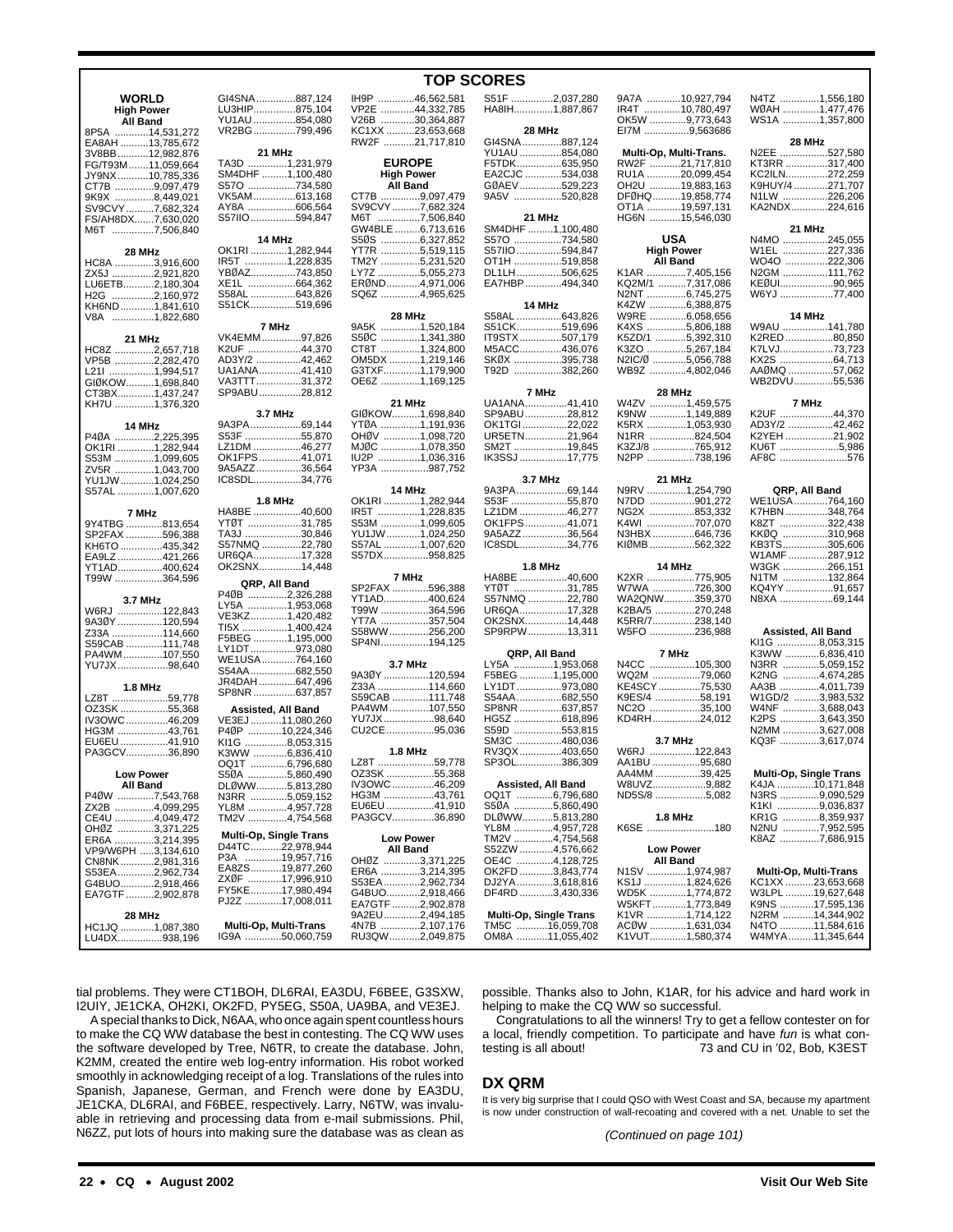**SINGLE OPERATOR<br>
<b>World All Band<br>
8P5A (Opr. Tom Georgens, W2SC)<br>
Donor: Dave Rosen, K2GM<br>
WA2RAU & W2SKE Memorial** 

**World Low Power P40W (Opr. John Crovelli, W2GD) Donor:** Slovenian Contest Club

**World QRP P40B (Opr. Jacobo Oduber, P43P) Donor:** Doc Sayre, W7EW

**World Assisted VE3EJ (Opr. Jeff Steinman, N5TJ) Donor:** CTRI Contest Group

**U.S.A<br>John Dorr, K1AR<br><b>Donor:** Potomac Valley R.C. - KC8C Memorial

**U.S.A Low Power Les Peters, N1SV Donor:** North Coast Contesters

**U.S.A. Zone 3 Bob Wruble, W7GG Donor:** Dave Pruett, K8CC & Greg Surma, K8GL

**U.S.A. Zone 4 Mike Wetzel, W9RE Donor:** Dave Pruett, K8CC & Greg Surma, K8GL

**Canada<br>
<b>Dave Dudley, VE3OI**<br> **Donor:** Niagara Frontier Int'l DX Assn.<br>
VE3WT Memorial

**Caribbean/C.A. FG/T93M (Opr. Daniel Horvat, T93M) Donor:** Alex M. Kasevich, VP2MM

**Europe<br>CT7B (Opr. Martti Laine, OH2BH)<br>Donor: Potomac Valley R.C. - W4BVV Memorial** 

**Europe Low Power<br><b>OHØZ (Opr. Ari Korhonen, OH1EH)**<br>Donor: Scott Jones, N3RA & Tim Duffy, K3LR

**Russia Vadim Ovsiannikov, UA9CLB Donor:** Roman Thomas, RZ3AA

**EA8AH (Opr. Pekka Kolehmainen, OH1RY)<br><b>Donor:** Gordon Marshall, W6RR

**Asia JY9NX (Opr. Koji Tahara, JM1CAX) Donor:** 2 AM Dayton Pizza Gang

**Japan<br>Satoshi Hara, JH5FXP<br>Donor: Japan Crazy Contesters Club** 

**Japan Low Power Kenji Sharyo, JI3BFC Donor:** Western Washington DX Club

**Oceania<br>
<b>9M8R (Opr. Jim Sullivan , W7EJ)**<br> **Donor:** Northern California DX Club

**South America CE4U (Opr. Juan Pablo Mardones, CE4USW) Donor:** Yankee Clipper Contest Club

**South America - Mainland ZX2B (Opr. Wanderly Ferreira Gomes, PY2MNL) Donor:** Radio Club Paraguayo

**SINGLE OPERATOR, SINGLE BAND World 28 MHz HC8A (Opr. Richard Smith, N6KT) Donor:** Joel Chalmers, KG6DX

**World 21 MHz HC8Z (Opr. Pedro Katz, HC1OT) Donor:** Robert Naumann, N5NJ

#### **TROPHY WINNERS AND DONORS**

**World 14 MHz<br>P40A (Opr. John Bayne, KK9A)<br>Donor: North Jersey DX Assn. - K2HLB Memorial** 

**World 7 MHz<br><b>9Y4TBG (Opr. Andreas Kretzschmar, DL4MEH)**<br>Donor: Fred Laun, K3ZO - K7ZZ Memorial

**World 3.7 MHz Bob Ferrero, W6RJ Donor:** Fred Capossela, K6SSS

**World 1.8 MHz LZ8T (Opr. Valeri Stefanov, LZ2CJ) Donor:** Robert Wruble, W7GG

**USA 28 MHz Bill Tippett, W4ZV Donor:** Donald Thomas, N6DT

**USA 21 MHz Pat Barkey, N9RV Donor:** Worldradio

**USA 14 MHz Dave Franks, K2XR Donor:** Southern California DX Club

**USA 7 MHz Greg Wilson, N4CC Donor:** Stanley Cohen, W8QDQ

**USA 3.7 MHz Joe Gagliardi, Jr., AA1BU Donor:** CQ Magazine

**Carib./C.A. (21 MHz) VP5B (Opr. Elza Foster, K4ISV) Donor:** Snake River Contest Club

**Europe 28 MHz Kresimir Kovarik, 9A5K Donor:** Worldradio

**Europe 21 MHz Robert Cummings, GIØKOW Donor:** Tine Brajnik, S50A

**Europe 14 MHz Jiri Sanda, OK1RI Donor:** A. G. Anderson, GM3BCL

**Europe 7 MHz Kaz Drzewiecki, SP2FAX Donor:** Roger Burt, N4ZC

**Europe 3.7 MHz<br><b>9A30Y (Opr. Zvonimir Karnik, 9A3LG)**<br>**Donor:** Marconi Contest Club - I3MAU Memorial

**Europe 1.8 MHz Egon Gadeberg, OZ3SK Donor:** Robert Kasca, S53R

**Oceania (28 MHz) Michael Gibson, KH6ND Donor:** Bruce D. Lee, KD6WW

**Japan 21 MHz Katsumi Furukawa, JH7XGN Donor:** DX Family Foundation

**Japan 14 MHz Hideaki Yasuda, JE2HVC Donor:** Take Yokoyama, JL1BLW

**MULTI-OPERATOR, SINGLE TRANSMITTER World D44TC (Oprs.: I4UFH, IV3TAN, IK4UPB, IK2SGC, I4LCK, I4YSS, CT1EEV, D44TD) Donor:** So. Calif. DX Club - W6AM Memorial

U.S.A.<br>**K4JA (Oprs.: K4JA, K9GY, K9JY, KA9FOX, KE9I,<br>Donor: Carolina DX Association<br>Donor: Carolina DX Association** 

**Carib./C.A. PJ2Z (Oprs.: WØCG, KU8E, K8NZ, N8VW, WC4E) Donor:** Eric Scace, K3NA

Africa<br>EA8ZS (Oprs.: EA1AK, EA4RR, EA7JX, EA8BYL,<br>EA8KK, EA8PP, DL6RAI, DL2NBU)<br>Donor: CQ Magazine

**Asia P3A (Oprs.: RA9JX, RZ9UA, UA9MA, RW9UP, UA9YAB, RAØAM, RVØAU) Donor:** Edward L. Campbell, NT4TT

Japan<br>**JE4VVM (Oprs.: JE4MHL, JG4CLV, JH4UHW,<br>Donor: Vienna Int'l. ARC - 4U1VIC<br>Donor: Vienna Int'l. ARC - 4U1VIC** 

**Europe TM5C (Oprs.: F5LND, F5MUX, F5NLY, F5VCO. TM5K: F5BGR, F5EMP) Donor:** Bob Cox, K3EST

**Oceania AH2R (Oprs.: JI3ERV/NH2C, JR7OMD/WI3O, JH0USD/KH2VO, JE8KKX/AH2K, KH2/JH7QXJ**) **Donor:** Junichi Tanaka, JH4RHF

**South America ZXØF (Oprs.: PY5EG, PY5CC, PYØFF, N5FA, YU1RL) Donor:** Victor Burns, KI6IM

**South America – Mainland FY5KE (Oprs.: FY5FU, FY5FY, F5HRY, F5MZN, F1HAR, F5OIH, F6HLC) Donor:** Radio Club Paraguayo

MULTI-OPERATOR, MULTI-TRANSMITTER<br>
IG9A (Oprs.: IT9GSF, 9A3GW, 9A6A, 9H1EL,<br>
I4AVG, I4EAT, I4TJE, I4VEQ, IT9CHU, IT9EQO,<br>
IT9INO, IT9IVE, IT9NTD, IT9SGN, IV3TMV,<br>
SV8CS)<br>
Donor: Dave Leeson, W6NL, &<br>
Barbara Leeson, K6BL<br>

U.S.A.<br>**KC1XX (Oprs.: AD1C, K1DG, K1GQ, KC1XX,<br>W1FV, W2RQ, JA3CZY, KM3T, K6AW, N6IG)<br>Donor: Paul Hellenberg, K4JA** 

Europe<br> **RW2F (Oprs.: RA2FA, RN2FA, RU4HP,<br>
RV2FW, RW4WR, RX3DCX, UA2FB,<br>
UA2FF, UA2FM, UA2FX, UA2FZ, UA3DPX)<br>
Donor: Finnish Amateur Radio League** 

**Japan JA3YBK (Oprs.: JH3PRR, JG3KIV, JI3OPA, JM3XKG, JH4IFF, JH4NMT, JR4ISF, JF4FUF) Donor**: Ryozo Goto, JH3JYS

**CONTEST EXPEDITIONS<br>
World Single Operator<br>
<b>SV9CVY (Opr. Bernd Och, DL6FBL)**<br> **Donor:** National Capitol DX Association<br>
Stuart Meyer, W2GHK Memorial

**World Multi-Single<br><b>E30NA (Oprs.: DL5NAM, OE2VEL, DJ7EO, DK7YY)**<br>Donor: Dieter Loeffler, DK9KD<br>European DX Foundation

**World Multi-Multi IH9P (Oprs.: W1NA, W7ZB, OL5Y, I2IFT, IK2ANI) Donor:** Tachio Yuasa, JA9VDA

Special Award<br>A50A (Oprs.: WØGJ, WØHT, KØEN, NØADQ,<br>N4BQW, KW4DA, KS7JPA, A51AA, A51PR,<br>A51UD, A51YL, A51WD)<br>Donor: CQ WW Contest Committee

**SPECIAL SINGLE OPERATOR AWARDS World-All Band Under 21 years old Hamilton Oliveira Martins, PY2YU Donor:** Gene Zimmerman, W3ZZ

**World All Band High YL Emily Thiel, P43E Donor**: Yutaka Tanaka, JH3DPB 

whip antenna vertically from my porch on the 5th floor, unwillingly set it horizontally to the wall. Output power is also only 10W. CU on my love, 10 meters . . . **7K2PBB**. Condx for North America was OK, but was no good for Europe. But I enjoyed it anyway . . . **7K4XNN**. First time for a number of years in the All Band class. Managed to put up the 160 meter antenna the week before the contest. Borrowed a 2nd PA for radio #2 and made more band changes than usual but need more practice. Needless to say I enjoyed the contest as always . . . **7S2E**. Great contest, fabulous propagation on 10 meters, more

than 1 MHz of goodies. Saturday was the best ever, and Sunday Was down, but I have improved my best score for more than 1 million points. I have been too much on S&P strategy, so the mults are great, but I am missing about 400–500 QSOs for even better score . . . 9A2EU. Conditions were quite good. Had a lot of help from the hotel maintenance engineers in accessing the roof! Albert did an amazing job in getting the special call organised. It is amazing what you can do with just simple antennas!! A very enjoyable contest. Look forward to next year . . . **9HØWW**. First time from a DX location with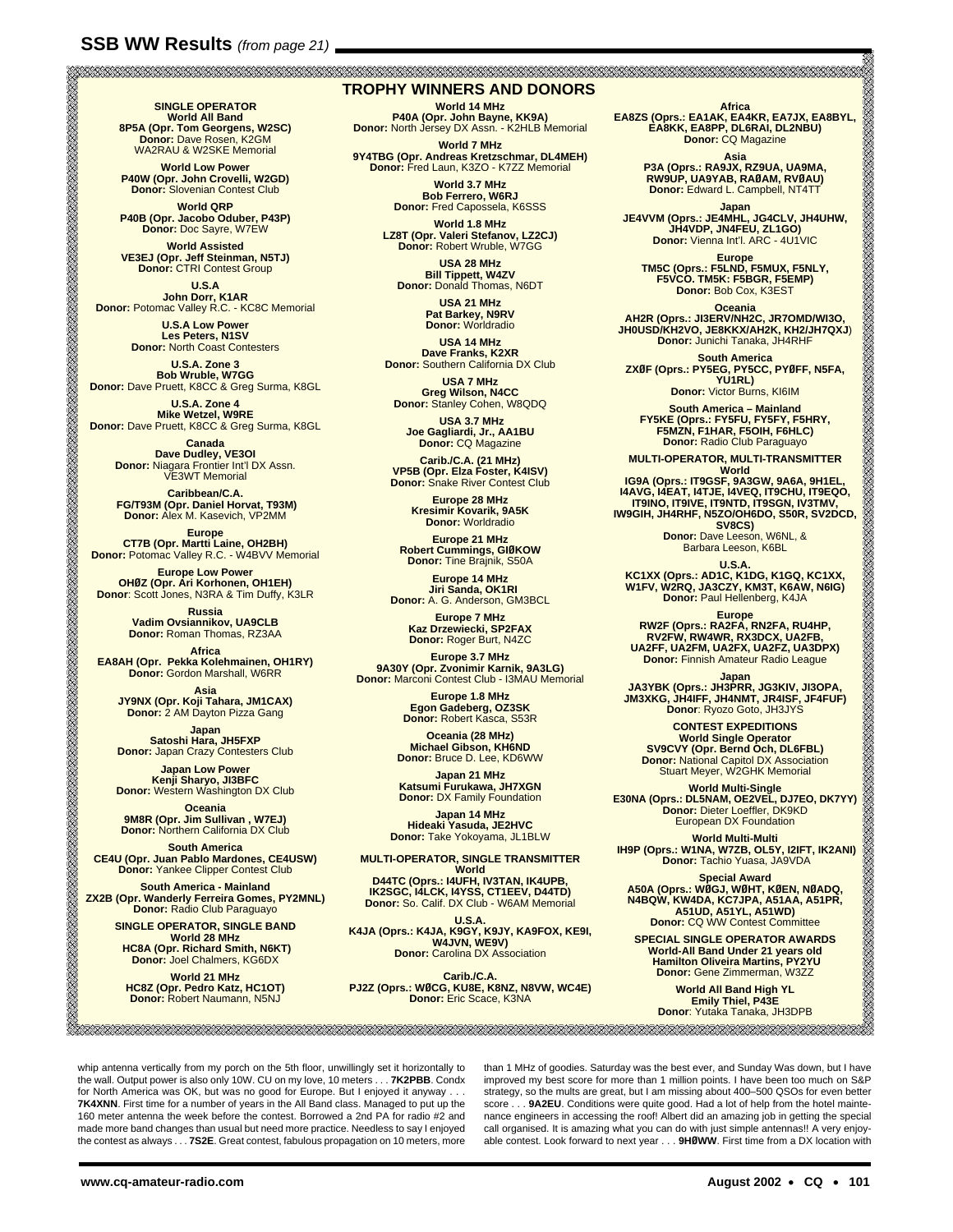totally different band conditions. Our thanks to Don Soh, 9M6SU, for a great time contesting, DXing, and touring Kota Kinabalu, Sabah, East Malaysia. Some of the "big gun" station ops need to develop much better listening skills . . . **9M6TBT**.

From no radio in Bhutan to a Multi-Multi effort in a year! Wow! Ho-hum, just another A5! . . . **A50A**. Only few QSOs from my home station. Was one of the operators at DF3CB Multi-Single. Will be QRV in CQ WW CW from EA8/DJ1OJ again . . . **DJ1OJ**. Thanks for a fine contest; excellent propagation on 10 meters, so I get different new ones on this band . . . **DL5NAV**. Sending my little log to help checking the logs from the "big guns," hi! Had fun and many new DXCC! . . .

**DL9GMN**. Licensed 1950; 51 years in amateur radio . . . **EA2CR**. Ten meters has been perfect. On the other hand 80 has been impossible for me . . . **EA7EWX**. Many new countries easy to work. I recommend the contest for newcomers . . . **EA7GLJ**. This is the first time that I am operating in this well-known contest. Therefore I would appreciate your looking over my log so I don't screw anybody up. I have taken great pains to do the best I could given my level of experience . . . **EC8AQQ**. All contest in "search and pounce" mode . . . **F5BEG**. My first contest with more than 1000 QSOs. Good propagation . . . **F5RAB**. My first CQWW (new callsign since March 2001) . . . **F8CTY**. Thanks for making the best ham radio weekend of the year . . . **GØAZH**. An unbelievable experience which I doubt I will ever want to sit through again. My hand goes out to all those devoted QRPers. They should carry the flag and the recognition as being the top of the pile when contest results are declared. The result of my station was achieved without the help of anything or anyone, and only about 10 QSOs were achieved by a CQ call; the rest were all in answer to CQ calls . . . **GØKDS**.

In 29 years of contesting this is my first serious phone SOAB entry. Entering low power it was hard work keeping a frequency, but it was good fun, especially when I was able to get through the pile-up for a mult . . . **G4BUO**. First time entering the SSB test and was great the 1st day, but the second was hard going but still enjoyed the experience . . . **G5X**. Conditions were spectacular on Saturday, but noticeably worse on Sunday after the solar flare struck. Life can be tough at high latitudes! But we had fun and did a little better than last year . . . **GD6IA**. Our very 1st attempt at Multi-Single, which was interesting. Enjoyed the contest but did have some antenna problems. Was great to work so well with just the Butternut. Highlight of the year and already looking forward to next year to improve on the score . . . **GW7X**. Our second contest expedition to Shetland and great fun again. Auroral conditions on Sunday reduced our QSO total considerably. Maybe one of these years we'll get two good days in CQWW phone! . . . **GZ7V**. The first big contest with a new rig. First time 1000 QSOs in a contest. What an event! . . . **HB9CIC**. I really enjoyed this contest, especially a pile-up with W stations. It is my 1 st participation on SSB. I think I will come back . . . **HB9DCM**. Since 1997 YN6WW, TI5WFM, TI5EBU, TI5WFM, and HR3J. We hope to see you again next year from Central America . . . **HR3J**. Very good propagation and participation from USA, but not so many QSOs with JA and Asia. First day ended very well. My best score ever. Glad to work you all . . . **IR4B**. Is my first international contest. I have this call by Oct. '01. I have work only 6 hours, but next year . . . **IZØEHL**. Good propagation especially on 10 meters. My contribution is always modest but I believe that this year there is a motive to participate. Believe that would be necessary to apply in the life our ham-spirit! . . . **IZ1ANZ**. This is my first CQWW and followimg the suggestions of a friend, at the end I participated on 15 meters, and I think I made a good choice. A bit hard sometimes with a vertical antenna, but I got a lot of enjoyment . . . **IZ4DYP**. We enjoyed big pile-up to me in the good condx . . . **JA7YRR**.

Very glad to have made my personal record and to have broken a 4M barrier thanks to the great condx and the least sleep (40 minutes) . . . **JA8RWU**. Exciting conditions on 10 m but I missed several AF zones . **JA9SCB**. Twenty meters from the ground. I enjoyed this CQWW 2001. I think that for 28 MHz is very good condition this year . . . **JGØGGI**. This is our first try to enjoy Multi-Single. We would like to brush up on our apparatus and operation . . . **JH7BZR**. First serious effort with two radios. Excellent propagation on the first day didn´t allow to play with the second radio; two radios boosted the score significantly the second day. It was amazing how the rates can improve due to SO-2R . . . **OE4C**. Very interesting to have two excellent guest operators. Our

team had four WRTC operators! . . . **OG1F**. The best run of CQWW DX Contest on 10 meters of my lifetime! **OG3OJ**. Nice openings on saturday to JA and W. Northern Lights were strong on Sunday so I lost quite a few multipliers maybe because of that, but anyway it was a great contest even with tribander. OH6-land is a real black hole of RF when aurora comes up . . . **OG6NJ**. I was just giving the points to others and trying to find new ones for my DXCC. I'll be attending CQWW CW more seriously . . . **OH6QU**. The OQ1 prefix was an all-time new one for the WPX guys but a bit of a tongue twister for a contest (OT1T is easier) . . . **OQ1T**. Very fine contest, very good propagation on 10 meters . . . **OQ4HAM**. I am falling in love with this band (80). Last-minute opportunity to join the game. Raised a portable quarterwave with switchable el. radials . . . **PA4WM**. Managed 41 hours of the 48. Used event as training for two new ops. Problems with our 160 m and 40 m antennas. Aurora made hard work . . . **M4U**. Good opportunity for antenna testing—hi. Had lots of fun. Tremendous pile-ups here and there operator is rookie. Licensed since Dec. 2000. 73 es CU next year . . . **PA9TT**. Very nice party to celebrate ten years of TUPY DX Group, founded by PY2APQ, PY2NY, and PT2AW in 1991 . . . **PY2AA**. After more than 20 years of ham radio license this was my first WW contest. It was great fun and nice experience . . . **S51FB**. First CQWW from this club. We worked for fun and learning! Will be better next . . . **SKØCC**. Worked OX3R for new one on 80 . . . **SV1DKR**. Very good propagation on 10 m in the contest period. Nice openings with Asia and North America. This contest is my best of all contest I running in the last 3 years . . . **SV1DNW**.

That great contest is the only way for everyone to make a DXCC in one band and up to 30 zones with only 10 hours operation in one weekend! Do you know something else like that? . . . **SV2AEL**. We would have got more points if we had more operators, but always nice to give zone 40 . . . **TF3IRA**. Nine years old . . . **US5WMS**. Nice condx first day! But aurora on the second day killed our hope for the new record of the Ukraine! We had 3267 QSOs during the first 24 hours and and only 2326 QSOs second 24 hours. Also missed many DX mults! . . . **UU7J**. Good to avoid the aurora this year. Thanks for the memories of all the QSOs and the good time we had . . . **VB2V**. I don't know if it's due to more experienced and patient ops or our equipment getting better. After 50 years of contesting I noticed a lot less harsh words and bickering . . . **VE4IM**. Conditions varied from brilliant to terrible. I was ahead of 2000 for most of the test but fell into a black hole in the last six hours nowhere to run! . . . **VK5GN**. Friday night and Saturday were great. I had some good pile-ups going on Sat. with over 100 contacts in one hour (1900Z) on 10 meters. I don't have a very good antenna for working 40 and 80. One of these days I will put up a vertical for these bands . . . **VY1MB**. Surprised for not hearing the K3LR super MM station. Tim, where were you? . . . **XE2AC**. My first SOSB 10 m in SSB, no gud condx to EU, but it was fun. I hope to work better in CW . . . **XQ1ZW**. Propagation within Indonesia and South and North America is very good . . . **YE1A**. Only time for 7 hours operating, still a good opportunity to test the new voice keyer though. Delighted to work E30NA for an all-time new one ... **ZC4DW**. Fantastic conditions! I wish that I could have operated longer . . . **ZL2AL**. Once again an enjoyable contest. Increased DXCC totals. Heard VP2E on the higher bands; could only work him on 40 meters. I was first ZS QSO for at least two stations! Thanks everybody from CQ. I don't like contesting—I love it! . . . **ZS4BS**.

#### **USA QRM**

It's great to be back into contesting. I had a ball . . **AD8P**. Conditions were very much better than I expected—a real joy . . . **AE4EC**. Had lots of fun! 10 meters, wow! . . . **KØIL**. FT-817 to loaded whip on hotel balcony . . . **K1ZZ**. Great contest. Ten meters was hot! . . . **K2NV**. First real contest effort totally on my own! Operated from my QTH with an FT-840, 100 watts, and a 20 meter dipole up 60 feet in the trees. I had a great time plugging away (all S&P) and really loved contacting friends on the air! My thanks to N2GA for the "George Dipole" and especially to K3EST, a great teacher and motivator . . **K2RED**. Biggest thrill: working E30NA—finally! Overall, had a great time with personal best score . . . **K2YSY**. Great conditions, great operators, great contest, great time! . . . **K3PP**. Cabrillo standard doesn't list Single Operator with packet yet so using Assisted for category . . K3WW. First time in a CQWW DX Contest! Tnx for the opportunity! . . . **K6OWL**. All together it was a lot of fun. Aurora during the next night was spectacular! BTW, last year's results were only 10% better than now: Propagation god was with us! We would like to express our deepest appreciation to Peggy, W6AFI, for her hospitality and support . . . **K6ZM**. This was my second CQWW Contest. I really enjoyed it! Thanks for the great contest! . . . **K8FK**. Operated for two hours as a 5 watt QRP operator stationary mobile in driveway and Hamstick antenna . . . **K9IUA**. Great condx! Not bad for a tribander at 26 feet and inverted-Vees even lower! **K9MWM**. Multi-Multi with my 10-year-old son, Corey ! He made 100 QSOs! He will be KB1??? Next year! **KC1F**. Thanks for the best DX contest there is! Great to have a DX friend (JA3CZY) visiting this time . . . **KC1XX**. YL, my first CQWW . . . **KC2ILN**. It was a most glorious moment when I got Alaska (KL7Y)! What a rush!! And I loved working split on 40 meters . . . **KD7EJC**. Great contest! Band conditions were much better Saturday than Sunday. Looking forward to next contest . . . **KE6QR**. Things were looking good until the 30th hour. Then we got hammered by the CME that was ejected prior to the contest. By Sunday morning we could barely hear East Coast USA, and no EU at all . . . **KH6ND**.

Impressive 10 meter conditions on Friday night and Saturday with all parts of the world coming into the East Coast. A geomagnetic disturbance on Saturday night made Sunday much less productive, although much of Europe and Asia was still audible on 10 m during the day, even if the polar path had shut down. I mainly hunted for new countries (only one new one worked—V8A), but still had a lot of fun hunting for multipliers . . . **KO4MR**. Started out with amplifier trouble, quickly swapped it out with the standby amp (thanks to Bill, KØUK). If you're gonna be serious in this contest you had better have redundancy! Great conditions all weekend . . . **NØHF**. All was going well until about 23:00 local. Then the solar event hit us. Bands were almost dead until 06:00 gray line in the morning. Then, fortunately, things started to pick up again. Great time was had by all. Thanks to everyone for the Q's and see you next year . . . **N1LN**. Tried the same setup from home as used at ocean front. Looks like about 50% difference . . . **N2EE**. Tough going for three older guys on SSB. Congrats to K4JA and K1KI for their super efforts. Hope to do better on CW . . . **N3RS**. Great condx, particularly on 28 MHz. Logging a million points in 26 hours took some work, given the antennas are stealth dipoles on a deed-restricted lot . . . **N4GG**. Just doing our part "to promote international goodwill" . . . **N4GN**. Friday and Saturday results projected many records would be broken and then we experienced Sunday morning propagation! . . . **N4MO**. This was our first time in this category and as a team. We had a first day but conditions were tough from then on. But we had lots of fun. Thanks for a great contest! . . . **N5TW**. I could have danced a jig when I worked E30NA on Saturday morning! . . . **N6OU**. Great fun despite Sunday condx . . . **N6RO**. Working stations halfway around the world with a very simple station and low power (50 watts) . . . **N8GM**. Worked 23 Chinese stations! . . . **N9RV**. My thanks to CQ for a great contest and to all the ops who dug out my weak signal . . . **ND6S**.

Single band was fun, and learned a lot from just operating on one band . . . **WØZA**. My first CQWW—what an experience! With 30 minutes left in the contest I moved to 15 m and picked up my last 11 contacts, including 5 multipliers! . . . **W2RDS**. First contest ever as a single op. Enjoyed it . . . **W3KHZ**. At age 75 contests are still a fun way to spend a few hours. QRP makes even more fun (and hard work!) . . . **W3MGL**. My very first contest outside of ARRL Field Day. Thanks, I had a great time! . W4KAZ. Wow-WAZ on 10 meters! Last time I made Single Band WAZ was on 20 meters in the 1983 CQWW SSB! . . . **W4ZV**. I had a great time this year and added five more new entities to my 10 meter total . . . **W5CWQ**. Thanks for the work the CQWW Contest Committee does each year. It was a learning experience. Lots of things I could have done better. Regardless of the score, I had fun and that's really what it's all about . . . **W5KFT**. Big pileups of out-of-band operators on the high end of 15; maybe we need a new category for stations that don't observe the rules . . . **W8TWA**. First time using a computer logging program. It was great catching a zone 20 station on 40 meters with 100 watts to an old trap vertical . . . **W9LYN**. Conditions could have been better, but I still managed to better last year's score. I couldn't have done it without a plate of my wife's fresh chocolate-chip cookies . . . **WD4DDU**. Best surprise was to work my old college buddy 5WØMO (op. KM9D) on his around-theworld sailing trip . . . **WN9O**.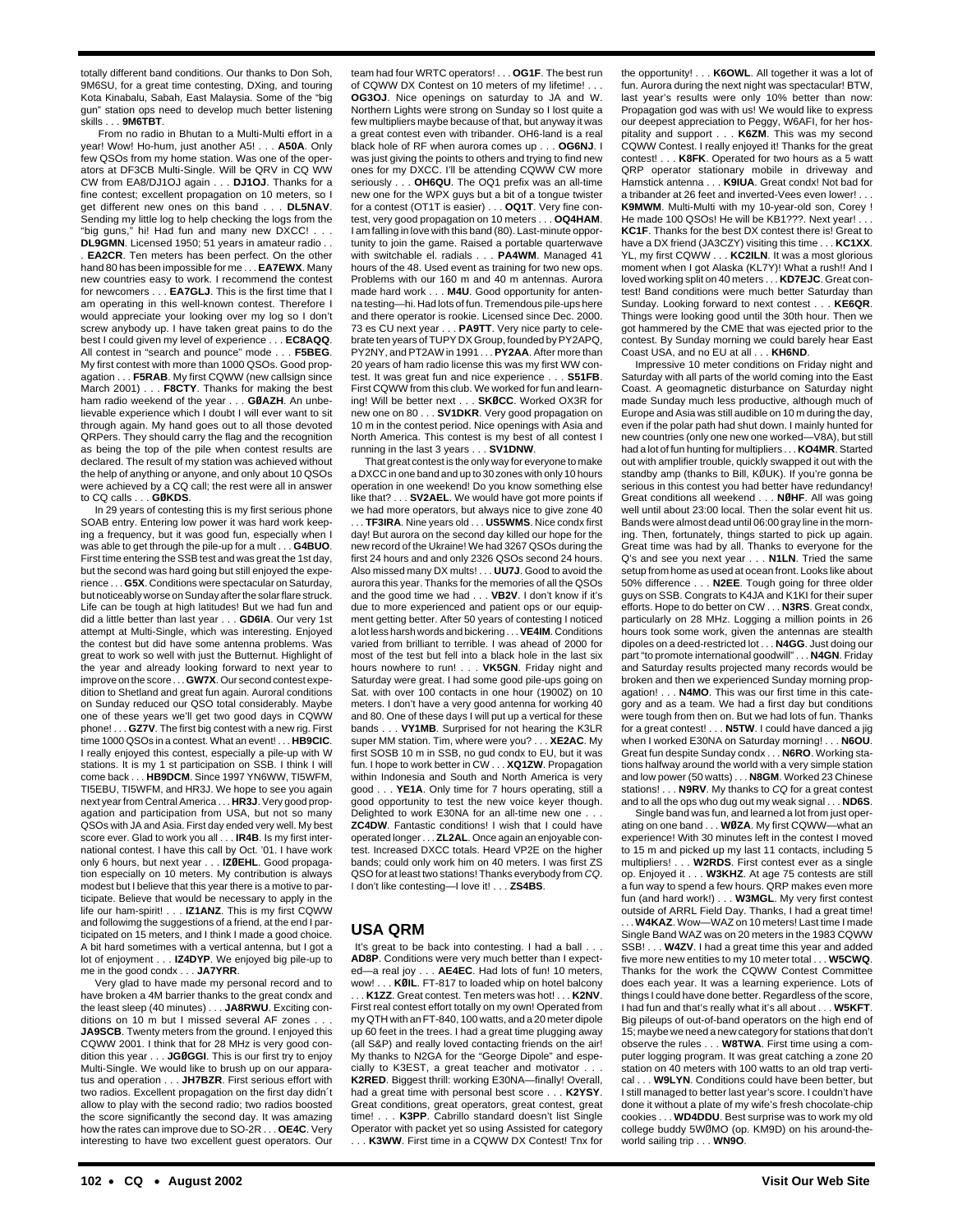| Number groups after call letters denote<br>following: Band (A = all), Final Score,<br>Number of QSOs, Zones, and Countries.<br>An asterisk (*) before a call indicates low                                                                                                                                                                                                                                                                                                                                                                                                                                                                                                                                                                                                                                                                                                                                                                                                                                                                                                                                                                                                                                                                                                                                                                                                                                                                                                                                                                                                                                                                                                                                                                                                                                                                                                                                                                                                                                                                                                                                                                                                                                                                                                                                                                                                                                                                                                                                                   | 7,680<br>53<br>*N1SHM<br>18<br>42<br>*WA1MKS 14<br>24<br>76<br>49,700<br>184                                                                                                                                                                                                                                                                                                                                                                                                                                                                                                                                                                                                                                                                                                                                                                                                                                                                                                                                                                                                                                                                                                                                                                                                                                                                                                                                                                                                                                                                                                                                                                                                                                                                                                                                                                                                                                                                                                                                                                                                                                                                                                                                                                                                                                                                                                                                                                                                                                                                                                            | K3ZO<br>A 5,267,184 3142 144 454<br>W3BGN<br>4,275,915 2658 139 440<br>2,856,770 2088 122<br>396<br>N3AD.<br>N3HXQ<br>1.059.310 1087 93 277                                                                                                                                                                                                                                                                                                                                                                                                                                                                                                                                                                                                                                                                                                                                                                                                                                                                                                                                                                                                                                                                                                                                                                                                                                                                                                                                                                                                                                                                                                                                                                                                                                                                                                                                                                                                                                                                                                                                                                                                                                                                                                                                                                                                                                                                                                                                                                    | K4BP<br>32,508<br>131<br>43<br>65<br>W40GG<br>22,417<br>100<br>31<br>63<br>23<br>KE4MLT<br>62<br>17,850<br>144<br>KS4JB<br>7,257<br>49<br>21<br>38                                                                                                                                                                                                                                                                                                                                                                                                                                                                                                                                                                                                                                                                                                                                                                                                                                                                                                                                                                                                                                                                                                                                                                                                                                                                                                                                                                                                                                                                                                                                                                                                                                                                                                                                                                                                                                                                                                                                                                                                                                                                                                                                                                                                                                                                                                                                                                                                                                                                                                                | W5FO<br>38 136<br>236.988<br>-534<br>WD5K<br>A<br>1,774,872 1315 123 375<br>'W5KFT<br>1,773,849 1260 133 406<br>(Op: N5AW)                                                                                                                                                                                                                                                                                                                                                                                                                                                                                                                                                                                                                                                                                                                                                                                                                                                                                                                                                                                                                                                                                                                                                                                                                                                                                                                                                                                                                                                                                                                                                                                                                                                                                                                                                                                                                                                                                                                                                                                                                                                                                                                                                                                                                                                                                                                                                       |
|------------------------------------------------------------------------------------------------------------------------------------------------------------------------------------------------------------------------------------------------------------------------------------------------------------------------------------------------------------------------------------------------------------------------------------------------------------------------------------------------------------------------------------------------------------------------------------------------------------------------------------------------------------------------------------------------------------------------------------------------------------------------------------------------------------------------------------------------------------------------------------------------------------------------------------------------------------------------------------------------------------------------------------------------------------------------------------------------------------------------------------------------------------------------------------------------------------------------------------------------------------------------------------------------------------------------------------------------------------------------------------------------------------------------------------------------------------------------------------------------------------------------------------------------------------------------------------------------------------------------------------------------------------------------------------------------------------------------------------------------------------------------------------------------------------------------------------------------------------------------------------------------------------------------------------------------------------------------------------------------------------------------------------------------------------------------------------------------------------------------------------------------------------------------------------------------------------------------------------------------------------------------------------------------------------------------------------------------------------------------------------------------------------------------------------------------------------------------------------------------------------------------------|-----------------------------------------------------------------------------------------------------------------------------------------------------------------------------------------------------------------------------------------------------------------------------------------------------------------------------------------------------------------------------------------------------------------------------------------------------------------------------------------------------------------------------------------------------------------------------------------------------------------------------------------------------------------------------------------------------------------------------------------------------------------------------------------------------------------------------------------------------------------------------------------------------------------------------------------------------------------------------------------------------------------------------------------------------------------------------------------------------------------------------------------------------------------------------------------------------------------------------------------------------------------------------------------------------------------------------------------------------------------------------------------------------------------------------------------------------------------------------------------------------------------------------------------------------------------------------------------------------------------------------------------------------------------------------------------------------------------------------------------------------------------------------------------------------------------------------------------------------------------------------------------------------------------------------------------------------------------------------------------------------------------------------------------------------------------------------------------------------------------------------------------------------------------------------------------------------------------------------------------------------------------------------------------------------------------------------------------------------------------------------------------------------------------------------------------------------------------------------------------------------------------------------------------------------------------------------------------|----------------------------------------------------------------------------------------------------------------------------------------------------------------------------------------------------------------------------------------------------------------------------------------------------------------------------------------------------------------------------------------------------------------------------------------------------------------------------------------------------------------------------------------------------------------------------------------------------------------------------------------------------------------------------------------------------------------------------------------------------------------------------------------------------------------------------------------------------------------------------------------------------------------------------------------------------------------------------------------------------------------------------------------------------------------------------------------------------------------------------------------------------------------------------------------------------------------------------------------------------------------------------------------------------------------------------------------------------------------------------------------------------------------------------------------------------------------------------------------------------------------------------------------------------------------------------------------------------------------------------------------------------------------------------------------------------------------------------------------------------------------------------------------------------------------------------------------------------------------------------------------------------------------------------------------------------------------------------------------------------------------------------------------------------------------------------------------------------------------------------------------------------------------------------------------------------------------------------------------------------------------------------------------------------------------------------------------------------------------------------------------------------------------------------------------------------------------------------------------------------------------|-------------------------------------------------------------------------------------------------------------------------------------------------------------------------------------------------------------------------------------------------------------------------------------------------------------------------------------------------------------------------------------------------------------------------------------------------------------------------------------------------------------------------------------------------------------------------------------------------------------------------------------------------------------------------------------------------------------------------------------------------------------------------------------------------------------------------------------------------------------------------------------------------------------------------------------------------------------------------------------------------------------------------------------------------------------------------------------------------------------------------------------------------------------------------------------------------------------------------------------------------------------------------------------------------------------------------------------------------------------------------------------------------------------------------------------------------------------------------------------------------------------------------------------------------------------------------------------------------------------------------------------------------------------------------------------------------------------------------------------------------------------------------------------------------------------------------------------------------------------------------------------------------------------------------------------------------------------------------------------------------------------------------------------------------------------------------------------------------------------------------------------------------------------------------------------------------------------------------------------------------------------------------------------------------------------------------------------------------------------------------------------------------------------------------------------------------------------------------------------------------------------------------------------------------------------------------------------------------------------------------------------------------------------------|----------------------------------------------------------------------------------------------------------------------------------------------------------------------------------------------------------------------------------------------------------------------------------------------------------------------------------------------------------------------------------------------------------------------------------------------------------------------------------------------------------------------------------------------------------------------------------------------------------------------------------------------------------------------------------------------------------------------------------------------------------------------------------------------------------------------------------------------------------------------------------------------------------------------------------------------------------------------------------------------------------------------------------------------------------------------------------------------------------------------------------------------------------------------------------------------------------------------------------------------------------------------------------------------------------------------------------------------------------------------------------------------------------------------------------------------------------------------------------------------------------------------------------------------------------------------------------------------------------------------------------------------------------------------------------------------------------------------------------------------------------------------------------------------------------------------------------------------------------------------------------------------------------------------------------------------------------------------------------------------------------------------------------------------------------------------------------------------------------------------------------------------------------------------------------------------------------------------------------------------------------------------------------------------------------------------------------------------------------------------------------------------------------------------------------------------------------------------------------|
| power. Certificate winners are listed in<br>bold. (All country terminology reflects<br>the DXCC list at the time of the contest.)                                                                                                                                                                                                                                                                                                                                                                                                                                                                                                                                                                                                                                                                                                                                                                                                                                                                                                                                                                                                                                                                                                                                                                                                                                                                                                                                                                                                                                                                                                                                                                                                                                                                                                                                                                                                                                                                                                                                                                                                                                                                                                                                                                                                                                                                                                                                                                                            | N2NT<br>A 6.745.275 3625 151 524<br><b>W6XR/2</b><br>2,822,088 2156 117 355<br>(Op: NA2U)<br>K2BX                                                                                                                                                                                                                                                                                                                                                                                                                                                                                                                                                                                                                                                                                                                                                                                                                                                                                                                                                                                                                                                                                                                                                                                                                                                                                                                                                                                                                                                                                                                                                                                                                                                                                                                                                                                                                                                                                                                                                                                                                                                                                                                                                                                                                                                                                                                                                                                                                                                                                       | W3RJ<br>939,277 1278<br>83 200<br>NQ3N<br>86 280<br>926,712<br>995<br>N3NS<br>818,025<br>912 71 254<br>(Op: K3IPK)                                                                                                                                                                                                                                                                                                                                                                                                                                                                                                                                                                                                                                                                                                                                                                                                                                                                                                                                                                                                                                                                                                                                                                                                                                                                                                                                                                                                                                                                                                                                                                                                                                                                                                                                                                                                                                                                                                                                                                                                                                                                                                                                                                                                                                                                                                                                                                                             | W4T0<br>88<br>4<br>$\overline{4}$<br>$\overline{\mathbf{A}}$<br>W4ZV<br>28 1,464,255 2654 40<br>155<br>N4BP<br>494,650 1342<br>30<br>100<br>W4EEH<br>29<br>256,476<br>696<br>103                                                                                                                                                                                                                                                                                                                                                                                                                                                                                                                                                                                                                                                                                                                                                                                                                                                                                                                                                                                                                                                                                                                                                                                                                                                                                                                                                                                                                                                                                                                                                                                                                                                                                                                                                                                                                                                                                                                                                                                                                                                                                                                                                                                                                                                                                                                                                                                                                                                                                  | 'W5CWQ<br>725,985<br>98 267<br>749<br>270,485<br>70 165<br>*K5ER<br>439<br>*NN5T<br>265,872<br>72 160<br>422<br>76 155<br>'W5GZ<br>211.596<br>393                                                                                                                                                                                                                                                                                                                                                                                                                                                                                                                                                                                                                                                                                                                                                                                                                                                                                                                                                                                                                                                                                                                                                                                                                                                                                                                                                                                                                                                                                                                                                                                                                                                                                                                                                                                                                                                                                                                                                                                                                                                                                                                                                                                                                                                                                                                                |
| <b>SSB RESULTS</b><br><b>SINGLE OPERATOR</b><br>NORTH AMERICA<br>UNITED STATES<br>K1AR<br>A 7,405,156 4020 152 519<br>KQ2M/1<br>7,317,086 4146 148 514<br>5.392.310 2962 150 508<br>K5ZD/1<br>(Op: CT1BOH)<br>W <sub>1</sub> A0<br>2.251.060 1684 103 387                                                                                                                                                                                                                                                                                                                                                                                                                                                                                                                                                                                                                                                                                                                                                                                                                                                                                                                                                                                                                                                                                                                                                                                                                                                                                                                                                                                                                                                                                                                                                                                                                                                                                                                                                                                                                                                                                                                                                                                                                                                                                                                                                                                                                                                                    | 1,828,236 1263 117 407<br>N2LT<br>1,689,996 1438 112 322<br>N2MR<br>1,650,384 1339 99<br>339<br>1,584,648 1257 117<br>N2WK<br>351<br>1,237,936 1200<br>WA2NHA<br>89<br>303<br>N7UN/2<br>1,006,824 1002<br>86 278<br>W2LE<br>858,375<br>832<br>84<br>291<br>733<br>97 294<br>K2XF<br>775,744<br>K2XT<br>620,483<br>710<br>81<br>242<br>249<br>NA2M<br>556,100<br>615<br>86<br>N2GC<br>531<br>97 276<br>534,136<br>K2ZP<br>470,611<br>558<br>78 245                                                                                                                                                                                                                                                                                                                                                                                                                                                                                                                                                                                                                                                                                                                                                                                                                                                                                                                                                                                                                                                                                                                                                                                                                                                                                                                                                                                                                                                                                                                                                                                                                                                                                                                                                                                                                                                                                                                                                                                                                                                                                                                                       | N3UM<br>780.767<br>775<br>90 287<br>N3KR<br>741,972<br>772<br>80 283<br>802<br>85 269<br>N3RJ<br>665,520<br>732<br>85<br>289<br>K4JLD/3<br>659,362<br>K3GEG<br>442 115<br>396<br>578,963<br>AD8J/3<br>536,116<br>692<br>75 212<br>W3BYX<br>475,046<br>587<br>66 236<br>W3DQ<br>341,386<br>494<br>66<br>196<br>92<br>225<br>326,827<br>411<br>K3SX<br>59<br>W3FVT<br>191<br>316,000<br>506<br>AD3Z<br>192,150<br>357<br>61 164                                                                                                                                                                                                                                                                                                                                                                                                                                                                                                                                                                                                                                                                                                                                                                                                                                                                                                                                                                                                                                                                                                                                                                                                                                                                                                                                                                                                                                                                                                                                                                                                                                                                                                                                                                                                                                                                                                                                                                                                                                                                                  | NC4NC<br>177,660<br>601<br>-31<br>95<br>WA4DOU<br>60,452<br>180<br>30<br>97<br>W3TMZ/4<br>35,244<br>102<br>33<br>99<br>21<br>K4WI<br>707,070 1490<br>39<br>146<br>31<br>K4SN<br>254,343<br>726<br>118<br>W4WA<br>42,369<br>175<br>20<br>67<br>94<br>W4JN<br>13,416<br>22<br>56<br>67,932<br>242<br>28<br>83<br>N4PSE<br>14<br>130<br>24<br>N4QB<br>22,596<br>60<br>32<br>7<br>286<br>103<br>N4CC<br>105,300<br><b>KE4SCY</b><br>235<br>28<br>102<br>75.530                                                                                                                                                                                                                                                                                                                                                                                                                                                                                                                                                                                                                                                                                                                                                                                                                                                                                                                                                                                                                                                                                                                                                                                                                                                                                                                                                                                                                                                                                                                                                                                                                                                                                                                                                                                                                                                                                                                                                                                                                                                                                                                                                                                                        | *W5KK<br>138,573<br>201<br>77 190<br>'KM5WR<br>99,076<br>198<br>65 123<br>'KK5VN<br>55 111<br>68,392<br>183<br>KK5IJ<br>31,270<br>123<br>38<br>68<br>AA5CK<br>30,167<br>128<br>38<br>59<br>N5CHA<br>27,485<br>90<br>45<br>70<br>70<br>*KE5C<br>26,862<br>152<br>41<br>33<br>*KD5AIA<br>3,950<br>47<br>17<br>33<br>12<br>- 19<br>WD5GSL 28<br>1,829<br>(Op: KD5PXU)<br>*KZ5A<br>21<br>26<br>- 85<br>68.043<br>280                                                                                                                                                                                                                                                                                                                                                                                                                                                                                                                                                                                                                                                                                                                                                                                                                                                                                                                                                                                                                                                                                                                                                                                                                                                                                                                                                                                                                                                                                                                                                                                                                                                                                                                                                                                                                                                                                                                                                                                                                                                                 |
| K5MA/1<br>1,817,738 1433 110 353<br>1,572,592 1063 124 408<br>W1KT<br>1,279,745 1308 83 278<br>N1API                                                                                                                                                                                                                                                                                                                                                                                                                                                                                                                                                                                                                                                                                                                                                                                                                                                                                                                                                                                                                                                                                                                                                                                                                                                                                                                                                                                                                                                                                                                                                                                                                                                                                                                                                                                                                                                                                                                                                                                                                                                                                                                                                                                                                                                                                                                                                                                                                         | W2YK<br>448,392<br>78<br>236<br>554<br>225<br>W2FCA<br>377,202<br>475<br>69<br>68 201<br>500<br>N2LK<br>335,174                                                                                                                                                                                                                                                                                                                                                                                                                                                                                                                                                                                                                                                                                                                                                                                                                                                                                                                                                                                                                                                                                                                                                                                                                                                                                                                                                                                                                                                                                                                                                                                                                                                                                                                                                                                                                                                                                                                                                                                                                                                                                                                                                                                                                                                                                                                                                                                                                                                                         | W3KV<br>157,830<br>326<br>43 145<br>52<br>122<br>AJ3M<br>122,844<br>267<br>W3JRY<br>15,784<br>17<br>59<br>78                                                                                                                                                                                                                                                                                                                                                                                                                                                                                                                                                                                                                                                                                                                                                                                                                                                                                                                                                                                                                                                                                                                                                                                                                                                                                                                                                                                                                                                                                                                                                                                                                                                                                                                                                                                                                                                                                                                                                                                                                                                                                                                                                                                                                                                                                                                                                                                                   | K9ES/4<br>58,191<br>240<br>26<br>93<br>KD4RH<br>24,012<br>129<br>20<br>67<br>187<br>21<br>AA4MM<br>3.7<br>39,425<br>74                                                                                                                                                                                                                                                                                                                                                                                                                                                                                                                                                                                                                                                                                                                                                                                                                                                                                                                                                                                                                                                                                                                                                                                                                                                                                                                                                                                                                                                                                                                                                                                                                                                                                                                                                                                                                                                                                                                                                                                                                                                                                                                                                                                                                                                                                                                                                                                                                                                                                                                                            | N5ID<br>28,658<br>22<br>67<br>136<br>KD5CKP<br>84<br>3<br>4<br>4                                                                                                                                                                                                                                                                                                                                                                                                                                                                                                                                                                                                                                                                                                                                                                                                                                                                                                                                                                                                                                                                                                                                                                                                                                                                                                                                                                                                                                                                                                                                                                                                                                                                                                                                                                                                                                                                                                                                                                                                                                                                                                                                                                                                                                                                                                                                                                                                                 |
| W1KRS<br>1,271,160 1030 105<br>335<br>W1LLU<br>1,154,780 1175 96 266<br>AK1N<br>1,151,495 1006 111 326<br>W <sub>1</sub> OP<br>1,124,988 1054 96 293<br>(Op: K1PLX)<br>N <sub>1</sub> RY<br>1,112,640<br>860 108 380<br>W1TE<br>1,075,607<br>949<br>94 309<br>K1LI<br>869,056<br>933<br>86 281<br>K <sub>1</sub> C <sub>N</sub><br>859,512<br>854<br>90 301<br>92 279<br>W1CTN<br>829,185<br>875<br>726,478<br>698<br>94<br>-297<br>K1BD<br>K <sub>1</sub> V <sub>DF</sub><br>788<br>78 248<br>700,574<br>AB1R<br>649,296<br>725<br>79 255<br>90 268<br><b>KB1LN</b><br>617,192<br>694<br>872 70 220<br>WT1M<br>600,590<br>(Op: N1HKO)<br>K <sub>1</sub> R <sub>0</sub><br>568,690<br>698<br>73 217<br><b>N1FUS</b><br>562,400<br>731<br>73 231<br>76 231<br>W1JQ<br>447,606<br>577<br>67 230<br>W1GF<br>431,244<br>537<br>72 208<br>N1SOH<br>414,960<br>545<br>(Op: W1FM)<br>W1MK<br>394,134<br>529<br>79 247<br>252,000<br>78 202<br>W1BIH<br>388<br>241,319<br>64 183<br>N1JW<br>364<br>W1VET<br>224.664<br>539<br>67 209<br>KV <sub>1</sub> J<br>159,850<br>282<br>68 162<br>W1EZ<br>137,946<br>299<br>39 127<br>KA1VMG<br>119,997<br>287<br>56 143<br>N1BCL<br>118,944<br>283<br>48 129<br>89.280<br>227<br>41 103<br>K <sub>1</sub> 0Z<br>W1AF<br>28.820<br>37<br>117<br>73<br>(Op: N1QZY)<br>WA1Z<br>26,978<br>103<br>30<br>-64<br>28<br>824,504 1627<br>35 149<br>N1RR<br>AA1QD<br>515.247 1051<br>36<br>141<br>W <sub>1</sub> AIR<br>95,472 340<br>24<br>80<br>K1SM<br>15,232<br>98<br>11<br>45<br>32 111<br>K2SS/1<br>21<br>330,187<br>836<br>436<br>34 112<br>W1ZK<br>14<br>177,536<br>122,232<br>337<br>30 102<br>K <sub>1</sub> QS<br>AA1UT<br>32.676<br>146<br>18<br>66<br>AA1BU<br>3.7<br>95,680<br>389<br>22<br>82<br>K1YN<br>1.8<br>*N1SV<br>1,974,987 1557 106 377<br>A<br>*KS1J<br>1,824,626 1434 108<br>346<br>*K1VR<br>1,714,122 1283 110 376<br>*K1VUT<br>1,580,374 1293 100 354<br>,357,800 1120 101 337<br>ʻWS1A<br>*WT1S<br>1,350,650 1078 107 347<br>1,286,120 1089 106 334<br>1,274,156 1043 104 324<br>*N1DD<br>*K1HT<br>*WG1Z<br>948,420 887 95 301<br>*K1YS<br>853,129 984 86 293<br>768,473 704 100 331<br>*K1LD<br>*W1EQ<br>*KX1X<br>*W1DAD<br>*N3KCJ/1<br>702,886 786 81 268<br>655,200<br>857<br>66 207<br>649,944 663<br>92 262<br>75 230<br>598,410<br>740<br>*NM1W<br>*K1NYK<br>*W1ZS<br>79 275<br>70 241<br>66 213<br>594,720<br>605<br>593,388<br>489,645<br>769<br>651<br>*N1DS<br>398,274 616<br>60 186<br>*K1YA<br>348,355<br>491<br>68 201<br>290,924<br>255,432<br>74 209<br>441 | WB2KLD<br>324,157<br>456<br>66 204<br>N200<br>317,814<br>410<br>79 203<br>WR <sub>2</sub> V<br>315,507<br>486<br>59 192<br>WB2HJV<br>304,008<br>467<br>62 177<br>291,856<br>465<br>K2TV<br>57 175<br>N2XG<br>284,791<br>525<br>63 184<br>AE2F<br>250,162<br>338<br>65 209<br>KD2HE<br>237,411<br>52 191<br>413<br>393<br>56 164<br>WF2B<br>219,780<br>372<br>198,000<br>55 165<br>K2TZ<br>NA2A<br>194.134<br>333<br>62 164<br>385<br>NE2I<br>168,272<br>48 160<br>253<br>60 164<br>N2XR<br>150,080<br>265<br>K2SZ<br>57<br>133.308<br>150<br>210<br>W2FU<br>95,580<br>54 123<br>85,800<br>202<br>52 113<br>K2AF<br>WA2BKN<br>60,852<br>161<br>54<br>96<br>W2FUI<br>45,535<br>155<br>18<br>54<br>93<br>KV <sub>2</sub> X<br>38,700<br>148<br>36<br>32<br>80<br>33,824<br>133<br>N2SQW<br>WA2BMH<br>28,405<br>112<br>35<br>80<br>23,980<br>N2BT<br>80<br>44<br>66<br>KZ2A<br>9,424<br>92<br>22<br>54<br>WB2SXY<br>7,722<br>68<br>30<br>48<br>28 1,245,798 2301<br>39 162<br>W2RE<br>N2PP<br>738,196 1524<br>39 140<br>K2MFY<br>384,836<br>804<br>38 140<br>WB20SM<br>316,512<br>787<br>31 113<br>275<br>N2CU<br>83,808<br>27<br>-81<br>98<br>17<br>WA2VUM<br>13,140<br>43<br>21<br>NG2X<br>853,332 1698<br>38 140<br>KU2M<br>642<br>29<br>197,334<br>85<br>K2XR<br>775,905 1572<br>14<br>38 157<br>WA2QNW<br>38<br>359,370<br>803<br>-127<br>365<br>30<br>K2MGA<br>130,340<br>103<br>WQ2M<br>79,060<br>279<br>25<br>93<br><b>NC20</b><br>35,100<br>152<br>23<br>77<br>22,000<br>121<br>17<br>N3X0F/2<br>63<br>*W2RDS<br>A<br>1,051,560 1011<br>82<br>299<br>*K2CS<br>670,680<br>86<br>238<br>767<br>*WB2ZTH<br>531 106 315<br>577,191<br>*N2PN<br>369,357<br>486<br>76<br>-227<br>*N2USB<br>352,121<br>521<br>64 205<br>*W2TZ<br>321,455<br>75<br>456<br>-194<br>K2DBK<br>296,555<br>429<br>64 195<br>*W2UI<br>283,215<br>452<br>57 180<br>*AA2YG<br>265,640<br>443<br>58 174<br>*N2MUN<br>249,400<br>463<br>50 165<br>56 166<br>KC2DTJ<br>201,576<br>339<br>*N2LEB<br>181,478<br>305 64 162<br>320<br>178,277<br>52 157<br>*W2VU<br>*W2QQ<br>161,403<br>291<br>52 149<br>*W2MKW<br>160,310<br>326<br>56 149<br>333<br>46 132<br>*KM2L<br>159,488<br>157,248<br>328<br>47 145<br>*K2UR<br>*K2YSY<br>147,744<br>266<br>55 161<br>*AA2TM<br>137,594<br>284<br>47 131<br>105,270<br>43 122<br>*N2LQQ<br>245<br>36 116<br>*KB4VL/2<br>*WB2TPS<br>81,776<br>72,645<br>70,924<br>204<br>46 121<br>164<br>183<br>42 107<br>*W2PI<br>64,350<br>191<br>47<br>96<br>*N2MTG<br>47,771<br>*W2FGY<br>141<br>96<br>45<br>169<br>*W2/VE3THX'<br>40,005<br>37<br>90<br>145<br>39<br>*KV2R<br>33,125<br>86 | 32<br>6,731<br>59<br>21<br>N3HS<br>N3ME<br>1,836<br>32<br>24<br>30<br>N3RW<br>28<br>61,182<br>228<br>29<br>74<br>193<br>69<br>N3LL<br>40,392<br>19<br>-34<br>132<br>N3HBX<br>21<br>646,736 1482<br>15<br>34<br>KM3J<br>4,900<br>42<br>*WO3Z<br>889,350<br>952<br>85 245<br>А<br>*KQ3V<br>713,864<br>716<br>89 273<br>K1EFI/3<br>259<br>611,064<br>678<br>69<br>77<br>233<br>*K3DSP<br>498,480<br>624<br>*N3MK<br>422,940<br>68 217<br>566<br>258,884<br>393<br>66<br>'K3AN<br>178<br>*K2YWE/3<br>258,111<br>446<br>59 182<br>*KE3VV<br>379<br>229,896<br>71 177<br>*N3UN<br>209,760<br>361<br>74 166<br>70<br>161<br>*NA3J<br>208,362<br>413<br>'W3LL<br>202,982<br>389<br>53 158<br>'WA3SES<br>187,544<br>311<br>68<br>170<br>*W3CP<br>182,304<br>339<br>55<br>156<br>*N3OW<br>294<br>54<br>151,017<br>159<br>*K3VY<br>300<br>48<br>152<br>135,600<br>*W3DF<br>120,384<br>335<br>38<br>94<br>41 122<br>*WN3C<br>114,752<br>247<br>*AA3ML<br>110,210<br>240<br>58<br>148<br>229<br>37<br>123<br>*W3BEN<br>86,880<br>*AD3F<br>172<br>48<br>107<br>69,750<br>*W3FQE<br>55,796<br>181<br>94<br>27<br>'N3ZNU<br>40,920<br>164<br>38<br>94<br>'N3EYB<br>31,200<br>129<br>29<br>71<br>28,215<br>N9GG/3 '<br>119<br>30<br>69<br>*N3OA<br>27,336<br>100<br>28<br>74<br>'K3NK<br>15,833<br>86<br>26<br>45<br>AB8HY/3*<br>13,770<br>116<br>21<br>64<br>*KT3RR<br>792<br>32 118<br>28<br>317,400<br>119<br>18,285<br>15<br>54<br>™N3CTA<br>*WN3USA 14<br>63<br>31<br>6,737<br>13<br>K4ZW<br>A 6,388,875 3431 152 523<br>K4XS<br>5,806,188 3218 147 519<br>3,855,320 2491 139<br>K4AB<br>423<br>N4ZZ<br>295<br>1,987,928 1881 87<br>K4MA<br>1.738.604 1493 102<br>-332<br>K4VUD<br>1,704,451 1648 109<br>304<br>N8WRL/4<br>1,691,802 1370 108<br>355<br>WA4TII<br>1,687,392 1246 118<br>386<br>KØEJ/4<br>1,662,367 1475 113 318<br>AA4NU<br>1,426,698 1129 125 382<br>K4NO<br>1,408,160 1314 112 304<br>N4PQX<br>229,114 919 119<br>360<br>N4MM<br>1,117,648<br>865 120 356<br>W2JJC/4<br>961,824 1114 85 259<br>937,550 828 109 316<br>W3GQ/4<br>K4LTA<br>918,972<br>975 100 302<br>793 96 268<br>W2YE/4<br>793,520<br>773,277<br>833 113 270<br>KG7H/4<br>811 97 264<br>N4KG<br>770,374<br>767 90 267<br>747,915<br>N4YQ<br>W4JAM<br>742,045<br>841 83 282<br>N4CW<br>725,824<br>752 84 268<br>WD4DDU<br>723,788<br>676 100 303<br>558 99 279<br>688 80 245<br><b>W40X</b><br>575,694<br>570,375<br>W4SI<br>77 224<br>481,299<br>639<br>WA4JUK<br>81 229<br>71 238<br>K07X/4<br>471,510<br>548<br>K4BS<br>424,257<br>504 | *N4TZ<br>556,180 1251 111<br>349<br>A 1.<br>*N4YDU<br>1,314,720 1227 100<br>315<br>*N4IG<br>101 1111 1271,627<br>312<br>*K4IE<br>1,262,316 1076 112<br>326<br>*NS4T<br>883,456<br>854 95<br>311<br>*N4NX<br>882,576<br>731 114 340<br>*W4IDX<br>852,756<br>808<br>94<br>303<br>'W4LC<br>630,805<br>694<br>83 252<br>'K4LAW<br>452,518<br>92 215<br>547<br>'W4MES<br>400,040<br>76 216<br>508<br>'KU4FP<br>336,071<br>77 216<br>450<br>'KK4TA<br>335,587<br>509<br>62<br>189<br>'N4JED<br>322,608<br>479<br>67<br>197<br>W4DHE<br>494<br>80 210<br>320,160<br>438<br>59 159<br>'NA4K<br>269,666<br>442<br>'K1DCB/4<br>63<br>245,016<br>186<br>AB4MT*<br>229,250<br>435<br>70<br>180<br><b>WB4ZPF</b><br>221,844<br>390<br>65<br>163<br>KG6AR/4<br>218,845<br>358<br>64<br>189<br>'KC4PX<br>214,008<br>293<br>212<br>84<br>'KD4RKJ<br>192,720<br>341<br>58<br>161<br>'K3MT0/4<br>158,508<br>295<br>53<br>151<br>'W4EBA<br>154,036<br>326<br>45<br>149<br>'KB4KA<br>63<br>120,098<br>248<br>143<br>'K4000<br>275<br>117,961<br>45<br>134<br>'W4WNT<br>114,534<br>235<br>53<br>136<br>'K8FK/4<br>106,590<br>251<br>45 125<br>WT5L/4<br>104,951<br>195<br>53 150<br>'KU4AW<br>99,190<br>275<br>50 132<br>*N4WD<br>97,944<br>248<br>44 115<br>227<br>*NI4S<br>94.710<br>44<br>121<br>*W4PC<br>94,392<br>237<br>50<br>121<br>'N4DWK<br>90,801<br>220<br>50<br>121<br>269<br>'K4AHC<br>88,380<br>49<br>131<br>211<br>53<br>`AA4KD<br>88,110<br>112<br>'KS4YX<br>241<br>39<br>87,080<br>101<br>'W4KAZ<br>57,266<br>163<br>41<br>96<br>W4NTI<br>50,126<br>145<br>46<br>96<br>W4JH<br>49,280<br>163<br>26<br>86<br>26<br>WW4M<br>37,036<br>152<br>68<br>AF4MO'<br>35,700<br>172<br>26<br>76<br>'WA4FXX<br>31,290<br>115<br>29<br>76<br>77<br>AE4EC*<br>29,640<br>110<br>37<br>'W4XP<br>24,252<br>113<br>28<br>58<br>K3CQ/4<br>95<br>39<br>70<br>23,871<br>52<br>'WA4NRQ<br>21,901<br>288<br>129<br>*W4ECL<br>21,070<br>99<br>21<br>65<br>*K4RFK<br>20,909<br>86<br>-33<br>70<br>*WA4JA<br>19,283<br>93<br>25<br>58<br>29<br>'K4ALH<br>16,650<br>86<br>45<br>15,200<br>14,420<br>*N4SG<br>32<br>101<br>63<br>83<br>21<br>*KF4GWW<br>49<br>*AA3VA/4<br>13,600<br>70<br>26<br>42<br>13,542<br>*K040L<br>70<br>25<br>49<br>13,230<br>*K50T/4<br>70<br>29<br>41<br>66<br>28<br>*K1SO/4<br>13,104<br>50<br>*K4UVT<br>10,981<br>54<br>27<br>52<br>'K4DIT<br>3,552<br>58<br>17<br>31<br>*WB9BSH/4<br>*WA3RGH/4 *<br>*K9HUY/4 28<br>*KC4UCK *<br>3,321<br>32<br>12<br>29<br>17<br>100<br>44<br>33<br>715<br>32<br>271,707<br>109<br>33<br>182,248<br>470<br>119<br>*ND4AA<br>101,616<br>333<br>26<br>90<br>24,768<br>*KR4QI<br>123<br>19<br>53<br>52<br>*W9CNF/4<br>6,554<br>15<br>34 | K6NA<br>532,856 1287 128 314<br>W6UE<br>1,524,864 1280 120 336<br>(Op: N6VI)<br>1,119,131 1073 108 295<br>KI6CG<br>890 106 261<br>WN6K<br>811,070<br>WW60<br>801,720<br>824 102 258<br>K7JJ/6<br>762,540<br>825 107 251<br>WA5VGI/6<br>620,280<br>651 104 256<br>W6TKV<br>597,502<br>705 106 252<br>85 219<br>558,144<br>K6GT<br>665<br>500,224<br>N6IJ<br>742<br>78 178<br>(0p:AD6TF)<br>K6NR<br>499,596<br>576<br>95 221<br>570 101 219<br>NN6XX<br>467,200<br>KC6X<br>447,885<br>86 247<br>525<br>N6VH<br>94 185<br>414,036<br>539<br>W6KNB<br>346,472<br>504<br>86 183<br>W6TE<br>341,134<br>554<br>87 194<br>W7CB/6<br>338,130<br>87 219<br>454<br>W6QEU<br>226,051<br>97 204<br>539<br>K6HRT<br>178,080<br>352<br>58 154<br>AJ6V<br>175,536<br>334<br>66 141<br>K6DXX<br>131,085<br>227<br>74 150<br>WB6NFO<br>99<br>107,490<br>265<br>63<br>58<br>87<br>KE6QR<br>94,685<br>251<br>W6KC<br>207<br>55<br>106<br>86,135<br>K6VNX<br>65,888<br>51<br>91<br>174<br>AG6RT<br>58,424<br>241<br>59<br>75<br>W6DRB<br>202<br>87<br>47,677<br>52<br>N6UB<br>35,990<br>114<br>42<br>76<br>97<br>55<br>KG6EVH<br>25,807<br>76<br>W4EF/6<br>21.525<br>84<br>47<br>58<br>92<br>76<br>W6MVW<br>15,006<br>47<br>N6BXO<br>7,420<br>49<br>28<br>42<br>76<br>33<br>46<br>7,189<br>NY6Y<br>38 134<br>W6AFA<br>28<br>298,028<br>674<br>NW6S<br>92,996<br>264<br>29<br>105<br>K6HNZ<br>21<br>499,875<br>1173<br>35 120<br>W6RJ<br>122,843<br>-77<br>3.7<br>625<br>32<br>K6SE<br>180<br>12<br>8<br>1.8<br>7<br>*N6NF<br>1.183.200 1075 119 281<br>A<br>:K6UM<br>602,330<br>645 101 234<br>K6LRN<br>398,136<br>482<br>98 220<br>77 199<br>*N6NG<br>391,920<br>530<br>*W6NS<br>379,671<br>87 184<br>515<br>*K6XV<br>99 195<br>357,798<br>496<br>*AA6PW<br>313,968<br>71 177<br>512<br>*N6DQ<br>304,677<br>391 82 209<br>M6EM*<br>463 81 176<br>294,779<br>*W6RCL<br>77 144<br>193,817<br>351<br>74 148<br>180,486<br>174,276<br>*ND6S<br>356<br>*W6SA<br>331<br>76 130<br>*K06IS<br>99,360<br>55 129<br>192<br>*W6FFH<br>89,782<br>248<br>55<br>99<br>*AA6DX<br>90<br>80,556<br>226<br>57<br>53<br>84<br>*W6SI<br>69,733<br>236<br>*N6LL<br>61,803<br>65<br>205<br>44<br>78<br>*AA6EE<br>49,306<br>166<br>52<br><b>KA6MAL</b><br>41,600<br>70<br>155<br>58<br>*N6AN<br>39,285<br>125<br>50<br>85<br>*KE6OUA<br>58<br>46<br>36,000<br>152<br>42<br>KF6M<br>37<br>26,145<br>124<br>37<br>*AD6AB<br>15,504<br>97<br>31<br>*N6IBP<br>11,952<br>79<br>44<br>$^{74}_{29}$<br>8,478<br>*K60WL<br>59<br>25 |
| *W3TB/1<br>*K1YZ<br>*KA10E0<br>438<br>194,866<br>53 164<br>377<br>*K1VSJ<br>153,056<br>277<br>67 154<br>*K1VU<br>132,300<br>295<br>44 136<br>*N1DC<br>50 149<br>130,345<br>268<br>120,432<br>111,888<br>38 118<br>52 137<br>*K1ILR<br>*KG1V<br>304<br>245<br>*K1XS<br>111,296<br>264<br>54 134<br>222<br>*KV1R<br>86,359<br>43 126<br>MMM1W*<br>70,920 249<br>31<br>89<br>*KY1B<br>*W1TW<br>94<br>54,144 177<br>44,950 168<br>34<br>45<br>100<br>*K1WCC<br>*AE1D<br>39,996<br>24<br>77<br>157<br>32<br>75<br>32,100<br>119<br>*KC1VQ<br>*N1VI<br>*K1MOM<br>79<br>32<br>22,977<br>98<br>$\begin{array}{c} 51 \\ 53 \end{array}$<br>17,064<br>16,892<br>$^{21}_{29}$<br>106<br>80<br>*KQ1F<br>16,632<br>97<br>12<br>54<br>*K1SWG<br>14,514<br>74<br>29<br>53<br>*K3U0C/1<br>8,496<br>20<br>39<br>55<br>*N1QXV<br>27<br>32<br>1,062<br>41<br>*N1LW<br>226,206<br>32 110<br>566<br>28<br>227,336<br>514 33 124<br>*W1EL<br>21                                                                                                                                                                                                                                                                                                                                                                                                                                                                                                                                                                                                                                                                                                                                                                                                                                                                                                                                                                                                                                                                                                                                                                                                                                                                                                                                                                                                                                                                                                                                                                                                    | 39<br>*NJ2DX<br>32,512<br>109<br>88<br>*KX2J<br>27,365<br>161<br>25<br>86<br>16,732<br>*WA2IAU<br>101<br>22<br>67<br>*WA4ATJ/2'<br>$\begin{array}{c} 92 \\ 80 \end{array}$<br>27<br>16,517<br>56<br>$\frac{25}{25}$<br>*WB2AIU<br>55<br>13,440<br>*N2VM<br>7,490<br>68<br>45<br>8<br>*K2RAD<br>357<br>12<br>9<br>527,580 1113 36 144<br>*N2EE<br>28<br>(Op: K3BU)<br>627 38 131<br>*KC2ILN<br>272,259<br>*KA2NDX<br>197,662<br>33 114<br>510<br>*K2BQW<br>106,776<br>352<br>60<br>31<br>*WB2HWI<br>27,230<br>159<br>17<br>53<br>*W2DBA<br>21,560<br>5,200<br>114<br>16<br>54<br>16<br>34<br>*K2SWZ<br>66<br>*N2GM<br>21<br>111,762<br>348 26 100<br>14<br>80,850<br>282<br>24<br>86<br>*K2RED<br>64,713<br>232<br>27<br>*KX2S<br>84<br>*WB2DVU<br>55,536<br>199<br>26<br>78<br>15,822<br>100<br>16<br>*WA2ASQ<br>46<br>*K2UF<br>44,370<br>170 22<br>80<br>*K2YEH<br>21,902<br>125<br>23<br>71<br>1,225<br>21<br>9 161<br>*AD3Y/2                                                                                                                                                                                                                                                                                                                                                                                                                                                                                                                                                                                                                                                                                                                                                                                                                                                                                                                                                                                                                                                                                                                                                                                                                                                                                                                                                                                                                                                                                                                                                                                                                                                        | W4YDY<br>410,350<br>71 219<br>564<br>K1GG/4<br>402,264<br>462 97 236<br>K4XG<br>396,576<br>506 89 217<br>AD4L<br>396,240<br>66 174<br>617<br>N4EK<br>354,960<br>537<br>64 191<br>348,480<br>547 59 181<br>WK4R<br>(Op: KI7WX)<br>489 57 192<br>W4YE<br>333,411<br>K4FYM<br>305,996<br>495<br>57 170<br>244,342<br>424<br>50 167<br>N4EL<br>W7QF/4<br>206,976<br>341<br>58 166<br>WT2J/4<br>175,890<br>328<br>61 185<br>WØYVA/4<br>161,028<br>284<br>76 208<br>WD4JR<br>159,810<br>289<br>54 156<br>WB4SQ<br>323<br>153,472<br>60<br>158<br>KQ2P/4<br>281<br>63 172<br>147,580<br>129,762<br>300<br>39 123<br>N4GU<br>112,420<br>263<br>41 113<br>W4PA<br>WB2LEZ/4<br>98,437<br>204<br>50 123<br>51 119<br>80,410<br>204<br>N4TL<br>NC4MI<br>78,880<br>188<br>48 112<br>N4UH<br>53,505<br>166<br>31<br>92<br>K4RO<br>40,000<br>123 45<br>80                                                                                                                                                                                                                                                                                                                                                                                                                                                                                                                                                                                                                                                                                                                                                                                                                                                                                                                                                                                                                                                                                                                                                                                                                                                                                                                                                                                                                                                                                                                                                                                                                                                                     | *WD4NCQ<br>38<br>15<br>20<br>100<br>*N4MO<br>21<br>566 32 123<br>245,055<br>*W040<br>222,306<br>527<br>35 123<br>K5TR<br>A 4,609,020 3029 159 463<br>1,043,460 1217 78 263<br>N5ZK<br>(Op: W5ASP)<br>897 116 312<br>1,024,632<br>K5RA<br>643 94 286<br>KM5VI<br>597,740<br>75 230<br>N5PA<br>470,920<br>650<br>N5RXF<br>395,736<br>86 214<br>557<br>369,564<br>80 219<br>N5DD<br>475<br>317,401<br>252,120<br>85 208<br>N5RXF<br>531<br>194<br>KA5BSE<br>70<br>398<br>WA5SOG<br>64,922<br>168<br>46<br>97<br>WDØHWX/5"<br>47,094<br>47<br>94<br>142<br>35,990<br>KC5NYO<br>150<br>72<br>46<br>1,053,930 2028<br>28<br>40 150<br>K5RX<br>613,047 1323<br>N7DF/5<br>37 144<br>577,304 1199<br>37 145<br>K5AM<br><b>K8EP/5</b><br>299,138 783<br>33 128<br>21<br><b>K2BA/5</b><br>270,248 635 36 130<br>14                                                                                                                                                                                                                                                                                                                                                                                                                                                                                                                                                                                                                                                                                                                                                                                                                                                                                                                                                                                                                                                                                                                                                                                                                                                                                                                                                                                                                                                                                                                                                                                                                                                                                                                                                                                                                                                           | 37<br>*K6LDX<br>*W6RFF<br>6,798<br>29<br>46<br>$\overline{25}$<br>5,280<br>19<br>45<br>*K6ZCL<br>5<br>187<br>6<br>7<br>*AC6WD<br>33 103<br>28<br>160,480<br>439<br>122,140<br>*NT6K<br>376<br>30<br>94<br>90<br>113,280<br>*WK6I<br>28<br>345<br>*NK6A<br>45,924<br>195<br>25<br>64<br>*W6JEN<br>37,310<br>28<br>63<br>169<br>*KR6ER<br>1,870<br>34<br>9<br>13<br>*KF6NMA<br>6<br>264<br>10<br>6<br>21<br>88<br>*W6YJ<br>32<br>77,400<br>247<br>*W6ZZZ<br>1,144<br>28<br>11<br>11<br>$\overline{7}$<br>*KU6T<br>5,986<br>59<br>15<br>26<br>W7GG<br>A<br>2,933,730 2058 146 409<br>2,367,860 2101 131 339<br>K7RI<br>718,960 693 107 273<br>KØJJ/7<br>504,216<br>493 118 305<br>NE9Z/7<br>596 89 238<br>475,785<br>KE7GI<br>536 88 209<br>430,650<br>K7XZ<br>W7QN<br>78 198<br>429,180<br>578<br>KC7UP<br>326,133<br>475<br>69 188<br>W8AEF/7<br>319,000<br>469<br>82 193                                                                                                                                                                                                                                                                                                                                                                                                                                                                                                                                                                                                                                                                                                                                                                                                                                                                                                                                                                                                                                                                                                                                                                                                                                                                                                                                                                                                                                                                                                                                                                                                         |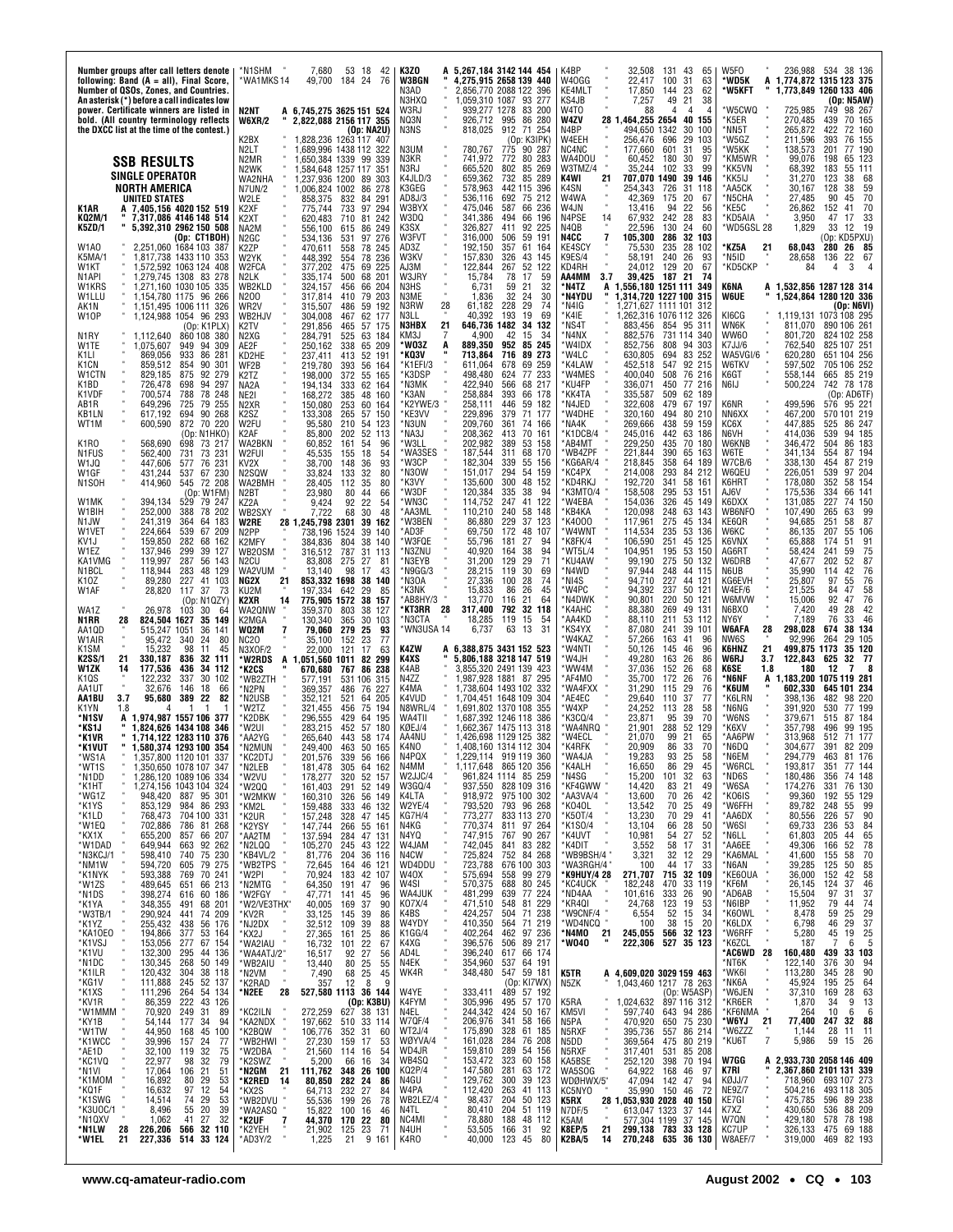| KI7A0<br>N7NTN                       | 443 89 190<br>301,599<br>287,152<br>86 188<br>453                                         | 'W8MKO<br>42,572<br>157 32<br>84<br>*N8CH<br>28,120<br>104<br>29<br>66                                                                               | KØDAS<br>177.177 456 32 111<br>WNØL<br>340<br>26<br>88<br>103.056                                                             | A 1,151,712 1268 112 275<br><b>VE5UA/6</b><br>VE6WQ<br>879.864 2024 39 144<br>28                                             | AFRICA<br><b>CANARY ISLANDS</b>                                                                                             |
|--------------------------------------|-------------------------------------------------------------------------------------------|------------------------------------------------------------------------------------------------------------------------------------------------------|-------------------------------------------------------------------------------------------------------------------------------|------------------------------------------------------------------------------------------------------------------------------|-----------------------------------------------------------------------------------------------------------------------------|
| NB7X<br>KS7T<br>W7WHY                | 223.504<br>380<br>69 160<br>212,364<br>393<br>66 138<br>204,327<br>71<br>396<br>148       | *K8MEG<br>26,070<br>115<br>37<br>73<br>*NS80<br>23,040<br>103<br>30<br>60<br>'WA80EY<br>15,484<br>80<br>30<br>49                                     | KIØMB<br>21<br>562,322 1447 36 122<br><b>WAØOTV</b><br>176<br>12<br>8<br>8<br>*ACØW<br>1.631.034 1308 119 355<br>A            | <b>VE6JY</b><br>21<br>981,272 2165 37 147<br>(Op: VE5MX)<br>VA6RC<br>27 74<br>196.647<br>911                                 | EA8AH<br>A13,785,672 7576 152 531<br>(Op: OH1RY)<br>EA8AJO<br>1,670,340 2265<br>74 213                                      |
| W7LGG<br>NF7E<br>W7HUY               | 202,110<br>422<br>75<br>163<br>170<br>65<br>75,680<br>111<br>47.880<br>128<br>71<br>109   | 'KA8JXG<br>11,704<br>32<br>71<br>56<br><b>'KC8PKN</b><br>11,455<br>28<br>84<br>51<br>'W8CK<br>25<br>841<br>18<br>17                                  | *WØAH<br>1,477,476 1217 132 360<br>*NØHJZ<br>1,057,662<br>950 109<br>293<br>*NØYYO<br>562,928<br>693 80 222                   | *VE6ZT<br>609,466 858 81 205<br>A<br><b>VE7VR</b><br>657.312 724 101 233<br>A                                                | EA8LS<br>468,802 1198<br>21<br>31 114<br>EA8YG<br>1.8<br>7,181<br>91<br>10 33<br>*EC8AUZ<br>792,176 1639<br>46 130<br>A     |
| AC7BN<br>K7QE<br>WG7X                | 40,334<br>120<br>47<br>87<br>19,032<br>102<br>29<br>49<br>18,928<br>43<br>61<br>83        | 28<br>207,144<br>551 29 108<br>*K8IR<br>'KF8BT<br>271<br>24<br>75<br>74,844<br>4,305<br>48<br>16<br>25<br>*N8GM                                      | *WBØSMS<br>529,074<br>652 100 242<br>*KØVM<br>367,783<br>66<br>578<br>181<br>*NØPO<br>197,540<br>301<br>70<br>168             | VE7XB<br>423,440<br>629 80 188<br>257,538<br>458<br>68 143<br>VE7X0<br>28<br>116,012 635<br>25<br>VE7KD<br>- 67              | *EA8AD<br>294,464<br>751<br>51 121<br>*EA8IK<br>69.168<br>190<br>31 101<br>*EA8BMP<br>23<br>2.959<br>28<br>18               |
| WC7S<br>KB7TYA<br>K7QQ               | 49<br>30<br>37<br>6,968<br>92<br>20<br>5,934<br>23<br>38 129<br>28<br>462,590 1105        | *W8NGO 21<br>57<br>27,454<br>172 17<br>*AF8C<br>576<br>18<br>7<br>17                                                                                 | *NØZA<br>164,190<br>376<br>54 141<br>*NUØC<br>63<br>156,177<br>314<br>138<br>143,634<br>65 157<br>'KØIL<br>265                | 21<br><b>VA7RR</b><br>998,592 2405<br>35 133<br>VE70S0<br>20,845<br>166<br>22<br>33<br>474,614 1257 36 131<br>VE7XR<br>14    | *EA8BU<br>48<br>28<br>18,368<br>160<br>16<br>*EC8AQQ 21<br>71,878<br>320<br>17<br>66                                        |
| KI7XA<br>K6TIM/7<br>W7AYY            | 40,050<br>25<br>64<br>180<br>39,312<br>160<br>32<br>94<br>21<br>50<br>15,370<br>86        | <b>W9RE</b><br>A 6,058,656 3405 154 500<br>WB9Z<br>4,802,046 2800 154 472<br>1.453.375 1384 97 288<br>NA9D                                           | *NØWY<br>142,048<br>285<br>56 128<br>*WBØIEL<br>135,816<br>213<br>65<br>147<br>*WBØTRA<br>289<br>61<br>130,676<br>121         | *VE7IN<br>681,792 937 109 209<br>A<br>*VE7F0<br>328,001<br>626 81 160<br>214 27<br>*VE7VF<br>28<br>53,244<br>- 75            | <b>CEUTA &amp; MELILLA</b><br>EA9LZ<br>421.266 1341 27 95<br>7<br>*EA9AR<br>807,084 1043 66 216<br>A                        |
| N7DD<br><b>W7UT</b>                  | 901.272 1850<br>40 148<br>21<br>35 139<br>469.452 1011<br>446,350 1234<br>35<br>123       | KB9BUM<br>1.389.465 1020 118 377<br>1,265,148 1048 123 329<br>K9BGL<br>N9QQK<br>889.785 917 85 266                                                   | *KØUD<br>125,768<br>253<br>57<br>142<br>*KBØMZG<br>62<br>117,151<br>252<br>131<br>*WA2HFI/Ø<br>65,554<br>181<br>90<br>56      | VY1VY<br>492,012<br>864 87 150<br>A<br>VE8AE<br>54,704<br>253<br>46<br>-58                                                   | GHANA                                                                                                                       |
| K7ZZ<br>W7EB<br>K7VS                 | 376,740 1044<br>31<br>107<br>952<br>32 111<br>348,777                                     | 755,153<br>W9JA<br>687 119 344<br>704,234<br>670 122 324<br>K8LEE/9<br>K9UQN                                                                         | *WRØDK<br>54,708<br>53<br>88<br>159<br>*KAØEIC<br>131<br>52<br>88<br>44,660<br>*AAØZZ<br>44<br>87                             | *VY1MB<br>A<br>332,688<br>920 70 104<br>COSTA RICA                                                                           | 9G5KW<br>A 1,174,634 1781 66 175<br>(Op: WØSD)                                                                              |
| WA7AR<br>KX7J<br><b>W7WA</b>         | 236,652<br>556<br>35 121<br>22<br>53<br>23,298<br>125<br>724,140 1430<br>38 142<br>14     | 656,934<br>788 69 240<br>WA1MKE/9<br>585,078<br>646<br>91 247<br>AA9RN<br>455,096<br>89 237<br>541                                                   | 40,217<br>132<br>MØLZ*<br>94<br>30,326<br>49<br>69<br>*WØCBH<br>27,645<br>111<br>34<br>61                                     | *TI2DLL<br>A<br>90,405 352 38 85<br>'TE2M<br>120,016 552 27 77<br>14<br>(0p:TI2KAC)                                          | LIBYA<br>21,408<br>5A1A<br>156 13 35<br>28                                                                                  |
| K5RR/7<br>*WS7V<br>*N7LOX            | 238,140<br>535<br>38<br>124<br>548,576<br>647<br>97 219<br>91 219<br>473.060<br>591       | 206,712<br>351<br>67 165<br>NF9V<br>352<br>NO9E<br>200,396<br>75 163<br>220<br>N2BJ/9<br>141,984<br>64 168                                           | *KØMPH<br>25,553<br>109<br>35<br>66<br>*KCØCQD<br>21<br>21,441<br>150<br>34<br>72<br>*KC8JRF/Ø<br>20.140<br>115<br>34         | CUBA<br>CO8ZZ<br>A 1,803,870 2177 96 297                                                                                     | MADAGASCAR<br>5R8FU<br>A 1,120,487 1218 89 234                                                                              |
| *N3AIU/7<br>*N7MAL<br>*KW7N          | 272,525<br>490<br>88 187<br>242,553<br>396<br>162<br>71<br>227,130<br>393<br>77 149       | 344<br>K9TTT<br>129,781<br>67 166<br>W09S<br>146<br>39<br>38,115<br>60<br>W3HDH/9<br>33,899<br>131<br>40<br>69                                       | *KCØIDI<br>11.700<br>38<br>52<br>115<br>*WØBR<br>9,027<br>58<br>14<br>45<br>32<br>*WØIE<br>5,400<br>43<br>13                  | CO8TW<br>28<br>23<br>101,808 442<br>- 78<br>*CO8LY<br>636,696 1402<br>63 159<br>A<br>*CO2TK<br>28<br>319,788 1402 28<br>- 80 | <b>MADEIRA ISLANDS</b><br>CT9L<br>A 6,935,082 4273 123 438<br>(Op: DJ6QT)                                                   |
| *W7QDM<br>*KC7X<br>*N7EMC            | 219<br>67 131<br>104,742<br>86.432<br>274<br>51<br>97<br>219<br>88<br>82,160<br>42        | 83<br>38<br>55<br>W9LYA<br>16,182<br>28 1,149,889 2088<br>K9NW<br>39 158<br>WI9WI<br>388,284<br>912<br>37 119                                        | 39<br>*KØXM<br>117,980<br>269<br>131<br>28<br>*WØRUN<br>14.640<br>95<br>16<br>44<br>*KEØUI<br>21<br>90,965<br>301<br>87<br>28 | *CO2PH<br>34,122 283 18<br>-48<br>DOMINICA                                                                                   | CT3CK<br>429,345<br>781<br>60 175<br>CT3HF<br>173,313<br>40 107<br>479<br>CT3BX<br>21 1,437,247 3853<br>33 128              |
| *AB7RW<br>*W7SNH<br>*W7YVK           | 70,470<br>55<br>80<br>194<br>58,245<br>178<br>63<br>102<br>189<br>57<br>51,195<br>44      | W90F<br>260,091<br>543<br>37 132<br>W9SE<br>154,380<br>481<br>29<br>95<br><b>KB9SNE</b><br>49<br>13<br>24<br>481                                     | *WØZA<br>74,160<br>297<br>26<br>77<br>*KØCO<br>4<br>-1<br>-1<br>-1<br>*AAØMQ 14<br>57,062<br>206<br>27<br>76                  | *J79RL<br>343,729 595 61 168<br>A<br>(Op: DL9DRA)                                                                            | *СТЗКN<br>708,246<br>878<br>73 221<br>A<br>*СТ9КҮ<br>366,858<br>499 69 198                                                  |
| *KK7VC<br>*W7GTO<br>*K7EMI           | 48,929<br>161<br>43<br>70<br>42,979<br>140<br>46<br>74<br>41,019<br>151<br>75<br>46       | 21 1,254,790 2578<br>37 142<br>N9RV<br>135,061<br>KX9DX<br>378<br>29 102<br>KB9KEG<br>58,032<br>251<br>26<br>78                                      | *NØMSB<br>6,794<br>60<br>11<br>-32<br>ALASKA                                                                                  | GUADELOUPE<br>FG/T93M A 11,059,664 7409 146 470                                                                              | <b>MOROCCO</b><br><b>CN8NK</b><br>A 2.981.316 3061 77 271                                                                   |
| *AC7LX<br>*N7XY<br>*W7LKG            | 37,146<br>160<br>36<br>46<br>70<br>35,535<br>120<br>45<br>31,892<br>125<br>41<br>78       | KF9VJ<br>19,680<br>128<br>21<br>59<br>295 33 111<br><b>K9CAN</b><br>14<br>111,260<br>W9BCV<br>26,362<br>152 26<br>-72                                | *KLØDS 28<br>34 10 18<br>2,184<br><b>BARBADOS</b>                                                                             | GUATEMALA<br>*TG9AJR 21 336,720 1107 29 109                                                                                  | NIGER<br>*5U7JK<br>710,688 1412 47 129<br>A<br>(Op: KCØIFR)                                                                 |
| *N7TL<br>*WI7F<br>*W7IIT             | 29,500<br>126<br>42<br>58<br>12,544<br>42<br>56<br>124<br>11,434<br>29<br>42<br>60        | *N9UA<br>A 1,082,988<br>986 101 301<br>۴K9JE<br>785,420<br>818 89 257<br>810 86 250<br>'WA9Z<br>698,880                                              | 8P5A<br>A 14,531,272 8690 147 511<br>(Op: W2SC)<br>*8P6EX A 1,191,120 1878 67 213                                             | HONDURAS<br><b>HR1AAB</b><br>149,472 872 51 93<br>A                                                                          | NIGERIA<br>5N41NHD 21<br>488,424 1298 32 109                                                                                |
| *K7ATA<br>*W7JAM<br>*KT7G            | 19<br>20<br>5,772<br>76<br>52<br>24<br>31<br>4,180<br>23<br>1,116<br>16<br>15             | *WN90<br>523 124 366<br>657,580<br>*KC9FC<br>488,224<br>667 72 220<br>*N9REP<br>379,808<br>518 84 202                                                | BELIZE                                                                                                                        | HR1AGC<br>108,360 277 45 123<br>JAMAICA                                                                                      | REUNION<br>*FR5FD<br>A 2,194,512 2261 93 256                                                                                |
| *KD7EJC<br>*W7UPF<br>*K70N           | 20<br>825<br>11<br>14<br>162,009<br>472<br>31 110<br>28<br>349<br>30<br>96<br>116,298     | *KD9AC<br>230,838<br>404<br>71 166<br>*N9CIQ<br>225,264<br>337<br>66 181<br>177,062<br>*N9KT<br>310<br>62 161                                        | *V31BD<br>963,036 1883 68 173<br>A<br>(Op: WQ7R)<br>*V31MX 28<br>343,512 1392 21 83                                           | 664 54 137<br>*6Y4Y<br>302,353<br>A<br>(0p: Y03YB)<br>MARTINIQUE                                                             | SENEGAL<br>6W1/F5JJW 28 39,719 249 14 45*                                                                                   |
| *W7ZMD<br>*K7LVJ                     | 39<br>22<br>1,748<br>16<br>84<br>14<br>73,723<br>258 23                                   | *K9KUP<br>167,915<br>400<br>58 157<br>*W9YS<br>291<br>137,085<br>59 126<br>'W9LYN<br>136,840<br>259<br>69<br>151                                     | (Op: KØBCN)<br><b>BERMUDA</b>                                                                                                 | <b>FM5DN</b><br>7<br>200,860 831 27 94<br>426,793 1183 34 110<br>*FM5FJ<br>21                                                | SIERRA LEONE<br>9L1BTB<br>432<br>9<br>8<br>8<br>A                                                                           |
| K8AL<br>K8DX<br>N8KM                 | A 1,686,230 1059 141 454<br>1,615,950 1502 108 291<br>1,517,184 1288 114 325              | *N9KO<br>134,082<br>294<br>52 139<br>122,815<br>433<br>*N9LYE<br>41 162<br>*WØHED/9<br>226<br>102,856<br>54 130                                      | *VP9<br>/W6PH A 3,134,610 3101 99 336                                                                                         | MEXICO<br>XE2AC<br>968,940 1419 92 223<br>A<br>69 150                                                                        | SOUTH AFRICA<br>ZS5NK<br>229,936<br>29<br>28<br>803<br>- 83                                                                 |
| WB8TLI<br>K8A0<br><b>K2U0P/8</b>     | 1,418,378 1152 104 338<br>1,301,438 1169 105<br>304<br>1,227,969 1066 98 325              | 'W9WUU<br>75,460<br>202<br>52 102<br>*N9TF<br>56,922<br>132<br>110<br>49<br>*WD9FEN<br>36,519<br>137<br>32<br>79                                     | CANADA<br>VE1ZJ<br>A 1,590,159 1603 96 315<br><b>VO1WET</b><br>28<br>895,968 2630<br>29 107                                   | XE1Z0I<br>203,013 350<br>859,261 2484<br>XE1CRO<br>-21<br>33 124<br>XE1CT<br>31,160<br>174<br>22<br>- 60                     | ZS6HO<br>210<br>5<br>10<br>-5<br>*ZS4BS<br>Α<br>34,498<br>133<br>38<br>56<br>9<br>*ZS1JY<br>10<br>510<br>8                  |
| W8KEN<br>AA8PA<br>W8BIN              | 967,974<br>893 102 297<br>922,429<br>995<br>99 274<br>815,475<br>842<br>99 294            | *KØHNM/9<br>93<br>26<br>18,343<br>57<br>*KG9PF<br>13,098<br>75<br>24<br>50<br>KDØAV/9<br>10,833<br>21<br>65<br>48                                    | VO1MP<br>21 1.161.040 2449<br>37 147<br>*VE1JS<br>28<br>252,306<br>736 29 102<br>*VO1BC<br>21<br>307,850<br>894 26 105        | *XE1RGL A<br>1,074,944 1575<br>91 232<br>*XE1ZQC<br>604,953 1517<br>72 135<br>*XE2AUB<br>336,814<br>988<br>62 104<br>*XE1MEX | *ZS6EGB 21<br>30 76<br>98,580<br>426                                                                                        |
| NC8V<br>N8KR<br>K6VWE/8              | 760,380<br>903<br>86<br>259<br>704,520<br>90<br>252<br>846<br>81<br>222<br>519,342<br>675 | 'KK9DX<br>9,240<br>91<br>52<br>18<br>28<br>194,085<br>437<br>'W9RN<br>38 133<br>'W9FGH<br>158,369<br>449<br>28<br>99                                 | VE2IM<br>A 7.266.150 4596 138 465<br>(Op: VA3UZ)                                                                              | 276<br>102.150<br>51<br>99<br>*XE2MX<br>84,613<br>207<br>72 119<br>*4A1AC<br>21<br>71,058 477 22<br>- 56                     | TUNISIA<br>3V8BB<br>A 12,982,876 6723 154 564<br>(Op: YT1AD)                                                                |
| W8JY<br>W8LU                         | 506,304<br>661<br>81<br>212<br>361,746<br>447<br>79 240                                   | 379<br>*KG9N<br>111,888<br>29<br>79<br>333<br>93<br>*NN9K<br>103,920<br>27<br>*WI9H                                                                  | VE2AYU<br>1,786,054 1668 91 310<br><b>VE2ZP</b><br>28 918,756 1949 37 144                                                     | (Op: XE1BEF)<br>*XE1L<br>14<br>665,658 1958 36 126                                                                           | TRISTAN DA CUNHA<br>ZD9IR<br>A 947,674 1346 75 179                                                                          |
| KC8KE<br>K3GP/8<br>W8WH              | 80 192<br>273,088<br>475<br>251,784 405 62 172<br>72 197<br>198,253<br>300                | 183<br>63,776<br>33 104<br>N9GUI<br>58,590 240 25<br>68<br>*NG9L<br>23,100 110 18<br>59                                                              | *VE2GSO A 1,317,555 2114 76 209<br>VE2AWR<br>941,466 1011 78 268<br>*VE2LHP<br>171,097 404 41 132                             | NICARAGUA<br>*H6C<br>A 1,142,478 1769 77 216<br>(Op: YN4SU)                                                                  | ASIA<br>ARMENIA                                                                                                             |
| N8DSG<br>W8KNO<br>W8XI<br>N4ZR/8     | 327 62 144<br>153,676<br>53 143<br>152,488<br>367<br>144,885<br>51 144<br>303             | 21<br>37,840 159 20<br>*W9ILY<br>68<br>141,780 373 33 106<br>*W9AU<br>14<br>38,335 216 22 63<br>*W9HV                                                | *VA2IC<br>98,670<br>383 46<br>- 97<br>9,840<br>*VE20WL 21<br>67 16 44                                                         | PANAMA<br>21 1,209,581 3181 35 132<br>3E1AA                                                                                  | <b>EK8WA</b><br>A 2,301,000 2839 78 247<br>(Op: EK6TA)<br><b>EK6CC</b><br>292,120 931 33 98<br>14                           |
| K8EMS<br>KC8LTL                      | 139,761<br>312<br>36 123<br>$\frac{37}{46}$ 107<br>236<br>214<br>91,584<br>87,690         | <b>N2IC/Ø</b><br>A 5,056,788 2882 162 476<br>NRØX<br>2,457,064 1569 135 427                                                                          | A 5,166,546 3489 142 441<br>"4,863,075 3506 125 400<br>VE3OI<br>VE3AT<br>1,246,530 1449 99 271<br>VE3SY                       | (Op: HP1XVH)<br>*HP1BYS 14 466,752 1431 30 106                                                                               | ASIATIC RUSSIA                                                                                                              |
| N8OH<br>K8IA<br>WB8TCT               | 66,249<br>187<br>49 104<br>31,415<br>165<br>21<br>82<br>23,975<br>147<br>43<br>94         | KØKX<br>2,089,126 1649 125 369<br>1,993,290 1391 135 403<br>1,310,272 990 131 341<br>1,278,220 1286 95 300<br>1,101,399 1043 105 298<br>KØIR<br>WØBV | 954,654 1127 78 243<br>VE3KPU<br>460,625 725 75 200<br>194,634 400 54 144<br>VA3WN<br>VE3DWT<br>VA3KOC<br>194,634<br>4,182    | <b>PUERTO RICO</b><br>KP3Z<br>A 7,172,550 5186 147 483<br>WP3W<br>1,101,899 1337 93 269                                      | <b>UA9CLB</b><br>A 4,202,370 3046 129 401<br><b>UA9CDV</b><br>4,064,228 3077 126 392<br>RW9HA<br>3,067,592 2696 124 360     |
| N8IK<br>KC8RAN<br>K3ZJ/8             | 17,388<br>17<br>52<br>105<br>18<br>2,691<br>27<br>21<br>765,912 1647<br>36 132<br>28      | <b>KKØSS</b><br>NØIJ<br>WØMRD<br>937,020 901 96 292                                                                                                  | 47 17<br>34<br><b>VA3RU</b><br>28 1,037,706 2016 39 155<br>VE3PN<br>243,712 772<br>28<br>91                                   | *WP4LNY A<br>88,971 503<br>-25<br>42<br>*WP3GW<br>61,760 199 32<br><b>267,448 1383 28</b><br>94<br>*NP3E<br>28<br>-73        | RA9ST<br>2,729,484 2211 117 391<br>RV9SV<br>2,514,120 2420 95 315<br>1,256,440 1022 118 387<br>RV9BB                        |
| N8MZ<br>N8TT<br><b>W8TWA</b><br>-21  | 204,400<br>511<br>34 112<br>29 100<br>61,146<br>195<br>329,312 727<br>36 128              | 911,816<br>993 113 276<br>761 93 242<br>K9MWM/Ø "<br>668,325<br>WØZQ<br>665 108 260<br>WØMW<br>642,160                                               | <b>VE3CFK</b><br>194,337 554<br>31 120<br>21<br>VE3UZ<br>*Ve3buc<br>10,187<br>68<br>7<br>16<br>45<br>961,110 1095 86 268<br>A | ST. KITTS & NEVIS<br><b>V47KP</b><br>A 5,121,148 4357 128 380                                                                | 963,144 987 88 304<br>RM9A<br>(Op: UA9ACJ)<br>860,886 1040 81 257<br>UA9BS                                                  |
| W8UD<br>W8UVZ 3.7<br>ND5S/8<br>*N8CN | 545<br>35 123<br>224,676<br>9,882 124<br>17<br>44<br>5,082<br>68<br>31<br>11              | 730 72 175<br>492,024<br>KØTT<br>460,257<br>581 94 209<br>KØGAS<br><b>KBØENE</b><br>394,476<br>513 83 201                                            | *VA3SWG<br>667,161 1002 71 222<br>*VE3FWA<br>537,300 789<br>72 198<br>*VE3YQY<br>504 64 157<br>261,576                        | (Op: W20X)<br>V44NK<br>1,575,840 2572 80 214                                                                                 | UA9JDP<br>786,315 1304<br>68 199<br><b>UA90S</b><br>354,627 519 77 196<br>UA9CKS<br>223,860 424 47 148                      |
| *KI8IZ<br>*W8PG                      | 929,097<br>956 85 266<br>A<br>78 220<br>564<br>450,278<br>61 201<br>316,758<br>545        | 376,623<br>539 68 193<br>KØBX<br>471<br>83 204<br>365,638<br>WØGG<br>267,876<br>425<br>78 174<br>WØOR                                                | *VA3IX<br>*VA3SX<br>*VE3DXP<br>68 157<br>249,480<br>500<br>219,209<br>486<br>61 162<br>94,276<br>227 60 136                   | <b>SAINT MARTIN</b><br>FS/AH8DX A 7,630,020 5535 136 446                                                                     | 118,680 297 41 143<br>RA9AOL<br>486,750 1137<br>305,890 1075<br><b>RA9FLW</b><br>28<br>35 130<br>UA9KJ<br>29 101            |
| *WT8E<br>*N8WK<br>*K8GT              | 217,294<br>407<br>67 171<br>183,551<br>422<br>49 142<br>156,378<br>283<br>57 144          | <b>KCØCWU</b><br>179,584<br>385<br>63 181<br>171,897<br>299<br>KØDAT<br>66 163<br>170,277<br>63 148<br>KZØC<br>313                                   | *VE3NQM<br>51,816<br>157 49<br>87<br>*VA3SPN<br>75<br>20<br>10,140<br>40<br>*VE3MQW 21<br>563 31 116<br>226,380               | <b>SINT MAARTIN</b><br>*PJ7<br>/K7ZUM A 2,908,819 4787 108 323                                                               | <b>UA9XMC</b><br>650,142 2011<br>37 134<br>-21<br>UA9UHD<br>534,996 1581<br>360,936 950<br>36 118<br>UA9KM<br>950<br>38 124 |
| *W8IDM<br>*W8VE<br>*W8TTS            | 274<br>53 145<br>150,678<br>144,024<br>294<br>141,759<br>312 48 123                       | WØPPF<br>59 138<br>61 124<br>132,100<br>266<br>128,575<br>WAØDCB<br>307<br>WØOSK<br>114,185<br>238 71 134                                            | *VA3FP<br>25<br>72,228<br>256<br>-84<br>*VA3TTT 7<br>31,372 317 15 47<br>(Op: Barski)                                         | ST. PIERRE & MIQUELON<br>*FP/AC8W A 345,312 775 43 133                                                                       | RZ9UC<br>223,428 964 34 95<br>831,093 2121 37 122<br>RJ9J<br>14<br>(Op: RA9JR)                                              |
| *N8XWO<br>*ND8L<br>*W8MHB            | 133,856<br>49 139<br>294<br>131,675<br>235<br>62 167<br>55 144<br>246                     | 94,640<br>WØRT<br>199<br>63 119<br>75,933<br>197<br>47<br>W7IY/Ø<br>96<br>67,203<br>207 43 88<br>KØCAT                                               | VE4IM<br>592,680 774 89 241<br>A<br>*VE4YU<br>810 101 261<br>A<br>784,454                                                     | *FP/K8DD<br>168,480 500 45 111<br><b>TURKS &amp; CAICOS ISLANDS</b>                                                          | 8,029<br>8 23<br>UA9LAC<br>97<br>UA9ZZ<br>90,552<br>3.7<br>443 24 74<br>RV9FQ<br>21,720<br>154 11 49<br>1.8                 |
| *KA8PTT<br>*K8VUS<br>*KE8FO          | 125,967<br>109,928<br>53 129<br>226<br>100,746<br>252 51 123<br>47 110<br>89,176<br>211   | (Op: K9WIE)<br><b>NVØP</b><br>57,408<br>186 38 100<br><b>KFØQS</b><br>40,002<br>147<br>40<br>73                                                      | *VE4RA<br>204,085<br>309 74 171<br>*VE4RP<br>29,550<br>142<br>33<br>58<br>19<br>340<br>5<br>5                                 | VP5B<br>21 2,282,470 5026 39 151<br>(Op: K4ISV)                                                                              | *RN9RZ<br>1,396,442 1267 109 349<br>A<br>*RA9DA<br>747,915<br>800<br>84 273<br>76 235<br>*UA9TQ<br>657,143<br>925           |
| *W8IQ<br>*K8CI<br>*WA8MEG            | 216<br>65 119<br>87,113<br>32 104<br>237<br>85,816<br>213 47 113<br>78,880                | 139<br>27<br>71<br>KØHB<br>34,104<br>63<br><b>KCØIEE</b><br>4,845<br>25<br>32<br>734,734 1501 38 144<br>KVØQ<br>28                                   | *VE4HAZ 28<br>*VE4COZ 21<br>142,205 552 30<br>89                                                                              | <b>U.S. VIRGIN ISLANDS</b><br>WP2Z<br>A 1,814,364 2645 84 219<br>$(0p:K2\overline{DM})$                                      | 88 232<br>*RZ9ZR<br>625,920<br>795<br>*RW9QA<br>606,056<br>817<br>66 218                                                    |
| *N8BV<br>*AD8P                       | 71,651 213 47 90<br>60,830 180 47 107                                                     | KMØO<br>546,940 1219 35 129<br>NØUU<br>252,925 603 33 118                                                                                            | 293,756 1028 30 94<br>VE5FX<br>28<br>*VE5MC<br>A<br>509,040 928 73 167<br>*VE5AAD 21<br>31,638 155 23 61                      | 460,852 1022 68 150<br>*KP2BH<br>A<br>*NP2DJ<br>58,600 240 28 72                                                             | *RA9XF<br>557,757<br>59 202<br>828<br>*RV9WZ<br>385,605<br>763 57 152<br>311,298<br>403 96 242<br>*UA9AX                    |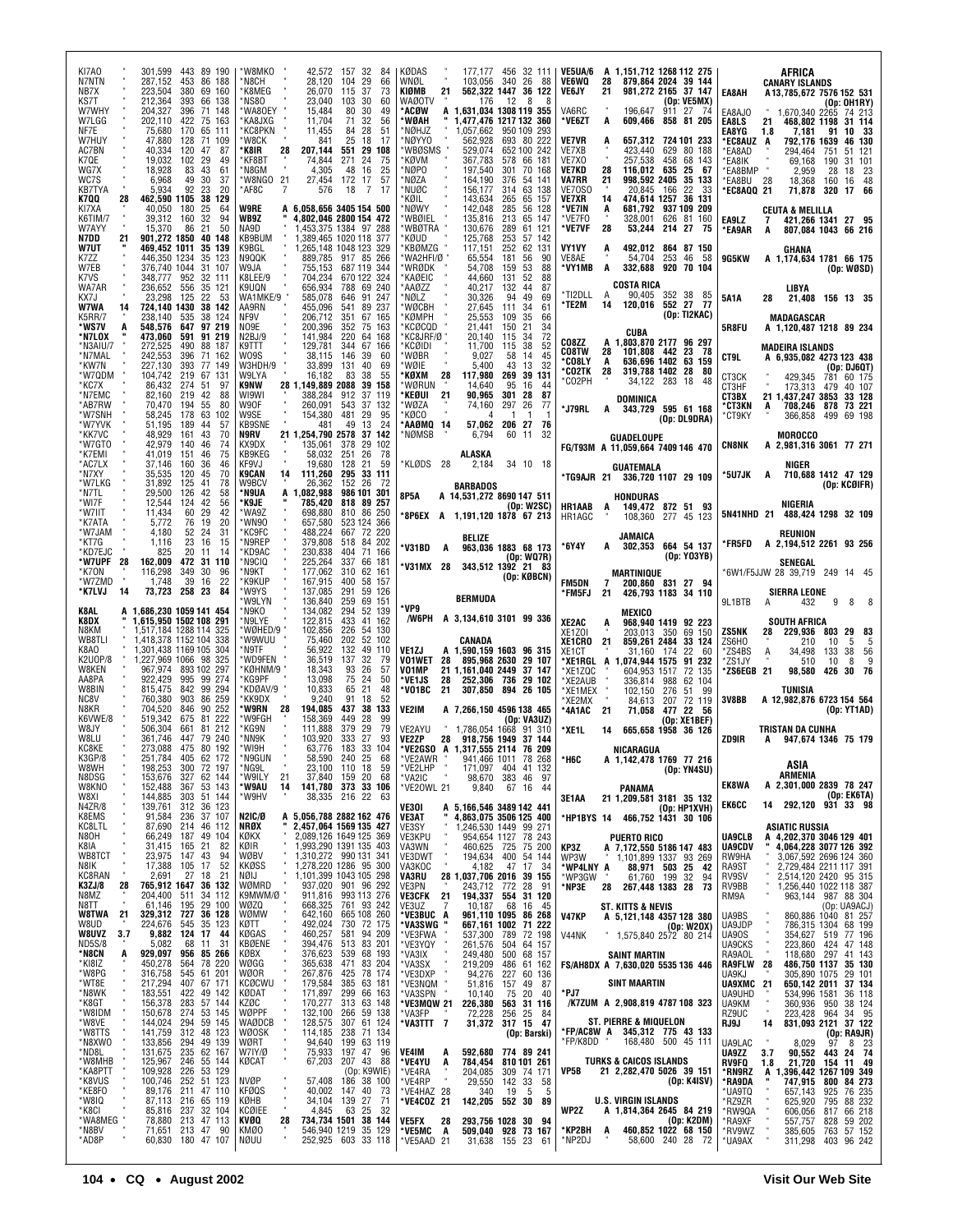| *RK9AD<br>233,099 376 72 185<br>*RA9XE<br>227,290<br>511<br>43<br>148<br>*RZ9IB<br>199,108<br>479<br>51 131<br>*RV9UF<br>140.238<br>430<br>38<br>109<br>*RU9CZ<br>102,767<br>229<br>51<br>150         | JAPAN<br>JK10LT<br>A 2,469,303 2043 136 317<br>JA1PCY<br>750,168 973 91 211<br>JR1LEV<br>741,096 1034<br>93 199<br>353,760<br>JM1XCW<br>792<br>69<br>96                                                        | JR3WXA<br>60,792<br>JA3ARM<br>31,482<br>167<br>JA3WFQ<br>3,309<br>33<br>JN3MUC<br>1,320<br>29<br>JE3BMU<br>21<br>23,406<br>117                               | 160 54<br>82<br>39<br>67<br>20<br>20<br>15<br>40<br>27<br>51 | *JRØEFE<br>1,012<br>16 12<br>- 11<br>*JAØIAA 28<br>602 33<br>198,648<br>91<br>*JEØLNS<br>9<br>12<br>546<br>16<br>*JRØGUY 21<br>20,559<br>104 26<br>51<br>*JAØRCK<br>4,230<br>34<br>32<br>13        | <b>AUSTRIA</b><br>A 3,933,494 3148 142 504<br>OE1A<br>(Op: OE1EMS)<br>OE75CWL<br>1,634,432 2053 104 348<br>(Op: OE5CWL)                                                                                                   |
|-------------------------------------------------------------------------------------------------------------------------------------------------------------------------------------------------------|----------------------------------------------------------------------------------------------------------------------------------------------------------------------------------------------------------------|--------------------------------------------------------------------------------------------------------------------------------------------------------------|--------------------------------------------------------------|----------------------------------------------------------------------------------------------------------------------------------------------------------------------------------------------------|---------------------------------------------------------------------------------------------------------------------------------------------------------------------------------------------------------------------------|
| *RA9DZ<br>93,160<br>252<br>32<br>104<br>*RU9UG<br>62,118<br>222<br>30<br>89<br>*UA9XK<br>11,218<br>63<br>28<br>51<br>*RX9AAN<br>1,134<br>19<br>8<br>19<br>*RX9SR<br>33<br>28<br>411,588 1120<br>115   | 290,280<br>532<br>JR1LQK<br>88 148<br>JA1QOW<br>120,294<br>272<br>54 109<br>7J1ABD<br>90,288<br>230<br>59<br>85<br>7M4GTU<br>83.265<br>210<br>64<br>119<br>21<br>JH1FNU<br>5,716<br>45<br>37                   | JA3BBG<br>2,260<br>39<br>JA30RD<br>29,996<br>155<br>14<br>*JI3BFC<br>1,368,684 1161 125 312<br>A<br><b>'JF3CCN</b><br>628.650<br>'JH3JUB<br>194,085<br>423   | 9<br>11<br>25<br>53<br>678 113 268<br>55 116                 | 1,562<br>*JEØVFV<br>28<br>11<br>14<br>*JAØBJY<br>12<br>704<br>18<br>10<br>*JHØEPI 14<br>131,903<br>399<br>-35<br>95<br>'JAØGZ<br>345<br>27<br>7                                                    | OE2BZL<br>1,144,260<br>1391 101 367<br>OE3I<br>940,602 1170 96 293<br>(Op: OE1JNB)<br>OE6Z<br>28 1,169,125 2618 40 159<br>(Op: OE6MBG)                                                                                    |
| *RA9FRD<br>295,548<br>885<br>28<br>104<br>*UA9MAZ<br>218,439<br>793<br>26<br>91<br>635<br>97<br>*RV9JR<br>187,392<br>31<br>*RU9YU<br>161,364<br>738<br>26<br>76                                       | 27<br>24<br>25<br>JA1HP<br>3,430<br>26<br>14<br>7M1MCU<br>1,755<br>-13<br>28<br>946,452 2264<br>36 120<br>JH1AEP<br>JJ1RDX<br>488,376 1234<br>36<br>116                                                        | <b>'JE3UHV</b><br>299<br>131,826<br>*JG3NKP<br>98,868<br>245<br>229<br>*JL3RDC<br>62,376<br>`JA3PYC<br>48.434<br>150                                         | 71 102<br>97<br>57<br>39<br>74<br>79<br>43                   | JORDAN<br><b>JY9NX</b><br>A10,785,336 6290 143 475<br>(Op: JM1CAX)                                                                                                                                 | OE2LCM<br>657,825 1699<br>39 136<br>OE2S<br>21<br>520,949 1759 35 108<br>(Op: OE2GEN)<br>OE75WWL<br>9.656<br>18 53<br>81                                                                                                  |
| *UA9MQR<br>133,560<br>458<br>29<br>91<br>*UA9HN<br>121,099<br>27<br>82<br>476<br>*RA9UW<br>62,016<br>371<br>76<br>26<br>7,980<br>28<br>*UA90A<br>101<br>10<br>*RA9JP 21<br>169.604<br>622<br>28<br>81 | JR1MQT<br>317,240<br>976<br>-21<br>35<br>90<br>JH1RFM<br>25,647<br>142<br>27<br>56<br>7<br>*JH1UAJ<br>A 1,277,727 1408 104 237<br>*JS10YN<br>866.438 1113<br>98<br>204<br>*JH1KLN<br>463,698<br>784<br>74 155  | *JM3HYL<br>1,162<br>20<br>*JF3BFS<br>-28<br>529,455 1356<br><b>'JR3CVO</b><br>42,286<br>206<br>*JJ300Z<br>3,890<br>50<br><b>'JR3RIY 21</b><br>414,882<br>962 | 12<br>12<br>35<br>106<br>28<br>54<br>21<br>19<br>36 126      | KAZAKHSTAN<br>UN1LT<br>A 6,670,380 3952 158 484<br>(Op: UA9BA)<br>UN5J<br>4,450<br>41<br>18<br>-32<br>UN7TO<br>14<br>55,656<br>279<br>24<br>59                                                     | OE7AJT<br>48.626<br>553<br>-71<br>-11<br>*OE3JIS<br>147,499<br>458<br>63 190<br>A<br><b>OE3WMW 28</b><br>27<br>86,445<br>378<br>- 86<br>'OE1BKA<br>24,235<br>169<br>19<br>49                                              |
| *UA9WQK<br>123,860<br>444<br>26<br>84<br>*UA9AAP<br>60,720<br>296<br>18<br>62<br>*RX9JW<br>13,800<br>24<br>111<br>51                                                                                  | 267,840<br>438<br>84 156<br>*JA1XRH<br>233,220<br>350 100 160<br>*JG10WV<br>*JR1MRG<br>211,124<br>444 69 119                                                                                                   | 285<br>'JI3VUB<br>64,328<br>JH30XM<br>21,584<br>130<br><b>'JN3DSH</b><br>13,090<br>71                                                                        | 28<br>58<br>24<br>47<br>26<br>59                             | *UP6P<br>A 2,041,700 2174 113 312<br>(Op: UN6P)<br>*UN8FM<br>1,334<br>12 17<br>35                                                                                                                  | AZORES<br><b>CU2CE</b><br>3.7<br>95,036<br>635 18 74<br>*CU2AF<br>28<br>353,847 1819 27 102                                                                                                                               |
| *UA9QCP<br>667<br>25<br>5<br>18<br>*UA90MT 14<br>75,393<br>380<br>32<br>77<br>*RA9MJ<br>13,992<br>145<br>g<br>35<br>7<br>7,728<br>*RX9UKF<br>83<br>14<br>34<br>89<br>8<br>29<br>*UA9AFZ 1.8<br>6,216  | 382<br>70 140<br>*JM1GHT<br>208,740<br>*JA1XUY<br>197,760<br>378<br>72 134<br>*JA1GY0<br>147,864<br>276<br>75 127<br>*JA1IZ<br>109,124<br>228<br>74 121<br>*JE1REU<br>104,304<br>244<br>55 109                 | 24<br>*JR3KAH<br>1,080<br>ʻJK3AHS<br>765<br>17<br>JH4UYB<br>A 5,269,473 3751 147 380<br>JA4ESR<br>263,546<br>453                                             | 9<br>15<br>6<br>11<br>91 145                                 | *UN7PCZ 28<br>438,516 1284<br>34 122<br>*UN7JX<br>408,122 1245<br>31 112<br>'UN6G<br>55,783<br>226<br>23<br>68<br>'UN9LY<br>21<br>125,268<br>486<br>34 112<br>*UN4PG<br>258<br>26<br>58,300<br>-74 | <b>BALEARIC ISLANDS</b><br>EA6TC<br>A 1,704,838 2731<br>95 299<br>780,224 2261<br>EA6DD<br>28<br>35 132<br>88<br>EA6ABK<br>7<br>9<br>3<br>8                                                                               |
| A 1,388,388 1820 107 247<br>RAØFA<br><b>UAØANW</b><br>510,232<br>958<br>73<br>163<br><b>UAØDC</b><br>412<br>72 125<br>159,373                                                                         | *JA1CP<br>295<br>103,824<br>59 109<br>*JA1ALX<br>90,312<br>267<br>54<br>88<br>303<br>'JA1RRA<br>89,700<br>48<br>82<br>204<br>69<br>*JR1SGU<br>88,392<br>105                                                    | JA4JJI<br>21<br>12,309<br>100<br>'JR4GPA<br>529,620<br>A<br>'JR4QZH<br>367<br>210,125<br>'JG400U<br>128,589<br>315                                           | 20<br>32<br>940 63 147<br>66 139<br>51 113                   | *UN7SW<br>592<br>29 105<br>195,506<br>-14<br>21<br>*UN9LN<br>43,624<br>250<br>-61<br>KOREA                                                                                                         | 406<br>*EA6XD<br>125,990<br>54 161<br>A<br>EA6XQ<br>28<br>53,064<br>294<br>25<br>- 74<br><b>BELARUS</b>                                                                                                                   |
| 65,280<br>265<br><b>UAØJDD</b><br>55<br>-81<br>35 108<br>28<br>514,800 1441<br>RAØBA<br><b>UAØSR</b><br>12.390<br>106<br>15<br>44<br>747,892 1903 38 143<br>RSØF<br>21<br>(Op: UAØFZ)                 | 83,930<br>256<br>61<br>93<br>*JA1HFY<br>270<br>51<br>99<br>70,800<br>*JA1KK<br>72<br>*JA1SWB<br>52,304<br>174<br>40<br>*JE1HJV<br>41,470<br>139<br>43<br>67<br>150<br>*JA1XPU<br>40,052<br>56<br>68            | *JA4BAA<br>44,376<br>156<br>*JN4JZI<br>20,648<br>101<br>*JA4AQR 28<br>61,638<br>'JI4WHS<br>-21<br>14,064<br>100                                              | 52<br>65<br>40<br>49<br>273 25<br>64<br>21<br>40             | *HL3AMO 28<br>14,193 113 22<br>35<br>91 19<br>29<br>*HL5UOG<br>10,176<br>KUWAIT<br>9K9X<br>A 8,449,021 4933 158 483                                                                                | EU1SA<br>705,865 1079 101 294<br>A<br>230,850<br>EW2AA<br>28<br>683<br>38 152<br><b>EU6EU</b><br>1.8<br>36.881<br>556<br>11<br>- 55<br><b>EW1CQ</b><br>217,605<br>585<br>58 209<br>A<br>*EU1MM<br>2,856<br>24<br>18<br>24 |
| <b>UAØCW</b><br>257,472<br>754<br>36 113<br>*RZØSR<br>7<br>20,740<br>197<br>14<br>-47<br>RAØJJ<br>3.7<br>3,650<br>135<br>-12<br>13                                                                    | *JJ1QJP<br>21,924<br>37<br>50<br>116<br>*JH1RMH<br>18,906<br>92<br>35<br>47<br>73<br>29<br>*JH1TUX<br>6,956<br>45                                                                                              | JH5FXP<br>A 6,682,125 4716 148 367<br>*JA5E0<br>310,189<br>781<br>A<br>'JH5OXF<br>162,610<br>374                                                             | 51 101<br>55 106                                             | (Op: 9K9X)<br>9K9Z<br>28 1,610,457 3951 39 134<br>(Op: K4CY)                                                                                                                                       | EW1GA<br>10<br>306<br>13<br>8<br>21<br>25<br>*EU1GA<br>74,365<br>491<br>82<br>'EW8DA<br>28.710<br>181<br>23<br>67                                                                                                         |
| *UAØACG A<br>872,266 1159 100 246<br>*UAØYAY<br>487,695<br>747<br>94 211<br>*RWØBG<br>441,438<br>676<br>64<br>194<br>91<br>*RUØLL<br>386,136<br>586<br>188<br>*RWØAB<br>29,493<br>157<br>36<br>77     | 4,067<br>48<br>21<br>28<br>JA1STY<br>*7K10U0<br>248<br>11<br>$\overline{4}$<br>4<br>*JA1VVH 28<br>185,320<br>30<br>620<br>83<br>*JA1BUI<br>159,000<br>508<br>33<br>87<br>*JG1TVK<br>122,304<br>448<br>30<br>74 | <b>JA5ATN</b><br>92,760<br>385<br><b>JH5PHC 28</b><br>116,166<br>397<br>'JF5FGY<br>27,720<br>148<br>*JA5APU 21<br>98,610<br>363<br>*JG5VIA<br>14,793         | 34<br>86<br>30<br>84<br>24<br>51<br>32<br>82<br>78 28<br>54  | KYRGYZSTAN<br>EX2T<br>A 2,230,458 2061 96 325<br>EX80<br>590,118 815 104 250<br>*EX8MIO 21<br>223,272 1022 33<br>93                                                                                | -7<br>10,842<br>EW7DK<br>173<br>g<br>46<br><b>BELGIUM</b><br>OQ4HAM A<br>265 52 125<br>71,331<br>(Op: ON4KAS)                                                                                                             |
| *RAØALM<br>27,630<br>123<br>28<br>62<br>*RUØAK<br>25,284<br>186<br>37<br>61<br>*UAØIV<br>19,840<br>180<br>25<br>37<br>*RUØAT<br>15,343<br>112<br>21<br>46                                             | 115,038<br>*JI1HFJ<br>440<br>28<br>71<br>*JHØNVX/1"<br>299<br>67,940<br>25<br>61<br>*JH1CML<br>62,689<br>335<br>30<br>63<br>*7N2UQC<br>296<br>25<br>61,857<br>62                                               | JA6GCE<br>A 3,474,688 2991 130 318<br>1,248,805 1236 122 257<br>JA6JAP<br>JH60PP<br>815,328 1010                                                             | 89 209                                                       | *EX7ML<br>91,471<br>480<br>-23<br>74<br>MACAO<br>*XX9AU<br>21<br>9,636 185 16 28                                                                                                                   | 004CIZ<br>1,890<br>48 10 25<br>(0p: ON4CIZ)<br>OQ4CAS A<br>78 212<br>526,640<br>893<br>(Op: ON4CAS)                                                                                                                       |
| *RZØAF<br>8,610<br>52<br>33<br>37<br>*RAØFF<br>12<br>8<br>9<br>578<br>35<br>*RAØFN<br>28<br>257,697<br>826<br>102<br>468<br>30<br>*UAØSJ<br>131,936<br>82                                             | 25<br>*JK1SPQ<br>55.056<br>292<br>49<br>37,084<br>205<br>26<br>*JA1EMQ<br>47<br>26,442<br>26<br>*JA1AAT<br>113<br>70<br>*7N1BHO<br>25,564<br>189<br>26<br>51                                                   | JA6BGA<br>126,900<br>256<br>VA6AV<br>286<br>28<br>78,645<br>JA6WW<br>26,250<br>168<br><b>SJA6SRB</b><br>263,802<br>A<br>455                                  | 69 119<br>31<br>76<br>25<br>50<br>87 144                     | <b>MALDIVE ISLANDS</b><br>*807LM<br>57,663 151 57 92<br>A                                                                                                                                          | ON4XG<br>353,350<br>70 231<br>680<br>ON5JD<br>73,150<br>277<br>39<br>-94<br>'ON4CHK<br>26,575<br>152<br>33 63<br>58<br>20<br>32<br>'ON4KVA<br>5,148                                                                       |
| 39,221<br>*UAØEX<br>191<br>26<br>65<br>*UAØFDX 21<br>287,950 1014<br>-35<br>95<br>*RUØBB<br>172,608<br>667<br>30<br>94                                                                                | 20<br>95<br>*JA1EEG<br>12,636<br>34<br>22<br>*JH1PXY<br>7,379<br>77<br>17<br>*JR1UM0<br>540<br>10<br>8<br>10                                                                                                   | 232<br>*JA6AKV<br>80,693<br>'JA6JVY<br>50,600<br>190<br>'JA6EFT 28<br>100,880<br>374                                                                         | 83<br>54<br>45<br>65<br>31<br>73                             | (Op: DL7ULM)<br>MONGOLIA<br>JT1CS<br>66,516 227 46 92<br>A                                                                                                                                         | 25<br>ON4KMB 28<br>69<br>13<br>5,130<br>'0T1H<br>21<br>519,858 1623 37 125<br>(Op: ON4AAM)                                                                                                                                |
| *RZØIWR<br>79,837<br>595<br>24<br>50<br>(Op: UAØIHA)<br>*UAØAPP<br>14,858<br>105<br>15<br>48<br>*RAØSU 14<br>9,360<br>107<br>23<br>42                                                                 | *7K2PBB<br>187<br>7<br>5<br>6<br>*JH1T0E 21<br>172,362<br>510<br>36<br>102<br>*JI1FDF<br>32<br>123,984<br>392<br>94<br>*7K4XNN<br>52,920<br>308<br>24<br>48                                                    | 'JA6QDU<br>56,875<br>258<br><b>'JH6FTJ</b><br>8,085<br>86<br>21<br>42,230<br>203<br>ʻJK6ISK<br>*JJ6DGP<br>14<br>8,085<br>59                                  | 25<br>66<br>20<br>15<br>27<br>55<br>19<br>30                 | OGASAWARA ISLANDS<br>*JD1BIA 3.7<br>-3<br>-5<br>739<br>93                                                                                                                                          | ON4AEY 14*<br>32,130<br>239 20 65<br><b>BOSNIA-HERZEGOVINA</b><br>T99W<br>364,596 1773 31 107<br>7                                                                                                                        |
| *UAØLOD<br>7,581<br>121 21<br>36<br>ASIATIC TURKEY                                                                                                                                                    | *7M2ALP<br>46,644<br>234<br>28<br>64<br>34,960<br>180<br>31<br>49<br>*7K2GMJ<br>JQ1AHZ<br>91<br>23<br>34<br>13,110                                                                                             | A 3,373,920 2627 136 344<br>JH7LRS<br><b>JA7NVF</b><br>2,852,524 2759 120 277                                                                                |                                                              | SAUDI ARABIA<br>*7Z1SJ<br>21 108,658 406 32 89                                                                                                                                                     | 'T90C<br>21<br>20,794 163 17 57<br>(Op: T94GL)<br>†T92D<br>382.260 1906 33 105<br>14                                                                                                                                      |
| *TA2RJ<br>291,276 696<br>48 126<br>*TA3YJ<br>61.710<br>210<br>26<br>76<br>166,170 740<br>*TA5FA<br>28<br>-23<br>64<br>21 1,231,979 2830 32<br>*TA3D<br>125                                            | *JG1GCO<br>49<br>10,637<br>30<br>59<br>*JA1FRQ<br>9,240<br>80<br>20<br>36<br>*JH1FOP<br>4,800<br>59<br>15<br>-17<br>4,708<br>20<br>*JK1BII<br>47<br>24                                                         | JH7AFR<br>2,214,784 2442 110 242<br>JH7DNO<br>28<br>895.620 2443 34 104<br>453.590 1274<br>JR7SEM<br>JH7XGN<br>21<br>631,620 1361                            | 34<br>100<br>38 136                                          | SINGAPORE<br>9V <sub>1</sub> UV<br>69.540<br>194 69 114<br>A<br>9V1RH<br>46,900<br>142<br>57<br>83<br>27<br>*9V1XE<br>7,874<br>56<br>35<br>A                                                       | 'T950<br>41,040 186<br>29<br>- 85<br>BULGARIA<br>LZ1NG<br>28 1,010,610 2753<br>40 150                                                                                                                                     |
| *TA3J<br>30,846 215<br>1.8<br>7<br>46<br>AZERBAIJAN<br>*4K9W<br>24<br>7,119<br>46<br>39<br>Α                                                                                                          | *JR1BSV<br>3,727<br>22<br>46<br>13<br>2,992<br>*JH1KZQ/1<br>37<br>8<br>14<br>*JG1TCV<br>2,550<br>33<br>12<br>18                                                                                                | JA7DOT<br>116,859<br>356<br>*JR7WAB A<br>602,144<br>957<br>*JF7PHE<br>61,047<br>182                                                                          | 36<br>98<br>79<br>169<br>52<br>81                            | (Op: VK3DXI)<br>TAIWAN                                                                                                                                                                             | LZ2PL<br>428,166 1518<br>36 126<br>LZ2JA<br>311.387 1276<br>32<br>99<br>LZ9V<br>21<br>139,566 1164<br>26<br>73                                                                                                            |
| 9<br>9<br>9<br>*4K6DI<br>198<br>CAMBODIA                                                                                                                                                              | *JA1XEM<br>1,782<br>29<br>12<br>15<br>JA1JLP<br>13<br>65 T<br>$\sqrt{ }$<br>11<br>*7N4LNK "<br>79<br>6<br>-3<br>$\overline{2}$<br>45,176 198 26<br>*JH1UUT 14<br>66                                            | *JA7ARW<br>7,555<br>41<br>JH7XMO 28<br>347,760 1097 33<br>117,902 443 29 76<br>*JE7DOT<br>*JO7BBS<br>264                                                     | 27<br>31<br>93<br>9<br>6<br>6                                | <b>BV7FF</b><br>28<br>84,348 353 29 79<br>TAJIKISTAN<br><b>EY7AF</b><br>28<br>240,856 865 30 89                                                                                                    | LZ1GJ<br>14<br>13,090 185<br>-17<br>53<br>/04 13 68<br>LZ 8 I<br>59.778<br>(Op: LZ2CJ)<br>*LZ1AQ<br>534,465<br>852 84 237<br>A                                                                                            |
| *XU7ABZ A<br>10,011<br>82 25 46<br>*XU7ABY 28<br>29<br>2,688<br>65 13<br>CHINA                                                                                                                        | *JE1GZB<br>18,945 112 23<br>46<br>*JH1APZ 7<br>15,260<br>92 25<br>45<br>*JH1AZ0<br>4,375<br>51 14<br>21                                                                                                        | *JR7XGL 21<br>37,788<br>*JA7IKI<br>13,248<br>100<br>*JA7ADV                                                                                                  | 196 29<br>65<br>92 27<br>45<br>64 18<br>25                   | 21<br>586,654 1585 37 121<br>EY8MM<br>22,032 271 18 63<br>*EY8BA<br>A<br>*EY7AV<br>129,162 613 26 77<br>21                                                                                         | *LZ5ZI<br>59,332<br>280 38 125<br>*LZ4CB<br>47 14 20<br>25,439<br>*LZ2LDS 28<br>84,313<br>397<br>29 81                                                                                                                    |
| 335.730 885 65 125<br>BD4XA<br>A<br>328,986 1472 34<br>BD5RT<br>92<br>21<br>86,730 598 30<br>BA4RF<br>- 68<br>7                                                                                       | 5<br>*JE1SPY 3.7<br>650<br>26<br>5<br>JA2BNN<br>A 1,179,453 1344 112 235<br>1,028,250 1061 117 258<br>JA2FSM                                                                                                   | JA8RWU A 4,367,487 3259 137 356<br>JA8TEZ<br>20,870 113 31<br>*JA8JCR A<br>696,180                                                                           | 46<br>977 90 193                                             | THAILAND<br>HS1CKC A<br>463,372 1090 88 159<br>*HS5AYO A<br>27,018 118 43 71                                                                                                                       | ®LZ2ZY<br>55,472<br>24<br>14<br>384<br>84<br>LZ2WE<br>38<br>4,291<br>52<br>15<br>7<br>53<br>*LZ2RF<br>14,209<br>155 14<br>46,277 527 12 65<br>*LZ1DM 3.7                                                                  |
| 550,130 2032 34 111<br>*BA4ED<br>-28<br>420,147 1400 34<br>*BD5RI<br>99<br>158,002 763 32<br>86<br>*BD8HD 14                                                                                          | JH2BTM<br>132,361<br>320 56 113<br>88,515 313<br>47<br>JF2FIU<br>58<br>53,156 161 58<br>79<br>JG2CNZ                                                                                                           | *JA8CSY<br>177,885<br>22,344<br>*JA8AGI<br>97<br>76,540 329 29<br>*JH8DHV 28                                                                                 | 335 69 132<br>38<br>60<br>60                                 | *HS4BPQ 21<br>8,000<br>53 17 47<br>*E20NTS 14<br>91 19 44<br>12,537                                                                                                                                | CRETE<br>SV9CVY A 7,682,324 5831 133 495                                                                                                                                                                                  |
| <b>CYPRUS</b><br>H2G<br>28 2,160,972 4121 39 148<br>(Op: 5B4AGC)                                                                                                                                      | <b>JG2SON 28</b><br>433,550 1172 36 109<br>JHØSDA/2 "<br>161,100 632<br>29 71<br>271,880 848 36 104<br><b>JI2UNR</b> 21<br>JE2HVC 14<br>99<br>31<br>28,728<br>- 77                                             | *JA8IJI<br>31,188<br>'JK8NIP<br>23,940 143 25<br>- 21<br>*JI8BUR<br>13,620<br>*JK8HDS<br>190                                                                 | 174 22<br>47<br>51<br>91 22<br>38<br>6<br>6<br>6             | TURKMENISTAN<br>*EZ3A<br>A 102,010 137 34 71<br>(Op: EZ8CW)                                                                                                                                        | (Dp: DLEFBL)<br>CROATIA                                                                                                                                                                                                   |
| HONG KONG<br>514,791 1803 34 107<br>VR2MY<br>28<br>*VR2BG<br>770,770 2182 36 107<br>28                                                                                                                | *JF2QNM A<br>512,040 759<br>83 168<br>*JA2BQX<br>318,746 667 66 131<br>*JA2VZL<br>158,056<br>316<br>58 126                                                                                                     | JA9CWJ<br>A<br>456<br>JE9VOI<br>21<br>108,284 477 29                                                                                                         | 10 9<br>10<br>63                                             | <b>UZBEKISTAN</b><br>UK9AA<br>28 1, 143, 369 2884 35 124<br>14 113,432 476 25 75<br>UK8IG                                                                                                          | 9A3Z<br>387.500 1032 61 189<br>A<br>9A5K<br>28 1,520,184 3308 39 155<br>10,339 100 16 33<br>9A2GA<br>3.7 120,594 1133 17 84<br><b>9A30Y</b>                                                                               |
| *VR2R0 21<br>71,988 680 26 58<br>INDIA                                                                                                                                                                | 142,200<br>*JA20J<br>339<br>65 115<br>347<br>47 90<br>*JA2GHP<br>119,327<br>113,568<br>*JK2VOC<br>277<br>71 111<br>78,558 265<br>*JA2KKA<br>31<br>86                                                           | JH9URT<br>59,016<br>*JA9TQY A<br>176,295 426 49 112<br>*JH9VSF/9 28 639,072 1742 36 108                                                                      | 230 27<br>74                                                 | VIETNAM<br>XV9TH<br>Α<br>54,173 211 44 70                                                                                                                                                          | (Op: 9A3LG)<br>A 2,494,185 1971 136 511<br><b>'9A2EU</b><br>322,903 653 66 217<br>*9A3CY                                                                                                                                  |
| VU2PAI<br>A 2,735,180 2151 118 372<br><b>VU2WAP</b><br>1,065,401 1179 114 253<br>*VU2OB<br>7,599<br>70 13<br>21<br>38<br>*ATØD<br>52 15<br>5,658<br>-31<br>14                                         | *JN2AMD<br>63,360 247 43<br>67<br>*JG2REJ<br>50,945 172 41<br>74<br>*JA2QVP<br>20,832<br>17,255<br>92<br>35<br>49                                                                                              | *JA9SCB<br>456,624 1186<br><b>WLVPHL*</b><br>2,070<br>29<br>$\mathbf{u}$<br>10<br>*JF9DSJ<br>231<br>205,825 560 37 109<br>*JR9NVB 21                         | 36 108<br>12 16<br>$\overline{2}$<br>-9                      | WEST MALAYSIA<br>*9M2TO<br>A 1,053,690 2002 99 211<br>(Op: JAØDMV)                                                                                                                                 | 520,828 1696 35 119<br>*9A5V<br>28<br>*9A3W<br>286,080<br>835<br>32 128<br>*9A2R<br>194,922<br>635 33 120<br>21<br>*9A4RV<br>86,612<br>493<br>28 90<br>14                                                                 |
| ISRAEL<br>4X2K<br>A 1,659,336 2056 87 232                                                                                                                                                             | 91<br>*JK2PNY<br>39<br>46<br>*JA2KPW<br>15,405<br>80 33<br>46<br>*JA2PFO<br>4,932<br>53<br>18<br>18<br>17<br>*JR2AWS<br>2,340<br>28<br>22                                                                      | JAØQNJ<br>A 3,815,100 3208 134 316<br>175,275 345 71 134<br>JHØIXE                                                                                           |                                                              | <b>EUROPE</b><br>ALAND ISLANDS                                                                                                                                                                     | *9A5BB<br>406 17 64<br>38,848<br>*9A3PA<br>69,144<br>821 13 73<br>3.7<br>*9A5AZZ<br>36,564<br>540 11 55                                                                                                                   |
| 1,412,423 1983 71 206<br>4Z8GZ<br>(Op: OE1GZA)<br>4Z5KJ<br>28,634 103 35<br>68<br>4Z5LA<br>10,400<br>64 26<br>39                                                                                      | *JJ2TKX<br>221<br>15<br>8<br>9<br>*JG2KKG 28<br>374,100 1088<br>95<br>34<br>*JG2TKH<br>267,978 831<br>32<br>86                                                                                                 | JAØQWO<br>94,752 238 38 106<br>JRØWZR<br>10,804<br>JRØPJR 21<br>127,380<br>JJØACA<br>1,971                                                                   | 55 28<br>46<br>361 34 98<br>32 12 15                         | OHØMM<br>A 4,694,560 3856 143 467<br>(Op: OH2MM)<br>OHØV<br>21 1.098,720 2833 37 143                                                                                                               | <b>CZECH REPUBLIC</b><br>OK1EP<br>A 1,865,781 2069 112 401<br>OK2EQ<br>441,252 819 78 279                                                                                                                                 |
| 4X4DZ<br>21<br>848,820 1915 38 134<br>381,568 1129 29<br>99<br>4X6ZK<br>14<br>201,687 708 23 88<br>4XØJ<br>7                                                                                          | 336<br>*JR2TMB<br>- 16<br>$\overline{4}$<br>-3<br>*JF2FKJ 21<br>3,515<br>50 16<br>21<br>40 18<br>23<br>*JE20TM 7<br>4,149                                                                                      | *JAØFVU A<br>353,659<br>*JG0ØGGI<br>172,480<br>441<br>*JAØBMS<br>134,397                                                                                     | 554 91 160<br>54 106<br>402 49<br>88                         | (Op: OH6LI)<br>*OHØZ<br>LA 3,371,225 2808 128 447<br>(Op: OH1EH)                                                                                                                                   | OK2ABU<br>406,455<br>772<br>76 267<br>OK8ACS<br>350,054<br>739<br>86 276<br>OK2PZ<br>217,118<br>494 66 212                                                                                                                |
| (Op: 4X4FJ)<br>211,932 389 57 146<br>*4X6UU<br>A<br>*4X1RF<br>12,006<br>66 24 45                                                                                                                      | <b>JS3CTQ</b><br>A 4,580,667 3784 126 315<br>JA3LEZ<br>98,700 238 47 103                                                                                                                                       | *JAØGEY<br>24,076<br>*JHØSGG<br>6,200<br>3,290<br>*JAØBPY                                                                                                    | 104 48<br>61<br>42 26<br>36<br>33 23<br>24                   | ANDORRA<br>C31WP<br>12,636 100 27 54 OK1AOV<br>A                                                                                                                                                   | 124,852<br>375 56 140<br>OK1TFH<br>OK2TBC<br>82,665<br>307 50 115<br>30,371 112 43 78                                                                                                                                     |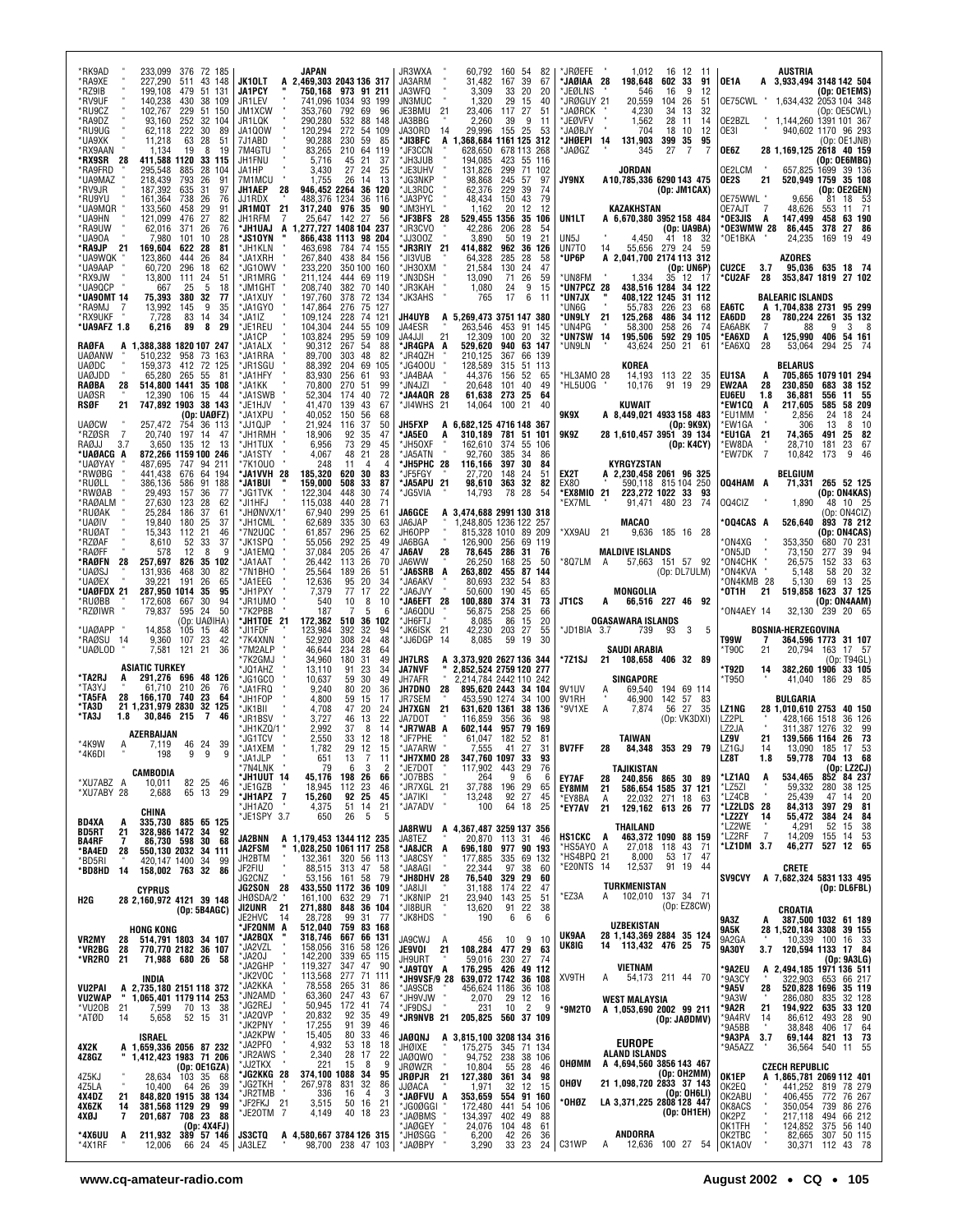| OK1TD<br>533,195 1407 36 133<br>28<br>219,375<br>31 104<br>OK1ARI<br>767<br>OK2BJT<br>426<br>94<br>125,059<br>33<br>OK2ZO<br>21<br>254.932<br>928<br>35 128<br>OK2PCN<br>72,848<br>355<br>26<br>90<br>14 1,282,944 3234<br>40 152<br>OK1RI<br>43,758<br>279<br>25<br>74<br>OK1XC<br>3.7<br>23,310<br>9<br>54<br>OK1DTP<br>361                                               | *MØZAK<br>48,927<br>196 42<br>99<br>4,920<br>28<br>*G4AXX<br>69<br>13<br>28<br>529,223 1350<br>*GØAEV<br>37 130<br>'G3KWK<br>176.468<br>570<br>36<br>121<br>*G3PJV<br>108,944<br>661<br>20<br>68<br>*G3ZRJ<br>31,416<br>203<br>20<br>46<br>*GØKXL<br>17,819<br>93<br>22<br>81<br>7,682<br>94<br>*M5BGR<br>31<br>15<br>- 14<br>*M5ACC | *RV6AB<br>56,595<br>204 43 122<br>*RK3AFP<br>54,775<br>305<br>40 135<br>*UA1ZZ<br>51,633<br>216<br>19<br>43<br>*RN3DN<br>50,718<br>224<br>47<br>111<br>*UA1AFZ<br>30,602<br>219<br>26<br>81<br>*RU4CO<br>28,675<br>123<br>36<br>119<br>*UA4CIF<br>25,029<br>156<br>29<br>74<br>73<br>*UA3RF<br>23,331<br>28<br>113                                                     | F5IDB<br>26,394<br>127<br>30 53<br>813 34 110<br>F8BQQ<br>28<br>263,664<br>551<br>F8CTY<br>172,550<br>40 135<br>TM8C<br>21<br>619,546 2182 34 108<br>(Op: F6HMQ)<br>TM2WW<br>-14<br>700,900 2660 38 134<br>(Op: F5SJP)<br>TM1H<br>504.060 1893<br>37 118                                                                                    | *DL1PT<br>340,272<br>578<br>84 222<br>332,194<br>245<br>*DK8AX<br>537<br>81<br>*DL3NBL<br>306,646<br>634<br>77 234<br>*DL1STG<br>282,448<br>610<br>74 180<br>276,936<br>*DJ5CL<br>593<br>64 200<br>*DH6JL<br>244,224<br>487<br>62 194<br>*DL6ZNG<br>234,780<br>513<br>64 196<br>232,562<br>*DL6UYA<br>57 185<br>587                                         |
|-----------------------------------------------------------------------------------------------------------------------------------------------------------------------------------------------------------------------------------------------------------------------------------------------------------------------------------------------------------------------------|--------------------------------------------------------------------------------------------------------------------------------------------------------------------------------------------------------------------------------------------------------------------------------------------------------------------------------------|------------------------------------------------------------------------------------------------------------------------------------------------------------------------------------------------------------------------------------------------------------------------------------------------------------------------------------------------------------------------|---------------------------------------------------------------------------------------------------------------------------------------------------------------------------------------------------------------------------------------------------------------------------------------------------------------------------------------------|-------------------------------------------------------------------------------------------------------------------------------------------------------------------------------------------------------------------------------------------------------------------------------------------------------------------------------------------------------------|
| OK1TP<br>322<br>6<br>44<br>1.8<br>11,550<br>A 1,299,016 1303 121 447<br>'OK1TN<br>*OK2WTM<br>1,140,220 1641 102<br>368<br>*OK2MBP<br>757,640 1112 84<br>319<br>*OK2SGY<br>707,199 1092<br>90<br>271<br>*OK2BMT<br>636,768<br>900<br>92 304<br>*OK1KZ<br>351,600<br>696<br>73<br>227<br>221,832<br>*OK1FMX<br>578<br>56 178<br>*OK1CRM<br>221,160<br>755<br>35 117           | 436,076 1760 35 129<br><b>ESTONIA</b><br>780,192 1367 82 262<br>ES1FB<br>A<br>49 140<br>ES1XQ<br>49,329<br>345<br>ES6CO<br>28<br>139.264<br>427<br>35 101<br>ES5GI<br>21<br>421,600 1596<br>37 123<br>*ES2DJ<br>93,688<br>246<br>60 179<br>A<br>322<br>*ES5RIM<br>60,168<br>31<br>123                                                | 19,796<br>*RX3MM<br>93<br>32<br>69<br>11,808<br>75<br>'UA10Z<br>28<br>54<br>*RW3AFY<br>5,400<br>34<br>37<br>26<br>*RN3FA<br>4,080<br>40<br>23<br>17<br>*RA4NAJ<br>10<br>100<br>12<br>7<br>*RX3AEX<br>36<br>6<br>6<br>f<br>28<br>*RU6FA<br>425,126 1468<br>38<br>128<br>'RA1AW<br>201,695<br>702<br>32<br>113<br><b>UA1CKC</b><br>93,091<br>384<br>28<br>99             | F6GOX<br>3.7<br>35.768<br>510<br>9<br>59<br>F6CWA<br>1.8<br>10,560<br>184<br>8<br>47<br>1.318.460 1406 104 357<br>*F5NZO<br>A<br>*TM9W<br>1,237,298 2176<br>86<br>296<br>80 298<br>'F6FTB<br>775,656 1118<br>*F6KZC<br>731,860 1233<br>82 288<br>(Op: F5IRY)<br>'F5ICC<br>287,564<br>540<br>68 200<br>'F5JBR<br>99,470<br>315<br>51 152     | DF3IS'<br>204,392<br>501<br>59 173<br>*DL8ULO<br>203,820<br>595<br>63 195<br>'DH5ST/P<br>165,360<br>66 174<br>433<br>164,458<br>68 170<br>*DJ6TK<br>354<br>*DK4IO<br>157,828<br>53 134<br>396<br>*DH5AO<br>150,480<br>55 165<br>432<br>*DL3YEI<br>138,370<br>400<br>52 150<br>*DM2AWM<br>130,524<br>45 174<br>398<br>*DF1RK<br>127,479<br>194<br>50<br>- 91 |
| 197,927<br>*OK1MKI<br>189<br>544<br>64<br>*OK1DVK<br>175,407<br>381<br>70 208<br>*OK2EC<br>155,431<br>445<br>61<br>162<br>*OK2CSU<br>139,593<br>396<br>61<br>176<br>*OK2DU<br>106,210<br>408<br>48<br>167<br>94,956<br>404<br>43<br>150<br>*OK1SI<br>*OK1DSZ<br>74,932<br>223<br>43<br>88<br>*OK1DOL<br>224<br>67,667<br>49<br>108<br>*OK2BDF<br>67,076<br>349<br>35<br>129 | 354<br>*ES10X<br>28<br>70.040<br>25<br>78<br>208<br>*ES6PA<br>31,280<br>21<br>64<br>508<br>*ES5TX<br>21<br>111,925<br>27<br>94<br>298<br>*ES6MT<br>41,760<br>22<br>68<br>149<br>26<br>*ES5RGJ<br>34,579<br>85<br>*ES5AGP<br>145<br>16<br>47<br>13,728<br>*ES4RD<br>-14<br>8,120<br>125 12<br>44                                      | *UA3RAW<br>71,306<br>358<br>24<br>77<br>*RX3ABI<br>21,070<br>187<br>17<br>53<br>*UA3WW<br>15,540<br>155<br>20<br>50<br>*RV3DCC<br>11,390<br>102<br>14<br>53<br>*RA1QDP<br>3,444<br>87<br>9<br>33<br>*UA3SAQ 21<br>161,516<br>696<br>34<br>115<br>*RA3DNC<br>155,084<br>718<br>29<br>108<br>'RX3DBG<br>84,822<br>413<br>26<br>87<br>*UA3BZ<br>70,638<br>350<br>30<br>92 | 'F5PSA<br>87,857<br>269<br>45 118<br>'F8CFE<br>76.479<br>270<br>45 114<br>33<br>'F6DRP<br>71,201<br>312<br>60<br>33<br>'TM5SIA<br>35,598<br>254<br>69<br>(0p:FSNQL)<br>*F8CMZ<br>10,074<br>98<br>22<br>-51<br>*F5TDK<br>28<br>635,950 1740<br>36 122<br>'F8AAN<br>243,317<br>832<br>35<br>114<br>'F5VCR<br>111,555<br>438<br>25<br>86       | *DJ2IE<br>95,719<br>303<br>52 147<br>*DL3SKF<br>89.544<br>299<br>45 123<br>*DK5NAD<br>79,618<br>325<br>42 112<br>*DL3TF<br>71,394<br>200<br>47<br>- 99<br>*DK8EY<br>71,103<br>193<br>56 117<br>*DL4YA0<br>71,064<br>220<br>- 94<br>47<br>*DL5AUA<br>62.930<br>186<br>45 100<br>*DL1JNA<br>55,417<br>233<br>40 111<br>*DJ2UB<br>51,220<br>214<br>41<br>89    |
| *OK2VP<br>46,230<br>186<br>97<br>41<br>44,409<br>*OK1DXR<br>181<br>36<br>77<br>40,020<br>*OK1TRM<br>209<br>35<br>81<br>*OK2XA<br>39,040<br>149<br>42<br>80<br>*OK1FJD<br>28,060<br>154<br>32<br>83<br>27,390<br>*OK1FFH<br>188<br>31<br>79<br>17,296<br>*OK2HZ<br>33<br>77<br>61                                                                                            | <b>EUROPEAN RUSSIA</b><br>RD4M<br>A 3,194,516 3263 134 464<br>(Op: UA4LU)<br>RQ4L<br>" 3,158,245 3023 151 516<br>(Op: UA4LCQ)<br>3,112,366 3388 142 472<br>RK4FD<br>2,315,040 2345 125 435<br>UA4FER<br>RX3RC<br>2,171,345 2782 109 376                                                                                              | 421<br>76<br>'RZ6YZ<br>66,367<br>25<br>299<br>24<br>72<br>'UA3XDO<br>43,845<br>32,078<br>*RV6ASU<br>154<br>25<br>61<br>RV6FG 14*<br>3,317<br>45<br>12<br>19<br>'RK3DOV<br>69<br>2,337<br>7<br>34<br>'RK3DZH<br>74<br>25<br>155<br>6<br>82<br>*UA1ANA<br>309<br>41,410<br>19                                                                                            | 20,400<br>'F5MGD<br>181<br>15<br>45<br>*F6CLM<br>871<br>32<br>7<br>15<br>21<br>593<br>'F8BJI<br>170,240<br>35<br>117<br>'F8AKS<br>125,782<br>568<br>27<br>95<br>345 24<br>'F5JY<br>49,187<br>77<br>GERMANY                                                                                                                                  | *DF6WE<br>45,190<br>184<br>36<br>95<br>*DL3AG<br>44,811<br>46<br>77<br>173<br>`DK7AN<br>44.022<br>192<br>38 100<br>42,350<br>*DL1HCM<br>219<br>39<br>115<br>70<br>*DL7IZ<br>36,080<br>140<br>40<br>*DL1HSR<br>21,792<br>99<br>32<br>50<br>*DL3WB<br>12,135<br>100<br>23<br>47                                                                               |
| *OK2SWD<br>15,582<br>105<br>24<br>82<br>*OK2BEN<br>14,388<br>159<br>22<br>87<br>*OK1RV<br>7,659<br>125<br>-11<br>58<br>2,590<br>*OK1JNL<br>67<br>26<br>44<br>*OK1DCF 28<br>759<br>247,500<br>33<br>-117<br>*OK1FX<br>220,473<br>662<br>37 116<br>*OK2QA<br>150,612<br>496<br>32<br>100<br>*OK2PTZ<br>502<br>134,000<br>29<br>96                                             | RM3C<br>1,933,200 2153 130 410<br>(Op:RA3CW)<br>RW4PL<br>1,866,291 2032 124 367<br>1,791,056 2090 118 378<br>UA1QV<br>RA3WA<br>1,642,230 1976 111 403<br>UA3BL<br>1,528,050 1961 103<br>398<br>RW1ZA<br>969,048 1351 92 295<br>942,745 1485 105<br>RN4WA<br>356                                                                      | *RV6LFE<br>16,353<br>161<br>12<br>57<br>*RW3VA<br>4,640<br>61<br>12<br>46<br>8,084<br>*RA1ZZ<br>3.7<br>177<br>7<br>40<br>'RA4P0<br>2,555<br>52<br>11<br>24<br><b>RW3XX 1.8</b><br>8,234<br>172<br>8<br>38<br><b>EUROPEAN TURKEY</b><br>*TA1AL<br>27,360 182 43<br>A<br>- 77                                                                                            | DJ4PT<br>3,906,238 3125 127 391<br>2,811,960 2459 130<br><b>DL2MEH</b><br>454<br>2,320,812 2259 121<br>DF9XV<br>392<br>1,741,122 1484 129<br>DL2DX<br>384<br>904,638 1168 87 270<br>DJ3HJ<br>DJ8UV/P<br>711,510 1323<br>84<br>286<br>924<br>87<br>307<br>DL8AAE<br>705,654<br>DJ8UV<br>594,280 1344<br>86 294                               | 'DJ10J<br>6,426<br>47<br>30<br>33<br>*DL7UXG<br>2,067<br>38<br>13<br>26<br>*DH6AB<br>1,935<br>46<br>15<br>30<br>*DH6LS<br>377,394<br>903<br>39<br>147<br>28<br>246,790<br>790<br>31<br>*DJ1AA<br>114<br>'DL2IAN<br>123,615<br>420<br>29<br>94<br>*DL7UI0<br>97<br>116,560<br>468<br>27<br>29<br>*DJ2XC<br>112,288<br>466<br>92                              |
| 336<br>*OK1ES<br>101,132<br>29<br>102<br>*OK1DUG<br>95,256<br>406<br>29<br>97<br>*OK1FHI<br>82,410<br>304<br>31<br>92<br>*OK1LO<br>49,572<br>295<br>22<br>59<br>*OK2BLD<br>36,270<br>239<br>19<br>46<br>*OK2BRX<br>16,625<br>188<br>19<br>40<br>340,354 1079<br>*OK2ZV<br>21<br>34 127<br>*OK2NN<br>217,350<br>724<br>35 126                                                | 832,480 1181 100<br>UA4LY<br>330<br>RU3DX<br>710,084 1385<br>82 252<br>621,010 802<br>98<br>UA3BM<br>344<br>RV3ACA<br>540,602 1027<br>67<br>207<br>RW1QW<br>531,525<br>748<br>95<br>278<br>469,268<br>UA10MS<br>533 101 311<br>RK4HYT<br>388,064<br>823<br>278<br>84<br>375,022<br>209<br>RA3FC<br>718<br>69                         | *TA1FA<br>21<br>31,969<br>291<br>19<br>-57<br><b>FAROE ISLANDS</b><br>OY1A<br>L <sub>28</sub><br>13,806 248 12 47<br><b>FINLAND</b><br>OH6RX<br>A 4,233,390 3287 130 440<br>2,803,280 2861 125 411<br>OH2RA                                                                                                                                                            | DL1DTC<br>567,430<br>900<br>78 280<br>DH9SBL<br>557,997<br>864<br>85<br>322<br>DK6CQ<br>474,012<br>79<br>245<br>741<br>DL2APJ<br>444,437<br>87<br>280<br>680<br>378,585<br>DJØIF<br>71 164<br>746<br>DL3JPN<br>372,008<br>587<br>74 218<br>DL8KAW<br>301,541<br>605<br>80 251<br>DL5XAT<br>220,830<br>60 195<br>419                         | *DL2ZAE<br>78,183<br>385<br>28<br>91<br>*DL2VB<br>70<br>74,918<br>335<br>24<br>'DL2MIH<br>25,160<br>141<br>26<br>59<br>*DN3FL<br>55<br>22,464<br>150<br>23<br>(Op: DO1FPL)<br>'DJ3GE<br>19,080<br>123<br>17<br>43<br>*DL2AL<br>18,112<br>16<br>48<br>117<br>'DL1DRD<br>17,885<br>20<br>53<br>101                                                            |
| *OK1KCI<br>691<br>159,840<br>30 105<br>(Op: OK1CDJ)<br>106,503<br>*OK1VD.<br>417 31 100<br>*OK1MMN<br>48,314<br>290<br>21<br>77<br>*OK2GZ 14<br>174,290<br>794<br>31 114<br>*OK1CAZ<br>6,762<br>100<br>13<br>36<br>*OK1SRD<br>280<br>14<br>3<br>11<br>22,022<br>273<br>*OK1TGI 7<br>11<br>66                                                                                | RK4CN<br>325,960<br>714<br>77<br>213<br>240,261<br>332<br>RZ1AZ<br>87<br>270<br>UA3AP<br>202,247<br>476<br>68<br>195<br>UA9KG/<br>191,352<br>407<br>48<br>156<br>521<br>UA10RT<br>173,224<br>59 177<br>RV1CC<br>164,238<br>354<br>52 134<br>UA4FEN<br>370<br>141,467<br>61 180                                                       | OH2PM<br>2,644,140 2059 138<br>497<br>0G30J<br>1,401,940 2161 94 273<br>OH5XL<br>974,160 1377 113 338<br>OH5NE<br>73 278<br>554,931 1209<br>OH1BV<br>460,252<br>798<br>83<br>251<br>360,297<br>OH3JR<br>480<br>96<br>303<br>OH1TV<br>287,012<br>480<br>67<br>175<br>OH2VZ<br>162,190<br>406<br>62<br>183                                                               | <b>DL9NCR</b><br>218,155<br>405<br>78 193<br>DK7DN<br>209,532<br>56 172<br>540<br>DL6RBO<br>197,496<br>485<br>54 157<br><b>DLØMFL</b><br>174,192<br>561<br>49 103<br>(Op: DL2JRM)<br>165,984<br>DL5IF<br>58 170<br>446<br>163,068<br>DL6AKK<br>410<br>58 156<br>DL1ASF<br>155,112<br>293<br>72 204                                          | *DL3DRN<br>16,720<br>184<br>27<br>47<br>*DJ6XB<br>5,811<br>61<br>24<br>15<br>*DL1LH<br>21<br>506,625<br>1383<br>38 137<br>234,150<br>33 117<br>*DJØMCZ<br>835<br>*DA1LDN<br>118,000<br>526<br>28<br>- 97<br>(Op:<br>ON4JM)<br>269,920<br>*DF7YU<br>998<br>36 124<br>-14<br>*DL8SDI<br>44,722<br>177<br>37<br>95                                             |
| *OK1FPS 3.7<br>41,071<br>635<br>11<br>56<br>*OK2HI<br>21,204<br>354<br>10<br>-51<br>*OK2ZIL<br>20,160<br>408<br>9<br>47<br>*OK1SMU<br>7,697<br>178<br>6<br>37<br>*OK2SNX 1.8<br>12,714<br>318<br>6<br>-37<br>DENMARK<br>OZ1HXQ<br>A 1,532,321 1985 101 356                                                                                                                  | RZ3DH<br>140,008<br>153<br>20<br>-43<br>UA4NC<br>363<br>74,513<br>78<br>191<br>172<br>UA4RF<br>36,685<br>43 102<br>UA1AKE<br>30,988<br>91<br>46<br>81<br>28<br>UA6LV<br>813,624 2068<br>40 163<br>R73A<br>789,399 2483 35 134<br>(Op: RZ3AA)<br>RZ3QU<br>772,954 2237<br>21<br>38 144                                                | OH2LU<br>99,828<br>331<br>50<br>127<br>OH1EB<br>80.729<br>231<br>53<br>126<br>OH <sub>1</sub> BOI<br>30,208<br>157<br>27<br>91<br>28<br>OH5TT<br>12,470<br>79<br>37<br>35<br>22<br>34<br>0G1MM<br>3,584<br>21<br>37 126<br>673,027 1786<br>OG6AC<br>(Op: OH6CS)<br>OH6OS<br>593,680 1679<br>37 127                                                                     | DL1YC<br>146,832<br>462<br>47<br>121<br>DL6RBH<br>295<br>62 136<br>113,850<br>342<br>DL6USA<br>113,643<br>59<br>148<br>DL6DVU<br>109,408<br>402<br>61 147<br>DM5JBN<br>97,785<br>312<br>42 117<br>DL3DBY<br>91,364<br>320<br>49 133<br>DL6AG<br>88,660<br>240<br>46<br>109<br>293<br>DL1EIZ<br>69,440<br>39<br>101                          | *DL1FMG<br>1,473<br>23<br>52<br>8<br>34<br>21<br>*DH6YMC<br>1.053<br>6<br>GREECE<br>SV1DPI<br>A 1,706,382 2388 101 322<br><b>SV1CIB</b><br>128,832<br>989<br>22 66<br>28<br>SV1DKL<br>14<br>453,453 1860<br>36 115                                                                                                                                          |
| 1,455,840 1875 87 273<br>OZ9Y<br>OZ1AA<br>1.055.241 1345 85 278<br>0Z5EV<br>310,834<br>465 104 316<br>700<br>0Z0KR<br>275,210<br>70 220<br>0Z1FA0<br>163,184<br>407<br>56 161<br>0Z8EA<br>28<br>16,188<br>133<br>20<br>56<br>55,368 779 12 60<br>OZ3SK 1.8                                                                                                                  | UA4RC<br>267.624<br>989<br>37<br>140<br>220,076 1008<br>RU3FS<br>14<br>35 113<br>RN6HZ<br>205,254<br>792<br>39<br>123<br>$\overline{7}$<br>RU4PU<br>8,052<br>143<br>50<br>16<br>RA6CO<br>386<br>55,488<br>18<br>78<br>3.7<br>RU6LA<br>38.106<br>411<br>-18<br>69<br>КАЬАГЬ<br>23,120 319 13<br>5t<br>56<br>20,196<br>275 10<br>RK6BZ | OH2BCD<br>123,715<br>28<br>866<br>81<br>онзмс<br>47,628<br>27<br>259<br>81<br>28<br>OH2MF<br>21,864<br>102<br>73<br>38 130<br>OH7M<br>14<br>754.824 2382<br>(Op: OH6LNI)<br>OG8L<br>636,660 2099 39 141<br>114.935                                                                                                                                                     | DL3LAB<br>40,170<br>154<br>41<br>89<br>DJ1AD<br>39,578<br>178<br>49<br>105<br>DF2EY<br>23,861<br>144<br>32<br>75<br>DN1MA<br>23,403<br>142<br>27<br>60<br>DL3JRA<br>7,095<br>89<br>-17<br>38<br>DF5AU<br>4.558<br>45 18<br>35<br>DJ5IW<br>DL2AKH<br>3,471<br>36 19<br>20                                                                    | SV1DKR<br>3.7<br>53,300<br>584<br>15<br>- 67<br>*SV1CQN<br>201,200<br>549<br>56 144<br>A<br>*SV2AEL<br>28<br>219,188<br>835<br>32 116<br>131,428<br>*SV1DNW<br>937<br>30<br>86<br>*J43J<br>115,680<br>28<br>92<br>21<br>741<br>(Op: DJ5JH)<br>*SV1DZB<br>5/4<br>-28<br>- გყ                                                                                 |
| 338,708<br>271,032<br>*OZ1ACB A<br><b>723 65 228</b><br>560 70 206<br>*OZ1HX<br>21<br>*OZ1JMO<br>2,009<br>49<br>27<br>*OZ8AE 28<br>159,544<br>508 31 117<br>*0Z1JVX 14<br>69,010<br>454 23<br>80<br>262 16<br>*0Z3ANT<br>26,953<br>60                                                                                                                                       | 54<br>RX3DQN 1.8<br>5<br>23<br>1,316                                                                                                                                                                                                                                                                                                 | $(0p: 0H8L0)$<br>$556$ 30 97<br>$730$ 11 63<br>OH2NN<br>OH2BYS 3.7<br>56,018<br>A 1,631,750 1623 125 410<br>*OG5A<br>(Op: OH5BM)<br>534 69 227<br>*OH2BPA<br>243,809<br>*OH5NHI<br>*OH2EV<br>512 60 201<br>202,014<br>26<br>42,340<br>243<br>- 90                                                                                                                      | 3,162<br>44<br>16<br>35<br>DL2SDQ<br>39<br>1,806<br>11<br>31<br>DL4FAY<br>$\bf{0}$<br>0<br>0<br>-0<br>DF9ZP<br>28 1,036,104 2465<br>40 144<br>DL1IA0<br>837,016 1951<br>39 145<br>751,555 1733<br>DL8UD<br>40 157<br>634,352 1617<br>DL2DBH<br>37 127                                                                                       | <b>GUERNSEY</b><br>*MUØFAL A<br>369,572 883 55 213<br>HUNGARY<br>HA8JV<br>A 2,449,648 2389 119 422<br><b>HAØHW</b><br>578,340 906<br>78 228                                                                                                                                                                                                                 |
| ENGLAND<br>A 7,506,840 5220 151 509<br>M6T<br>(Op: G4PIQ)<br>957 74 240<br>GØAZH<br>514,332<br>G3LUW<br>92,584<br>254<br>56<br>86<br>G3UFY<br>21,917 102<br>34<br>67<br>G3TXF<br>1,179,900 2672<br>28<br>39 141                                                                                                                                                             | 80 250<br>64 205<br>72 252<br>81 272<br>74 236<br>423,144<br>*RZ1AU<br>800                                                                                                                                                                                                                                                           | *OH3AD<br>141 20<br>61<br>9,315<br>(Op: OH3HY)<br>102 17 52<br>*ОН5НСК<br>8,970<br>*OH2FS<br>$\frac{33}{7}$<br>52<br>8,901<br>59<br>86<br>*OH5TE<br>3,186<br>10<br>×<br>*OH2BFS<br>6<br>255<br>13<br>11<br>*OH7C<br>28<br>289,476<br>978 37 116<br>(Op: OH7HDU)                                                                                                        | 298,263 974<br>DF7IT<br>34 113<br>722<br>$30$ 111<br>$35$ 113<br><b>DL6UNF</b><br>224,190<br>DL5NAV<br>450<br>137,344<br>DL1BM<br>385<br>13<br>5<br>6<br><b>DFØKR</b><br>100<br>-1<br>DL4WA<br>21<br>203,184<br>732<br>36 108<br>DL3BRA<br>101,430 439<br><b>390,060 1268</b><br>30 96<br>14<br>DF3KV<br>38 127                             | HA1ZH<br>451,346<br>78 235<br>811<br>HG8W<br>158,283<br>564<br>35 94<br>719,580 1740<br><b>HA3NU</b><br>28<br>39 140<br>HG1W<br>491,462 1538<br>36 106<br>(Op: HA1WD)<br>432,360 1082 38 142<br>HG8Z<br>(Op: HA8UT)                                                                                                                                         |
| GØRAH<br>11,421 110<br>13<br>34<br><b>G3NLY</b><br>700,964 1953<br>39 139<br>21<br>G4WTD<br>38 130<br>414,120 1147<br>23<br>50,232 258<br>G4HTD<br>69<br>572 29<br>93<br>G3ZXD<br>14<br>104,920<br>593 26<br>91<br>G4Z<br>81,198<br>(Op: G4DEZ)<br>341 23 75<br>46,354                                                                                                      | *RU4LM<br>402,420<br>743<br>*RU3WR<br>379,440<br>763<br>66 216<br>86 183<br>*RV3YR<br>881<br>375,060<br>322,531<br>545<br>*RV6FT<br>*RW3VZ<br>284,565<br>604<br>72 239<br>80 255<br>*RV3L0<br>281,065<br>597<br>*RW3DL<br>277,791<br>551<br>67 242<br>638<br>245,640                                                                 | 28 94<br>33 112<br>*OH2LP<br>*OH5NZ<br>67,100<br>281<br>57,275<br>186<br>*OH6RC<br>*OH8OB<br>25<br>22,823<br>130<br>66<br>19,275<br>19<br>56<br>127<br>*OH4LW<br>43<br>7,911<br>87<br>15<br>*OH2MO 21<br>74<br>56,628<br><b>349 25</b><br>200 21<br>27,816<br>52                                                                                                       | DL1IAN<br>230,115 1067 34 111<br>32,648 271 20 57<br>1,658,435 1518 120 425<br>1,263,587 1383 103 378<br>971,499 1219 93 350<br>DL1EHR<br>*DL7ANR A<br>ľ<br>*DL5ASE<br>'n,<br>*DKØDO<br>(Op: DL1MGB)<br>803,652 1163 82 304<br>*DF6LQ                                                                                                       | 139,461<br>29 93<br>HA3FT<br>601<br>HA8UH<br>43 14 18<br>100<br><b>HA30</b><br>900,297 2524<br>38 129<br>21<br>(Op: HA3UU)<br>HG3M<br>43,761<br>855 15 72<br>1.8<br>(Op: HA3MY)<br>*HA8IH<br>A 1,887,867 2322 100 357<br>*HA1BC<br>π<br>1,023,327 1088 108 345                                                                                              |
| G3TVU<br>M5ACR<br>6<br>210<br>10<br>8<br>*G4BUO<br>A 2,918,466 2361 118 444<br>" 882,973 1358 82 321<br>*GØMTN<br>*M0ØCSU '<br>73 247<br>611,200 1011<br>534 59 191<br>(Op: GØVQR)<br>499 52 193<br>449 57 185<br>449 57 185<br>*M4T<br>195,250<br>*G4DDX<br>192,325                                                                                                        | 68 208<br>78 218<br>78 198<br>57 198<br>48 185<br>*RX3RZ<br>*RU3AT<br>432<br>205,720<br>*RW1AI<br>198,900<br>504<br>*U1BA<br>198,274<br>631<br>165,130<br>64 181<br>*RX3DTN<br>347<br>*UA6ADC<br>*RU3DVR<br>64 214<br>51 150<br>143,726<br>140,298<br>276<br>305<br>*RA3FH<br>130,143<br>377<br>53 160                               | *OH4YT<br>*OG3WS<br>15,548<br>97<br>22<br>70<br>*OH6MTG<br>13,802<br>15<br>146<br>52<br>*0G5ZZ 14<br>264,417 1076 38 121<br>FRANCE<br>A 5,231,520 3414 135 495<br>TM2Y<br>(Op: F6BEE)                                                                                                                                                                                  | 759,888 836 108 324<br>*DJ4JF<br>905<br>*DL1TS<br>676,622<br>86 287<br>*DH8AF<br>665,852<br>964<br>93 314<br>*DL3ZAI<br>663,100 949 84 296<br>*DL2HX<br>657,306 1134 111 366<br>632,832<br>*DF7ZS<br>857<br>87 297<br>$\begin{array}{@{}c@{\hspace{1em}}c@{\hspace{1em}}}\n 94 & 295 \\ 82 & 261\n \end{array}$<br>*DH1UK<br>589,724<br>887 | 68,970<br>60 130<br>*HA8YU<br>196<br>*HA8QB<br>28<br>119,728<br>90<br>475<br>28<br>66<br>*HA3OU<br>43,240<br>181<br>26<br>*HA7JT0 21<br>99<br>112,359<br>577<br>30<br>*HA3IV<br>19,494<br>52<br>157<br>19<br>*HA3LN 14<br>171,696<br>889<br>33 113<br>*HA9MDP3.7<br>48<br>23,063<br>446<br>8                                                                |
| *G4NXG<br>180,532<br>*MØBEX<br>499 41 119<br>151,840<br>WOBEA<br>*GØWJN<br>*MØBZK<br>*M5FUN<br>*G3RSD<br>*G4GOY<br>*M5TEM<br>424 50 167<br>370 45 135<br>143,654<br>114,660<br>97,152<br>45 147<br>405<br>95,496<br>48 136<br>445<br>83,065<br>306<br>44 141<br>34<br>99<br>80,465<br>415                                                                                   | 118,860<br>*RW1QM<br>53 157<br>311<br>111,672<br>*UA3XBB<br>392<br>55 161<br>234<br>68 164<br>*UA3RE<br>100,688<br>100,488<br>*UA3UMT<br>289<br>50 162<br>*RW4CG<br>95,790<br>353<br>45 141<br>*RW6CW<br>82,620<br>288<br>45 159<br>*RN3AY<br>65,136<br>240<br>47 130<br>*RV3FM<br>195<br>63,603<br>58 133                           | 3,068,385 2604 135 472<br><b>F5RZJ</b><br>960,813 1174 94 359<br>F5RAB<br>743 73 246<br>823 75 224<br>F6BNH<br>516,780 743<br>F5BBD<br>452,303<br>62 152<br>F8CMF<br>431,852<br>883<br>F <sub>2</sub> AR<br>396,603<br>781<br>68 265<br>F6FYD<br>323,152<br>742<br>71 233<br>F6DZD<br>200,512                                                                          | *DH2MA<br>557,718<br>954<br>70 245<br>*DL2FDL<br>512,505 1007<br>441,210<br>99 283<br>*DF3QG<br>652<br>428,364<br>904 65 261<br>*DFØIT<br>(Op: DF6QC)<br>792 68 182<br>792<br>414,250<br>*DL8SDC<br>409,032<br>*DH2PL<br>791<br>75 267<br>76 225<br>384,979<br>*DL1FZZ<br>561                                                               | 60<br>*HA8BE 1.8<br>40,600<br>556<br>10<br>ICELAND<br>*TF3MA 28<br>23,408 165 17 60<br>IRELAND<br>204,792 689 29 109<br>*EI4CF<br>28                                                                                                                                                                                                                        |
| *M5TEM<br>78,020<br>205 56 179                                                                                                                                                                                                                                                                                                                                              | *RW3SU<br>58,875 256 40 117                                                                                                                                                                                                                                                                                                          | 494 55 186<br>343 52 129<br>F5NBK<br>113,125                                                                                                                                                                                                                                                                                                                           | *DK5DS<br>354,277 662 72 229                                                                                                                                                                                                                                                                                                                | *EI8IC<br>14<br>230,184 1191 31 108                                                                                                                                                                                                                                                                                                                         |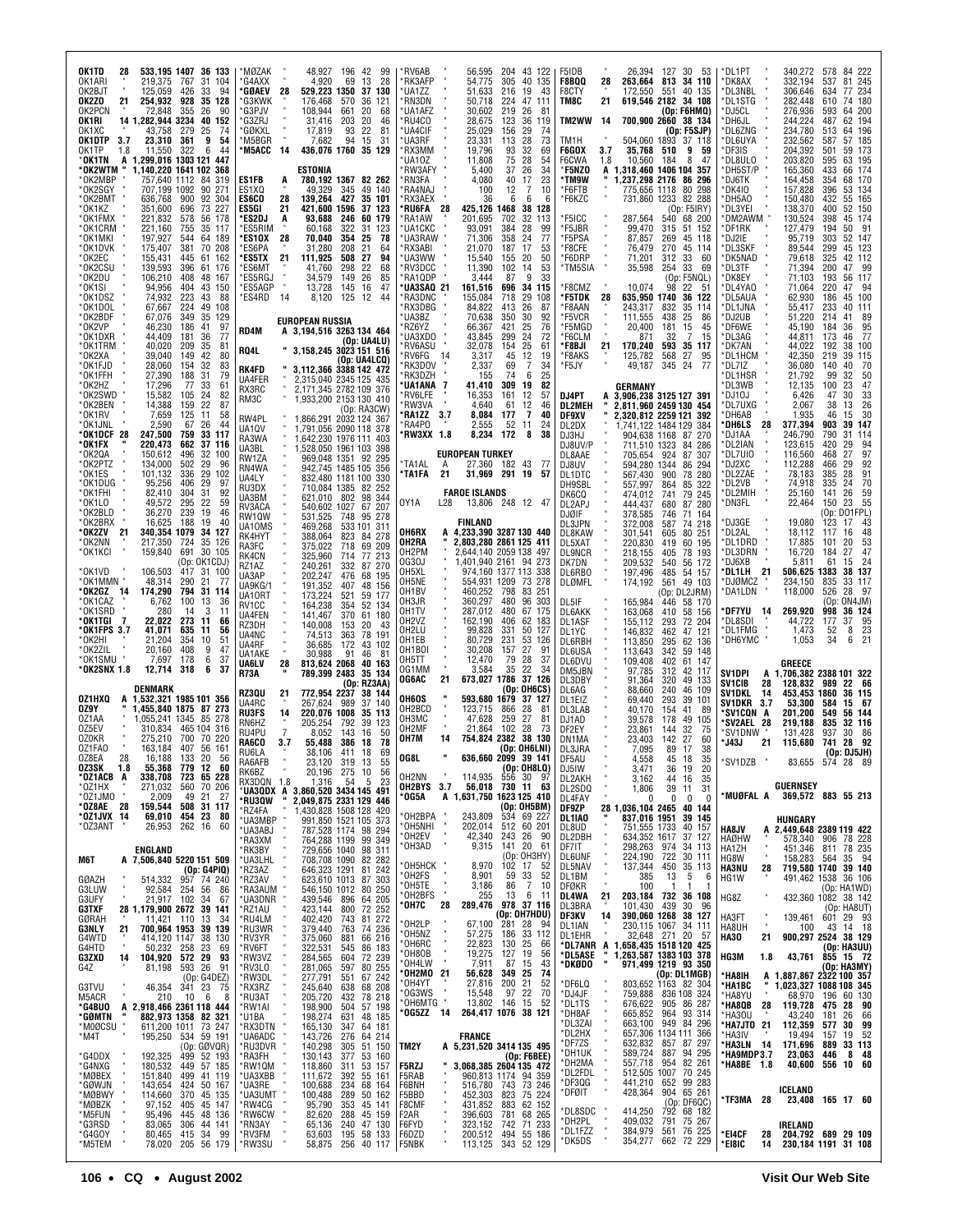| ISLE OF MAN<br>*GD4GWQ A 172,557 473 54 195                                                                                                                                                            | *IK2YGZ<br>77,376<br>470 23<br>-81<br>*I1GXV<br>31,284<br>167<br>26<br>53<br>'IK7WUE<br>25,740<br>197<br>18<br>48                                     | *PA7DA<br>33,449<br>125 40<br>70<br>15,792<br>*PA7RA<br>29<br>118<br>65<br>*PAØLRK<br>11,579<br>87<br>60<br>26                                        | *SP6CES<br>105,072<br>354 53 123<br>'SP8JPR<br>289<br>54 110<br>98,564<br>*SN8R<br>97,566<br>316 58 144                                          | Y03JW<br>245<br>24 59<br>38,595<br>28<br>Y050DC<br>27,576<br>19<br>- 53<br>194<br>Y03FWC<br>23,040<br>201<br>17 43                  |
|--------------------------------------------------------------------------------------------------------------------------------------------------------------------------------------------------------|-------------------------------------------------------------------------------------------------------------------------------------------------------|-------------------------------------------------------------------------------------------------------------------------------------------------------|--------------------------------------------------------------------------------------------------------------------------------------------------|-------------------------------------------------------------------------------------------------------------------------------------|
| <b>ITALY</b><br><b>IQ4T</b><br>A 4,275,768 3102 131 520<br>(Op: IK4MGP)                                                                                                                                | *IK20LJ<br>21,978<br>52<br>146<br>-22<br>*IV3/IK2AIT "<br>6,727<br>76<br>28<br>14<br>*IK3SSW<br>34<br>6,018<br>67<br>17                               | 8,374<br>*PA3BDK<br>97 24<br>55<br>*PA9LUC<br>5,069<br>18 10<br>18<br>*PA9JAM<br>4,010<br>70<br>13<br>36                                              | (Op: SP8ONZ)<br>*SP3FYM<br>87,377<br>42 89<br>293<br>*SP8UZJ<br>86,028<br>30<br>357<br>- 77                                                      | YP3A<br>987,752 3313<br>21<br>39 149<br>(Op: Y03GDA)<br>Y04NF<br>711,504 2576 37 125                                                |
| IK4ADE<br>2,945,568 2974 108 380<br>IQ8A<br>2,798,145 3725 110 331<br>(Op: IK8NWK)                                                                                                                     | *IK4QJM 21<br>119,600<br>530<br>29 101<br>*IZ4DYP<br>90,174<br>450<br>25<br>-89<br>14 1,081,375 3157 40 139<br>*IR5T                                  | *PAØLSK<br>2,788<br>43<br>16<br>18<br>*PAØFEI<br>930<br>23<br>12<br>19<br>*PAØKHS 28<br>154,813<br>589<br>30<br>97                                    | *SP9MZU<br>82,170<br>267<br>54 112<br>*SP2MKT<br>70,686<br>272<br>47 106<br>*SP5AKG<br>67,332<br>254<br>30 104                                   | Y09FJW<br>62,656<br>14<br>24 64<br>620<br>*Y04CIS<br>A 1,155,312 1578 106 346<br>*Y03APJ<br>ш<br>1,112,938 1227 115 367             |
| <b>IK6SNQ</b><br>2.422.782 2427 127 435<br><b>IQ2C</b><br>1,653,577 1996 96 283<br>(Op: IK2JUB)                                                                                                        | (Op: IK5ORP)<br>*IV3UHL<br>90,957<br>826<br>23<br>-72<br>22<br>*II8C<br>28,458<br>289<br>-71                                                          | <b>PA3EMN</b><br>123,090<br>532<br>27<br>83<br>*PAØEHF<br>243<br>27<br>56,771<br>69<br>*PAØJR<br>8,340<br>100<br>19<br>41                             | *SP2QVU<br>65,469<br>237<br>42<br>97<br>*SP7JQQ<br>215<br>64,856<br>40<br>94<br>*SP4BY<br>62,478<br>259<br>49<br>129                             | *YP2A<br>881,175 2175 83 296<br>(Op: YO2LIF)<br>*Y06BHN<br>632,875<br>674 101 314                                                   |
| IZ8DPL<br>999,688 1828<br>71 207<br>IZ6CST<br>810,166 1304<br>78 265<br>IK8WTM<br>514,710 968<br>79 236                                                                                                | (Op: IK8AFN)<br>228 19 67<br>*IZ5BSA<br>23,994<br>*IK3SSJ<br>$\overline{ }$<br>17,775<br>226 14<br>61                                                 | 21<br>*PA1TT<br>197,580<br>649<br>33 115<br>523<br>*PAØCYW<br>141,611<br>28 103<br>*PA2SWL 3.7<br>21,303<br>345<br>9<br>59                            | *SP9DEM<br>61,050<br>194<br>47 118<br>*SP8TDE<br>62 141<br>57,652<br>175<br>*SP4DZT<br>46,512<br>149<br>44 108                                   | *Y05CYG<br>272,646<br>619<br>76 230<br>*Y07ARY<br>189,932<br>490<br>54 152<br>*Y03NL<br>188,436<br>539<br>60 208                    |
| 506,025 1134<br>83 242<br>IZØBVU<br>75 250<br>IK6UBY<br>386,750 801                                                                                                                                    | *IC8SDL 3.7<br>34,776<br>493<br>11<br>58<br>* IQ5B<br>30,750<br>403<br>-11<br>-64                                                                     | <b>NORTHERN IRELAND</b>                                                                                                                               | 'SP6CDP<br>157<br>36<br>43,428<br>-96<br>*SP9XUE<br>43,365<br>167<br>45<br>102                                                                   | *Y08RFS<br>154,048<br>554<br>54 178<br>*Y09FYP<br>147,908<br>50 156<br>515                                                          |
| 170,286<br>IZ1ANK<br>817 68 213<br>I3MLU<br>96,252<br>43 113<br>289<br>82,800<br>357 43 77<br>IR4R                                                                                                     | (0p:15VXG)<br>JERSEY                                                                                                                                  | GIØKOW 21 1.698.840 3915 38 160<br>*GIØKVQ A 1,031,990 1648 67 243<br>*GIØVTS<br>42 110<br>58,216<br>224                                              | *SP3DOF<br>40.986<br>181<br>47<br>91<br>*SP3GHK<br>602 44<br>40,690<br>81<br>*SP4Z<br>120 44<br>29,344<br>68                                     | *Y07LBX<br>129,132<br>422<br>55 149<br>*Y04RLP<br>64,584<br>261<br>48 136<br>*Y03CVG<br>32,922<br>33<br>156<br>85                   |
| (Op: IK4ALM)<br>49,984<br>238<br>IK2REA<br>41 101<br>IZ3EIN<br>32.110<br>127<br>42<br>88                                                                                                               | <b>MJØC</b><br>21 1,078,350 2756 35 140<br>(Op: G3XTT)                                                                                                | *GI4SNA 28<br>887,124 2440<br>38 139<br>*MI5AFL 21<br>39<br>2,196<br>25<br>11<br>105 10<br>*GIØOUM 14<br>5,640<br>37                                  | (Op: SP4EEZ)<br>'SP6NIF<br>27,424<br>36<br>107<br>70<br>*SP90YK<br>21,840<br>112<br>32<br>52                                                     | *Y08COK<br>29,367<br>212<br>26<br>91<br>*Y06ADW<br>30<br>28,625<br>179<br>86<br>*Y03GSZ<br>26,445<br>226<br>34<br>89                |
| IK4RVG<br>31,144<br>171<br>41<br>95<br><b>I3MGN</b><br>26,471<br>74<br>121<br>37<br>14CSP<br>23,320<br>121<br>27<br>73                                                                                 | KALININGRAD<br>*UA2CZ<br>42,432 152 41<br>95<br>A<br>*UA2FHZ 28<br>2,821<br>50 11<br>20                                                               | <b>NORWAY</b><br>LA9DFA<br>A 2,524,914 2682 120 402                                                                                                   | 'SP6DHD<br>17,336<br>70<br>104<br>30<br>'SQ9DXT<br>15,552<br>167<br>25<br>83<br>'SP7VCA<br>14,850<br>107<br>21<br>45                             | *Y02CJX<br>17,892<br>198<br>16<br>- 68<br>*Y03JF<br>393,820 1438<br>33 112<br>28<br>*Y08WW<br>107,736<br>32 102<br>392              |
| IK3XJL<br>112<br>26<br>33<br>15,458<br>IK5ZTT<br>12,516<br>96<br>27<br>57                                                                                                                              | LATVIA                                                                                                                                                | LA1VKA<br>128,205<br>320 63 168<br>LB8AE<br>83,838<br>374 37 141                                                                                      | 'SP6RGC<br>14,469<br>26<br>152<br>65<br>*SP4BGQ<br>13,568<br>139<br>25<br>81                                                                     | *Y05TP<br>33,180<br>178<br>19<br>60<br>*Y09CXE<br>30,318<br>177<br>27<br>66                                                         |
| IK2PTL<br>9,180<br>124<br>33<br>69<br>141KW<br>811,941 1791<br>28<br>40<br>151<br>781,812 2043 37<br>IR3Z<br>125                                                                                       | YL2KO<br>A 2,920,680 2869 122 410<br>YL2GD<br>1,948,716 2279 109 353<br><b>YL2KF</b><br>66,440 324 22<br>28<br>88                                     | LA2HFA<br>45,264<br>212 38<br>85<br>LA2IJ<br>12,193<br>63<br>40<br>49<br>LA2CQ<br>17<br>29<br>3,910<br>45                                             | *SP2GCE<br>10,288<br>193<br>44<br>89<br>*SQ9DXN<br>8,778<br>29<br>55<br>37<br>*SP9DAE<br>7,371<br>100<br>15<br>48                                | *Y03FLQ<br>20.416<br>211<br>43<br>15<br>*Y08DHD<br>16,131<br>132<br>18<br>39<br>*Y07BGA<br>16,124<br>17<br>146<br>41                |
| (Op: IN3ZNR)<br>103X<br>779,284 2056 39 139<br>(Op: IV3SKB)                                                                                                                                            | YL2GTD<br>37<br>4,004<br>16<br>28<br>551 26<br>YL2BJ<br>21<br>97,580<br>93<br>716 32 103<br>YL7A<br>7<br>149,445                                      | LA8W<br>28<br>821,744 1997 38 138<br>(Op: LA8SDA)<br>LA6YEA<br>423.514 1020 39 143                                                                    | *SP4XQN<br>7,250<br>26<br>55<br>32<br>'SP2LHX<br>6,660<br>81<br>26<br>40<br>'SP6BEN<br>3,947<br>44<br>22<br>17                                   | *Y08DDP<br>14,040<br>76<br>24<br>41<br>60.799<br>*Y050HO 21<br>404<br>24<br>81<br>*Y05DMB 14<br>16,632<br>209<br>15<br>51           |
| <b>I20DL</b><br>572,832 1435 35 127<br>(Op: IK2YSA)<br>433,420 1509<br>IZ5EBL<br>96<br>-34                                                                                                             | (Op: YL2GM)<br>*YL5W<br>600,732 1067<br>84 285<br>A<br>*YL2PN<br>28,798<br>32<br>- 89<br>184                                                          | LA9HW<br>84,579<br>25<br>-7<br>577<br>96<br><b>LA6EIA</b><br>66,839<br>18<br>71<br>3.7<br>662<br>LA1NG<br>400<br>11<br>58<br>29,601                   | 'SP8MCP<br>3,174<br>37<br>19<br>27<br>'SP4AUN<br>1,665<br>41<br>26<br>-11<br>*SP2JLR<br>12<br>9<br>475<br>10                                     | *Y04UQ<br>12,000<br>192<br>12<br>48<br>12<br>*Y03FF<br>1,480<br>35<br>8<br>42<br>*Y050XN 7<br>7,205<br>156<br>$\overline{7}$        |
| <b>IKØYVV</b><br>412,104 1201<br>34 120<br>IU2C<br>383,572 1270<br>33 100<br>(Op: IK2ULH)                                                                                                              | 3.7<br>*YL2LY<br>12,096<br>208<br>9<br>47<br>LITHUANIA                                                                                                | LA6WEA 1.8<br>11.492<br>276<br>- 6<br>46<br>*LA80M<br>297,471<br>787<br>54 175<br>A<br>*LA1PHA<br>271,691<br>569<br>66 193                            | 29<br>9<br>*SP6EWB<br>100<br>21<br>*SP3KEY 28<br>469,152 1114 39 142<br>(Op: SP3DWQ)                                                             | *Y02BEH 1.8<br>11.000<br>218<br>6<br>-44<br>*Y02KHK<br>3,024<br>75<br>5<br>31                                                       |
| 912<br>IK2WZV<br>308,000<br>34 120<br>152,366<br>523<br>33<br>IZ5ASZ<br>109                                                                                                                            | LY7Z<br>A 5,055,273 3698 151 552<br>(Op: LY2TA)                                                                                                       | *LA2DKA<br>51,508<br>292<br>124<br>34<br>*LA8RIA<br>228<br>92<br>45,087<br>41                                                                         | *SP3LWP<br>275,471<br>793 35 126<br>'SP9RCL<br>722<br>35 135<br>267,410                                                                          | SARDINIA<br>*ISØIGV A<br>122,202 390 51 131                                                                                         |
| IZ1EGV<br>69,269<br>252<br>30<br>83<br>IZ8DFO<br>39,420<br>180<br>29<br>79<br>IK5YJK<br>37,620<br>229<br>23<br>53                                                                                      | 4.550.139 3568 138 489<br>LY4AA<br>3,255,252 2991 122 450<br>LY2CY<br>LY2MM<br>968,808 1230 97 347                                                    | 258<br>76<br>*LA5YJ<br>25,983<br>35<br>5,519<br>62<br>*LA3TR<br>24<br>40<br>*LA5JX<br>28<br>123,827<br>495<br>31<br>92                                | 'SQ9PM<br>264,816<br>818<br>32 112<br>'SP5LCC<br>244,807<br>721<br>32 117<br>'SP6FJ<br>178,904<br>35 117<br>447                                  | <b>SCOTLAND</b><br>GMØF<br>A 3,615,147 3213 132 459                                                                                 |
| <b>IK7YZF</b><br>10,272<br>87<br>18<br>30<br>IU2P<br>21 1,036,316 2550 39 139<br>(Op: I2PJA)                                                                                                           | 723,805 1036 102 299<br>LY20X<br>LY3BX<br>581,218 1115 77 242<br>LY1CX<br>479,025 1057 63 162                                                         | *LA7WCA<br>25<br>82<br>78,752<br>350<br>*LA2MJA<br>338<br>25<br>73<br>62,007<br>*LA8WG<br>37,077<br>238<br>21<br>70                                   | 'SP3VT<br>154,888<br>521<br>34 118<br>*SQ9IET<br>137,333<br>496<br>31 104<br>*SP4DM<br>110,084<br>303<br>34 112                                  | (Op: GM4AFF)<br>GM3POI<br>464 22 88<br>96,360<br>- 7<br>*GMØFET A 1,147,928 1506<br>86 290                                          |
| 735,546 2062 36 130<br><b>IK5ZTW</b><br>632,100 1659<br>IR4B<br>36 139<br>(Op: IK4AUY)                                                                                                                 | LY3BE<br>329,022 807<br>59 184<br>101,331<br>371<br>39 100<br>LY6M<br>(Op: LY1DS)                                                                     | *LA1YE<br>13,398<br>125<br>15<br>43<br>*LA7IJA<br>7<br>672<br>25<br>20<br>4                                                                           | *SP4DC<br>95,694<br>340<br>28<br>95<br>*SP1DMD<br>95,128<br>431<br>30<br>85<br>*SP9VEG<br>319<br>30<br>85,920<br>90                              | *GM3BCL<br>227,205<br>793<br>62 193<br>*MMØBQI<br>123,900<br>335<br>51 185<br>GM3YOG 28*<br>28,201<br>229<br>17 56                  |
| <b>IO4P</b><br>625,582 1758 35 132<br>(Op: IK4ZIF)                                                                                                                                                     | <b>LY1FW</b><br>646,727 1663<br>28<br>38 141<br>LY2GF<br>638,308 1652<br>39 139                                                                       | POLAND<br>SQ6Z<br>A 4,965,625 3692 142 483                                                                                                            | 277<br>'SP1AMU<br>24<br>59,074<br>74<br>*SP3EAX<br>45,609<br>236<br>22<br>62                                                                     | (Op: G3YOG)                                                                                                                         |
| 16FLD<br>218,313 865 31<br>96<br>14<br>196<br>20<br>64<br>IZ4DYQ<br>21,437<br>46,209 652 11<br>62<br><b>IN3OWC</b><br>1.8                                                                              | LY20M<br>110,124 402<br>30 103<br>117,368 510 29 107<br>LY2TE<br>21<br>3.7<br>92,711 1091 14<br>LY2BM<br>-69                                          | (Op: SP3RBR)<br><b>SP9W</b><br>2,205,672 2353 120 412<br>(Op: SP9HWN)                                                                                 | *SP800B<br>28,037<br>239<br>19<br>40<br>'SP7FDV<br>21,024<br>112<br>25<br>47<br>'SP2HXY<br>17<br>20,150<br>157<br>45                             | SICILY<br>*IT9VCE<br>465,120 1085 70 234<br>A<br>150,411 405<br>51 130<br>*IT9AJP                                                   |
| LA 1,719,131 1969 106 373<br>*104C<br>(Op: IZ4DPV)<br>*IK6OIN<br>898 77 270<br>614,537                                                                                                                 | *LY3BY<br>A 1,343,082 1590 114 400<br>*LY20U<br>587,664 1173 74 297<br>428,220<br>*LY3CY<br>891<br>67 238                                             | SP2DKI<br>115,010<br>378 54 163<br>SP4AVG<br>54,782<br>191<br>49 109<br>SP5BNB<br>50,554<br>131 57 100                                                | 'SQ8JLF<br>18,003<br>155<br>18<br>35<br>*SP9IBJ<br>9,300<br>84<br>15<br>35<br>*SP8DYY<br>7,941<br>62<br>17<br>31                                 | *IT9YA0<br>135,136 415<br>50 156<br>298,812 1183<br>*IT9RYJ<br>-21<br>31 117<br>*IT9STX<br>507,179 1743<br>14<br>37 130             |
| *IZ8DBJ<br>538,332 1017 86 253<br>273<br>*IZ2DQA<br>474,120<br>87<br>735<br>*IK3SCB<br>472,149<br>988<br>197<br>64                                                                                     | *LY2DX<br>372,900<br>864<br>76 254<br>*LY2FN<br>750<br>60 238<br>363,560<br>*LY4BP<br>61,214<br>327<br>27 100                                         | SP3KPN<br>204<br>42 100<br>40,487<br>SP9KJ<br>14,952<br>95<br>30<br>54<br>3,536<br>29<br>23<br>29<br>SP6AYP                                           | *SP6NIG<br>4,356<br>56<br>13<br>17<br>*SP90JQ<br>966<br>10<br>16<br>-11<br>*SP4TKR 21<br>324,744 1175<br>37<br>131                               | *IT9ICS<br>281,880 1444<br>30<br>- 90<br>*IT9YSW<br>7,144<br>68<br>12<br>55                                                         |
| 366,206<br>*IK8DUI<br>985<br>64 205<br>327,972<br>71<br>231<br>*IK3CXG<br>590<br>*IN3FHE<br>320,860<br>71<br>234                                                                                       | *LY2DM 28<br>221,920<br>741<br>33 113<br>101,660<br>420<br>*LY2BBF<br>26<br>89<br>*LY2AT<br>67,320<br>316<br>29                                       | 23<br>SP8FHM<br>2.170<br>15<br>20<br>SP7GIQ<br>952,614 2289<br>28<br>40 137                                                                           | *SP6LUV<br>309.761<br>984<br>35 122<br>39,900<br>229<br>'SP60WA<br>24<br>71                                                                      | <b>SLOVAK REPUBLIC</b><br>68,229 272 45 126<br>OM6TX<br>A                                                                           |
| 522<br>*IZ2DVI<br>287,790<br>440<br>79 239                                                                                                                                                             | 81                                                                                                                                                    |                                                                                                                                                       |                                                                                                                                                  |                                                                                                                                     |
| 68<br>193<br>*IZ5DKG<br>234,378<br>386                                                                                                                                                                 | *LY2BET 21<br>220<br>20<br>28,896<br>64<br>270<br>*LY2TZ<br>14<br>28,050<br>15<br>60                                                                  | <b>SP6IXF</b><br>760,562 1871<br>38 143<br>SP5WA<br>505,050 1243<br>38 137<br>SP5LKM<br>869<br>312,748<br>37 127                                      | 'SP2MKI<br>21,920<br>156<br>23<br>57<br>'SP2AYC<br>15,525<br>14<br>55<br>116<br>*SP9EWO 14<br>69,321<br>440<br>25<br>89                          | OM5DX<br>28 1,219,146 2883<br>39 144<br>39 125<br>OM3RG<br>563,504 1511<br>OM5M<br>21<br>709,830 2095<br>38 127                     |
| *IN3HDE<br>189,360<br>489<br>61 179<br>*IZ4DJZ<br>181,890<br>418<br>58 157<br>*IZ2BKA<br>171,255<br>381<br>58 175                                                                                      | *LY3GJ<br>2.397<br>147<br>10<br>41<br>*LY200<br>3.7<br>3,999<br>105<br>6<br>-37                                                                       | SP6JKH<br>73,432<br>261<br>32 105<br>SP2BLC<br>15,153<br>121<br>20<br>-47<br>21<br>905.877 2285<br><b>SP3GEM</b><br>38 151                            | *SP9DNO<br>52,670<br>254<br>28<br>87<br>*SP4SHD<br>40,940<br>313<br>20<br>72<br>*SP5DRE<br>35,931<br>256<br>19<br>68                             | (Op: OM4EN)<br>*OM3IAG A<br>690,086 1131 99 290<br>*OM4TX<br>600,510 1020 81 289                                                    |
| 168,128<br>349 70<br>214<br>'IK3AES<br>130,804 454 47 165                                                                                                                                              | <b>LUXEMBOURG</b><br>LX1NO<br>21<br>939,339 2475 39 138                                                                                               | 36 137<br>SP9QMP<br>535,781 1771<br>114,342 752 27<br>SP2QG<br>91                                                                                     | *SP8GNF<br>26,287<br>203<br>21<br>76<br>'SQ6FHP<br>224 18<br>23,845<br>61                                                                        | 'OM4XA<br>548,895<br>1029<br>73 272<br>78 276<br>956                                                                                |
| *I8TWB<br>*IK2VUC<br>381<br>50 132<br>129,766<br>*ik7rvy<br>124,262 522 21 100<br>*IK6VXO<br>114,840 413 46 134                                                                                        | 59<br>9 18<br>LX2LX<br>2,916<br>542,082 884 83 251<br>*LX1JH<br>Α                                                                                     | 102,735 600 32 103<br>SP3CYY<br>SP2FAX<br>596,388 2205 36 120<br>-7<br>194,125<br>SP4NI<br>990<br>28<br>97                                            | *SP6DMI<br>15,552<br>164<br>15<br>57<br>*SP3JUN<br>112<br>9<br>6,426<br>45<br>'SP9IKN<br>1,491<br>55<br>6<br>-11                                 | *OM4DN<br>*OM3YK<br>503,034<br>250,466<br>63 203<br>560<br>232,290<br>*OM8FF<br>545<br>66 195<br>*OM7AG<br>147,064<br>398<br>63 185 |
| *IØYQV<br>107,712<br>53 134<br>285<br>105,600<br>46 130<br>394<br>266<br>51 134<br>105,080                                                                                                             | MACEDONIA<br>Z32XX<br>28<br>748,007 2243 37 126<br>229,356 1045 29 109<br>Z31B<br>21                                                                  | 73,140<br>705 19<br>SP4DEU<br>73<br>911 17 76<br>SP8BRQ 3.7<br>88,071<br>908 13<br>SN4M<br>72,226<br>64                                               | *SP9ABU 7<br>25,355<br>237<br>15<br>69<br>*SP9HML 3.7<br>201<br>8<br>43<br>9,918<br>*SP9RPW1.8<br>13,311 272<br>6<br>45                          | *OM3CDZ<br>123,431<br>437<br>64 130<br>OM6CU*<br>OM8HG*<br>94,248<br>45 153<br>357<br>56 142<br>92,466<br>316                       |
| 103,695<br>426<br>33 122<br>95,040<br>60 116<br>238<br>87,200<br>312<br>40 120                                                                                                                         | 3,927<br>71<br>Z35M<br>7<br>10<br>36<br>114,660 1125<br>Z33A<br>3.7<br>15<br>75<br>*Z33Z<br>279,129 867<br>60 117<br>Α                                | (Op: SP4MPB)<br>$379$ 10 51<br>165 7 37<br>20,923<br>SP6AZT<br>SP7VC<br>8,624<br>37                                                                   | *SP6IHE<br>9,576<br>505<br>9<br>54<br>PORTUGAL                                                                                                   | *OM7AT<br>44,480<br>32 92<br>188<br>*OM4KK<br>172,800<br>$\frac{28}{21}$<br>612<br>29 106<br>*OM7YC<br>74,625<br>29<br>96<br>381    |
| 243 54 120<br>79,344                                                                                                                                                                                   | 28<br>203.008<br>982<br>*Z33AA<br>30<br>98<br>402,896 1774 35 114<br>*Z37A<br>21<br>*Z35W<br>172,672 852 31 111                                       | *SN2X<br>*SP5DDJ                                                                                                                                      | CT7B<br>A 9,097,479 5637 146 535<br>(Op: OH2BH)<br>CT/DJ9MH "                                                                                    | *0M4WW 14<br>91,691<br>28<br>90<br>585<br>*OM7RC<br>23<br>75<br>38,710<br>250<br>56<br>*OM8DD<br>-7<br>20,020<br>259<br>14          |
| PERTY<br>* IK8YFU<br>* IK8IFW<br>* IK2WZQ<br>* IZ2ACG<br>* IK2YSJ<br>* IV3KSE<br>* IV3KSE<br>70,794 287 45 117<br>68,250 265 42 133<br>60,300 226 40 110<br>*IV3KSE<br>*IK8NRW<br>57,060 218<br>46 111 | MALTA                                                                                                                                                 | A 1,501,548 2000 103 368<br>(Op: SP2DWG)<br>"1,257,389 1438 107 362<br>*SP6CPF<br>751 101 305<br>738 72 201<br>556,626<br>'SP6AXW<br>494,403          | 1,241,108 2013 95 326<br>28 1,324,800 3606 39 141<br>CT8T<br>(Op: CT1ESV)                                                                        | 22,007<br>*OM7AB 3.7<br>8 51<br>444                                                                                                 |
| *IZ4AQL<br>38 110<br>42,624 173<br>*IZ2EAS<br>25<br>40,014 227<br>92<br>*IK2WFN<br>39,975<br>163<br>43<br>80                                                                                           | *9H1DE<br>335,220 1066 51 171<br>A<br>MOLDOVA                                                                                                         | *SQ9HZM<br>829 77 259<br>489,216<br>*SP6IEQ<br>477,139<br>749 76 213<br>'SP7LZD<br>456,500<br>722 81 251                                              | 616,395 2175 31 114<br>CT1AHU<br>CT1GPQ 21<br>604,072 1684 37 147<br>*CT1GFK<br>800,768 1195<br>90 301<br>A                                      | SLOVENIA<br>S5ØS<br>A 6,327,852 4302 147 534<br>(Op: S51TA)                                                                         |
| 30 113<br>*IU3A<br>39,611<br>235<br>(Op: IV3HAX)<br>33<br>182<br>*IK8MVB<br>37,510<br>92                                                                                                               | ERØND<br>A 4,971,006 3963 148 494<br>(Op: UT7ND)<br>*ER6A                                                                                             | *SQ8FEW<br>452,010<br>818<br>69 236<br>*SP9HQC<br>419,718<br>712 81 253<br>385,728<br>75 261<br>788                                                   | *CT1CJJ<br>450,954<br>580<br>98 280<br>226<br>*CT2GWZ<br>61,777<br>44 119<br>*CT1ESQ<br>43,472<br>225 41 135                                     | 2,868,698 3229 98 315<br>S59KW<br>1,387,926 1941 115 383<br>S5Ø0<br>S5ØC<br>28 1,341,380 3118 39 149                                |
| 213 35 105<br>*IX1ALR<br>37,380<br>*IR3T<br>31,688<br>159 40<br>96<br>(Op: IV3AJZ)                                                                                                                     | A 3,214,395 3664 116 433<br>(Op: ER1LW)<br>*ER5DX<br>1,221,286 1483 108 365                                                                           | *SP9LAS<br>*SP9UPH<br>588 73 218<br>293,619<br>*SNØLEO<br>289,867<br>549 77 232<br>(Op: SP3BYZ)                                                       | 33,304<br>150 31 56<br>*CT7HAL<br>(Op: CT2HAL)<br>°CT1CXP<br>567<br>$13 \quad 8 \quad 13$                                                        | (Dp: S5500)<br>1,224,840 2973 37 140<br>S5ØK<br>1,018,675 2411<br>39 136<br>S58D                                                    |
| 155 39<br>*IK3XTY<br>93<br>27,852<br>*IK8JVG<br>25,123<br>37<br>60<br>103<br>24,985 112<br>-36<br>59                                                                                                   | NETHERLANDS<br>PAØIJM<br>A 1,591,096 2217 97 341<br>PAØAGA<br>1,270,826 1754 97 395                                                                   | 'SP8BVN<br>448 84 245<br>266,819<br>*SP5ICS<br>250,272<br>519 65 199<br>*SP9MRQ<br>243,375<br>563 70 216                                              | *CT2GQN 28<br>151,944<br>918 23<br>81<br>21<br>*CT1FNT<br>44,555<br>298<br>74<br>*CT1FLD<br>55<br>32,757<br>230 17                               | 1,007,620 2641<br>S57AL<br>35 131<br>822,342 2194<br>S530<br>39 138<br>809,592 2256<br>39 129<br>S51FB<br>21                        |
| 22,852<br>75<br>113<br>41<br>127<br>25<br>46                                                                                                                                                           | PAØJNH<br>510,204 859<br>77 289<br>PAØJSE<br>45,535 217<br>49 127                                                                                     | *SP1HTS<br>214,049<br>450 70 197<br>66 168<br>364                                                                                                     | *CT1FOH<br>16,758<br>87 23<br>75<br>*CT1ETX 21<br>107,457<br>558 26 103                                                                          | 569,268 1759<br>37 125<br>S58M<br>14 1,099,605 2874 39 156<br>S53M                                                                  |
| 21,939<br>20,741<br>28<br>38<br>136<br>27<br>17,073<br>13,912<br>133<br>12<br>30<br>118<br>64                                                                                                          | PA1CC<br>21<br>306,844 1011<br>34 130<br>3.7<br>107,550 1110<br>36,890 630<br>PA4WM<br>14<br>76<br>PA3GCV 1.8<br>9<br>53                              | *SP5GMM<br>*SP1MVG<br>164,736<br>152,022<br>372<br>69 175<br>*SP90HP<br>*SQ4HRN<br>151,655<br>147,232<br>390<br>66 179<br>55 159<br>425               | *CT4NC<br>14<br>1,848<br>45<br>7 26<br>ROMANIA                                                                                                   | (0p: \$51Z0)<br>958,825 2729 39 136<br>S57DX<br>$\overline{7}$<br>256,200 1403<br>28 92<br><b>S58WW</b>                             |
| "IK8JVG"<br>*IK30RD<br>*IZ1CQZ<br>*IZØBNR<br>*IZØEHL<br>*IV3BKJ<br>6,853<br>70<br>29<br>15<br>*IV3BKH<br>4,840<br>56<br>15<br>40<br>*IK4NPC<br>1,728<br>15<br>26<br>21                                 | *PAØRBS A<br>311,771<br>738<br>59 210<br>*PAØJED<br>257,715<br>565<br>66 183<br>*PAØRRS<br>223,851<br>424<br>64 185                                   | 142,780<br>'SP6TRX<br>325 68 168<br>'SP3GTS<br>134,784<br>332<br>57 151<br>'SP3KRE<br>133,866<br>399<br>50 151                                        | Y09HP<br>2,267,320 2897 106 334<br>A<br>Y03FRI<br>483,647<br>986 70 213<br>430 55 165<br>Y02DFA<br>185,460                                       | S59CAB<br>3.7<br>111,748 1176 16 75<br>(Op: S53MM)<br>719 11 64<br>S51NM<br>59,175                                                  |
| 809<br>39 133<br>*IZ5CML 28<br>325,080<br>35 130<br>179,025<br>* 102L<br>481<br>(Op: I2OKW)<br>514 30 103<br>*IZ8EFD<br>149,359                                                                        | *PA9TT<br>171,684<br>556<br>51 177<br>352<br>52 155<br>*PAØKDM<br>93,357<br>*PA3GZC<br>42,684<br>237<br>33<br>96<br>*PA3FGJ<br>36,418<br>129 44<br>87 | *SP6FXY<br>57 178<br>131,130<br>370<br>*SP9LDB<br>122,960<br>404<br>50 162<br>*SP3RBG<br>119,756<br>72 150<br>243<br>*SQ7BCG<br>116,655<br>371 58 173 | Y050HZ<br>183,529<br>509 51 172<br>Y04RHK<br>12,231<br>146<br>18<br>63<br>Y08CRU<br>10,540<br>96<br>19<br>43<br>YO/ER1BL<br>3,827<br>35 14<br>29 | (Op: S52OP)<br>A 2,962,734 2534 128 478<br>*S53EA<br>*S51F<br>2,037,280 1839 109 435<br>*S51RJ<br>971,080 1204 102 338              |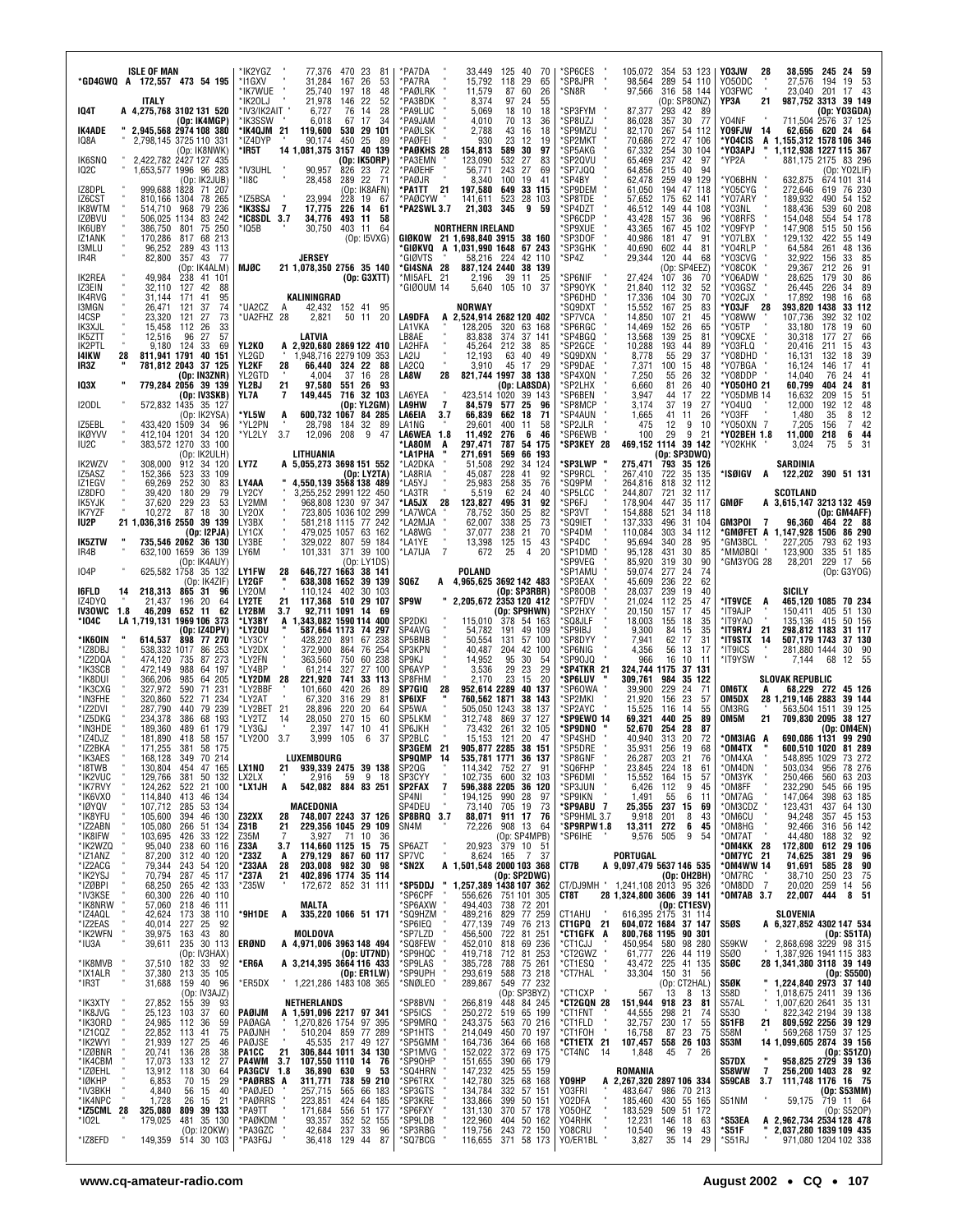| `S57AW<br>811,296 1162 96 336<br>*S58RU<br>333,690 746<br>67 227<br>*S53DX<br>153,920<br>505<br>50 135<br>*S57LWG 28<br>216,970<br>826<br>31<br>99<br>*S57NRO<br>167,824<br>594<br>34 102<br>*S5ØB<br>165,915 596<br>30 105<br>*S570<br>734,580 2027<br>37 128<br>21<br>'S57II0<br>594,847 1515<br>37<br>150<br><i><b>S53Z</b></i><br>359<br>25<br>71,720<br>85<br>643,826 2188 38 140<br>*S58AL<br>14<br>ʻS51CK<br>519,696 1870<br>36<br>126<br>55,870 752<br>10<br>*S53F<br>3.7<br>64<br>*S57NMQ 1.8<br>22,780<br>356<br>-11<br>56<br>236<br>9<br>52<br>*S54A<br>13,237<br>5<br>*S52U<br>2.442<br>85<br>28<br>SPAIN<br>A 4,347,756 4173 112 385<br><b>EA5DFV</b><br>2.238.925 2511 100 315<br>EA3BOX<br>1.699.047 1669 103<br>EA4KD<br>-344<br>992,592 1487 85 281<br>EA1DAX<br>878,700 1195 96 339<br>ED1URS<br>621,851 811 99 338<br>EA3ALV<br>78 212<br>EA3EJI<br>349,160<br>637<br>69 208<br>724<br>325,752<br>EA1JO<br>EA5GCT<br>246,636<br>624<br>68 211                                                                                                                                                                                                                                                                                                                                                                                                                                                                                                                                                                                                                                                                                                                                                                                                                                                                                                                                                                                                                                                                                                                                                                                                                                                                                                                                                                                                                                                                                                                                                                                                                                                                                                                                                                                                                                                                                                                                                                                                                                                                                                                                                                                                                                                                                                                                                                                                                                 | 'EA3BUI<br>432<br>10<br>9<br>- 9<br>EA3CJZ<br>392<br>17 11<br>-17<br><b>EA2CJC 28</b><br>534,038 1691<br>33 106<br><b>EA3FCQ</b><br>406.435 1271<br>33 112<br>'EA1FDI<br>387,243 1249<br>33 120<br><b>EA7FTR</b><br>330,482 1290<br>36 113<br>EA50N<br>246,301 976<br>34 113<br>EA5KV<br>241,280<br>937<br>34 111<br>833<br>EA3RA<br>194,954<br>30<br>-77<br>EA1YB<br>148,944<br>646<br>27<br>89<br>EA5AJX<br>145,263<br>606<br>30<br>93<br>EA3ESJ<br>72,518<br>398<br>25<br>76<br>EA1EZV<br>333<br>20<br>50,568<br>64<br>337<br>26<br>67<br>EA5GU<br>50,406<br>'EA1CCM<br>49,608<br>307<br>18<br>54<br>'EA4EER<br>42,889<br>57<br>305<br>20<br><b>EC3DEZ</b><br>30,267<br>224<br>17<br>42<br>EA1BZP<br>15,494<br>142<br>15<br>46<br>27<br>EA5CGU<br>51<br>12,636<br>73<br>EA3BAK<br>5,760<br>120<br>12<br>36<br>EA7SL<br>3,136<br>52<br>16<br>33<br>EC1ALT<br>169<br>10<br>5<br>8<br>EC5CQL<br>24<br>4<br>-1<br><b>EA7HBP 21</b><br>494,340 1700<br>33 121<br><b>EC5CEK</b><br>199,048 1119<br>29 110<br>143,840<br>EA1UU<br>623<br>30<br>115<br>EA7IA<br>136,584<br>629<br>28<br>98                                                                                                                                                                                                                                                                                                                                                                                                                                                                                                                                                                                                                                                                                                                                                                                                                                                                                                                                                                                                                                                                                                                                                                                                                                                                                                                                                                                                                                                                                                                                                                                                                                                                                                                                                                                     | SWITZERLAND<br><b>HB9FBS</b><br>A 1,413,075 2086 90 325<br>HB9GT<br>1,178,468 1824<br>99 305<br>HB9DCM<br>792,625<br>921<br>94 279<br>HB9AAA<br>726,796<br>969<br>99 305<br>HB9CIC<br>466,872<br>955<br>66 228<br><b>HB9AUS</b><br>302,400<br>95 305<br>407<br>HB9NN<br>382<br>48 132<br>134,460<br>803,010 1086 86 304<br>*HB9AA<br>A<br>(Op: HB9ARF)<br>*HB9AWS<br>187,670<br>527 54 191<br>UKRAINE<br>E03Q<br>A 4,157,332 3734 134 470<br>(Op: UR3QCW)<br>UR6MX<br>626,516 1168 82 237<br>UW7M<br>443,230<br>911 77 272<br>(Op: UR3MP)<br>UT6EE<br>302.964<br>638 73 238<br>UR5E<br>505 82 259<br>291,214<br>(Op: UR5EDX)<br>UT2UB<br>259,920<br>633 70 234<br>228,228<br>UT7MD<br>478<br>76 210<br>49,800<br>227<br>UR5GFO<br>30<br>-90<br>UT7QF<br>984,700 2868<br>38 134<br>28<br>375,226 1419<br>35 128<br>UT8LL                                                                                                                                                                                                                                                                                                                                                                                                                                                                                                                                                                                                                                                                                                                                                                                                                                                                                                                                                                                                                                                                                                                                                                                                                                                                                                                                                                                                                                                                                                                                                                                                                                                                                                                                                                                                                                                                                                                                                                                                                                                                             | 4N1N<br>603,943 2063 39 134<br>(Op: YU1BX)<br>YTØA<br>21 1,191,936 2982 39 153<br>(Op: YZ1AU)<br>YZ1SG<br>450,892 1472 37 132<br>324,216 1160<br>YU7CF<br>37 121<br>YU1JW<br>14 1,024,250 3184<br>39 131<br>381,746 1450<br>YU7ACO<br>37 126<br>YT1AD<br>7<br>400,624 1650 34 112<br>(Op: YU7NU)<br>YT7A<br>357.504 1632 33 119<br>(Op: 4N7DW)<br>YT1BB<br>120,006<br>981 27<br>91<br>98,640 1082 16 74<br>3.7<br>YU7JX<br>*4N7B<br>A 2,107,176 2371 110 346<br>(Op: YU7BJ)<br>*YU7QL<br>1,220,806 1712 101 353<br>*YT1AT<br>582,736 1198<br>71 230<br>200,326 414 80 207<br>*YU1EA<br>28<br>854,080 2079 37 133<br>*YU1AU<br>453,924 1231 36 126<br>*4N7N<br>(Op: YU7WW)<br>*YU7YZ<br>134,292<br>28<br>467<br>96<br>*YU7SF<br>86,486<br>382<br>26<br>78<br>*YU7KWX 21<br>411,060 1548<br>36 120<br>*YU7KM<br>46,406<br>262<br>23<br>79<br>×<br>*YT1VM<br>21,666<br>23<br>146<br>64                                                                                                                                                                                                                                                                                                                                                                                                                                                                                                                                                                                                                                                                                                                                                                                                                                                                                                                                                                                                                                                                                                                                                                                                                                                                                                                                                                                                                                                                                                                                                                                                                               | <b>NEW CALEDONIA</b><br>*FK8GM<br>A 702,924 1154 81 147<br><b>NEW ZEALAND</b><br>ZL1ANJ<br>A 2.109.400 1914 119 279<br>ZL1ALZ<br>795<br>365,720<br>65 99<br>ZL3JT<br>181,955<br>446<br>21<br>37 114<br>*ZL2AL<br>796,340 1033<br>96 194<br>A<br>*ZL3DW<br>6,270<br>24<br>31<br>53<br>*ZL/PAØMIR 28 2.604<br>20<br>35<br>11<br><b>NORTHERN MARIANAS</b><br>KHØCE<br>308,616 733 67 87<br>A<br><b>PAPUA-NEW GUINEA</b><br>P <sub>29</sub> JA<br>311,860 724 56 99<br>A<br>(Op: JG7AMD)<br><b>PHILIPPINES</b><br>4E9RG<br>A 3,228,324 2862 131 276<br>(Op: DU9RG)<br>DU1UGZ<br>563 49 67<br>165,532<br>*4D69SAN A<br>591 45 64<br>168,514<br>(Op: DU1SAN)<br>- 8<br>*DU1BP<br>144,771<br>442 48 75                                                                                                                                                                                                                                                                                                                                                                                                                                                                                                                                                                                                                                                                                                                                                                                                                                                                                                                                                                                                                                                                                                                                                                                                                                                                                                                                                                                                                                                                                                                                                                                                                                                                                                                                                                                                                                                                                                                                                                                              |
|--------------------------------------------------------------------------------------------------------------------------------------------------------------------------------------------------------------------------------------------------------------------------------------------------------------------------------------------------------------------------------------------------------------------------------------------------------------------------------------------------------------------------------------------------------------------------------------------------------------------------------------------------------------------------------------------------------------------------------------------------------------------------------------------------------------------------------------------------------------------------------------------------------------------------------------------------------------------------------------------------------------------------------------------------------------------------------------------------------------------------------------------------------------------------------------------------------------------------------------------------------------------------------------------------------------------------------------------------------------------------------------------------------------------------------------------------------------------------------------------------------------------------------------------------------------------------------------------------------------------------------------------------------------------------------------------------------------------------------------------------------------------------------------------------------------------------------------------------------------------------------------------------------------------------------------------------------------------------------------------------------------------------------------------------------------------------------------------------------------------------------------------------------------------------------------------------------------------------------------------------------------------------------------------------------------------------------------------------------------------------------------------------------------------------------------------------------------------------------------------------------------------------------------------------------------------------------------------------------------------------------------------------------------------------------------------------------------------------------------------------------------------------------------------------------------------------------------------------------------------------------------------------------------------------------------------------------------------------------------------------------------------------------------------------------------------------------------------------------------------------------------------------------------------------------------------------------------------------------------------------------------------------------------------------------------------------------------------------------------------------------------------------|---------------------------------------------------------------------------------------------------------------------------------------------------------------------------------------------------------------------------------------------------------------------------------------------------------------------------------------------------------------------------------------------------------------------------------------------------------------------------------------------------------------------------------------------------------------------------------------------------------------------------------------------------------------------------------------------------------------------------------------------------------------------------------------------------------------------------------------------------------------------------------------------------------------------------------------------------------------------------------------------------------------------------------------------------------------------------------------------------------------------------------------------------------------------------------------------------------------------------------------------------------------------------------------------------------------------------------------------------------------------------------------------------------------------------------------------------------------------------------------------------------------------------------------------------------------------------------------------------------------------------------------------------------------------------------------------------------------------------------------------------------------------------------------------------------------------------------------------------------------------------------------------------------------------------------------------------------------------------------------------------------------------------------------------------------------------------------------------------------------------------------------------------------------------------------------------------------------------------------------------------------------------------------------------------------------------------------------------------------------------------------------------------------------------------------------------------------------------------------------------------------------------------------------------------------------------------------------------------------------------------------------------------------------------------------------------------------------------------------------------------------------------------------------------------------------------------------------------------------------------------|-----------------------------------------------------------------------------------------------------------------------------------------------------------------------------------------------------------------------------------------------------------------------------------------------------------------------------------------------------------------------------------------------------------------------------------------------------------------------------------------------------------------------------------------------------------------------------------------------------------------------------------------------------------------------------------------------------------------------------------------------------------------------------------------------------------------------------------------------------------------------------------------------------------------------------------------------------------------------------------------------------------------------------------------------------------------------------------------------------------------------------------------------------------------------------------------------------------------------------------------------------------------------------------------------------------------------------------------------------------------------------------------------------------------------------------------------------------------------------------------------------------------------------------------------------------------------------------------------------------------------------------------------------------------------------------------------------------------------------------------------------------------------------------------------------------------------------------------------------------------------------------------------------------------------------------------------------------------------------------------------------------------------------------------------------------------------------------------------------------------------------------------------------------------------------------------------------------------------------------------------------------------------------------------------------------------------------------------------------------------------------------------------------------------------------------------------------------------------------------------------------------------------------------------------------------------------------------------------------------------------------------------------------------------------------------------------------------------------------------------------------------------------------------------------------------------------------------------------------------------------------------------------------|-------------------------------------------------------------------------------------------------------------------------------------------------------------------------------------------------------------------------------------------------------------------------------------------------------------------------------------------------------------------------------------------------------------------------------------------------------------------------------------------------------------------------------------------------------------------------------------------------------------------------------------------------------------------------------------------------------------------------------------------------------------------------------------------------------------------------------------------------------------------------------------------------------------------------------------------------------------------------------------------------------------------------------------------------------------------------------------------------------------------------------------------------------------------------------------------------------------------------------------------------------------------------------------------------------------------------------------------------------------------------------------------------------------------------------------------------------------------------------------------------------------------------------------------------------------------------------------------------------------------------------------------------------------------------------------------------------------------------------------------------------------------------------------------------------------------------------------------------------------------------------------------------------------------------------------------------------------------------------------------------------------------------------------------------------------------------------------------------------------------------------------------------------------------------------------------------------------------------------------------------------------------------------------------------------------------------------------------------------------------------------------------------------------------------------------------------------------------------------------------------------------------|----------------------------------------------------------------------------------------------------------------------------------------------------------------------------------------------------------------------------------------------------------------------------------------------------------------------------------------------------------------------------------------------------------------------------------------------------------------------------------------------------------------------------------------------------------------------------------------------------------------------------------------------------------------------------------------------------------------------------------------------------------------------------------------------------------------------------------------------------------------------------------------------------------------------------------------------------------------------------------------------------------------------------------------------------------------------------------------------------------------------------------------------------------------------------------------------------------------------------------------------------------------------------------------------------------------------------------------------------------------------------------------------------------------------------------------------------------------------------------------------------------------------------------------------------------------------------------------------------------------------------------------------------------------------------------------------------------------------------------------------------------------------------------------------------------------------------------------------------------------------------------------------------------------------------------------------------------------------------------------------------------------------------------------------------------------------------------------------------------------------------------------------------------------------------------------------------------------------------------------------------------------------------------------------------------------------------------------------------------------------------------------------------------------------------------------------------------------------------------------------------------------------------------------------------------------------------------------------------------------------------------------------------------------------------------------------|
| EA10T<br>194,622<br>556<br>54 145<br>303<br>41 110<br>EA4AES<br>85,013<br>237<br>58 147<br>EA5EG<br>70,315<br>222<br>38<br>EA3TA<br>107<br>55,535<br>123<br>EA4NP<br>42.485<br>51<br>94<br>38,223<br>EA1DD0<br>202<br>36<br>101<br>35,224<br>88<br>EA1HF<br>115<br>48<br>32<br>72<br>EC1DMQ<br>30,784<br>157<br>162<br>39<br>100<br>EA4EIY<br>30,441<br>EA5GMA<br>29,625<br>164<br>42<br>83<br>EA7CA<br>18,748<br>100<br>32<br>54<br>6,477<br>23<br>28<br>EA1CQJ<br>63<br>EC4CRH<br>2,242<br>23<br>34<br>15<br>EA3QP<br>28 1,109,658 2663<br>-39<br>148<br><b>EA4WF</b><br>1,072,632 2588<br>40<br>147<br>EA5YJ<br>359,898 1187<br>33<br>121<br>345,651 1144<br>30<br>107<br>EA5FFC<br>EA3DUZ<br>92<br>105,318 349<br>31<br>301<br>67<br>EA2KV<br>56,511<br>24<br>22<br>52<br>EA7NK<br>53,428<br>338<br>44,854<br>EA3DWU<br>286<br>20<br>62<br>EA3EZD<br>1,364<br>22<br>13<br>18<br><b>EC3CJN</b><br>78,473<br>684<br>22<br>75<br>21<br>EC7DHJ<br>8,960<br>78<br>18<br>46<br>31<br>EA1AAA<br>3.105<br>32<br>14<br><b>EA3CKX</b><br>14<br>202,293<br>871<br>32 101<br>16<br>59<br>EA3AEL<br>33,375<br>444<br>EA3CCN<br>59<br>1.8<br>2,294<br>6<br>31<br>*ea7gtf<br>2,902,878 2775 103 383<br>A<br>*EA3CI<br>1,840,352 2269 87 311<br>*EA3GEG<br>1,536,120 1436 120 382<br>1,066,090 1613 85<br>277<br>*EA7RU<br>855,380 1100<br>82 298<br>*EA3ASX<br>79 276<br>719,230 1169<br>*EA5EOR<br>*ED5ASF<br>705.744 1194<br>82 295<br>553,668 811<br>*EA1EYG<br>83 265<br>*EA3EGB<br>533,902 802<br>85 298<br>533,416 992<br>231<br>*EA3CT<br>68<br>*EA1WS<br>444.768 1110<br>56 170<br>*EA7BDL<br>386,694<br>783<br>68 229<br>883<br>*EA1AJV<br>353.837<br>56 153<br>61 198<br>*ЕАЗАКА<br>336.182<br>716<br>207<br>*EA3BWF<br>314,820<br>650<br>63<br>67 214<br>*EA1BLI<br>298,984<br>671<br>'EA3NP<br>291,870 788 48 182<br>*EA1ET<br>261,590<br>534 68 191<br>*EA2AP<br>252,540 542 59 171<br>EARNIR<br>* EA3MR<br>* EA7TG<br>* EA7TG<br>46 147<br>248,005<br>208,008<br>803<br>482 59 184<br>293 77 193<br>153,630<br>*EA2AAZ<br>141,312<br>382 51 141<br>*EA4EMC<br>59 173<br>140,128<br>363<br>*EA3NA<br>*EA7EWX<br>*EA3CZR<br>*EA1FD<br>*EA3AAM<br>57 172<br>$139,003$<br>$134,128$<br>$119,794$<br>357<br>406<br>51 151<br>57 121<br>298<br>323<br>110,619<br>45 108<br>*EA3AAW<br>103,385<br>377<br>35 110<br>EASAAW<br>*EA1GL<br>*EA5IT<br>*EA3CZM<br>*EA3FAJ<br>*EA3FAJ<br>103,292<br>102,790<br>53 143<br>276<br>52 138<br>315<br>99,324<br>352 46 140<br>98,716<br>252 54<br>94<br>68,250<br>232<br>43 107<br>" EASFAJ<br>"EA2AVM"<br>"EA1AW"<br>"EA1EZZ<br>"EA3GEO<br>"EA7CW"<br>"EA7CU<br>"EA3AEI<br>"EA3AEI<br>"EA3AEI<br>63,218<br>55,760<br>244<br>36 110<br>50 120<br>192<br>53,998<br>36<br>199<br>- 97<br>53,890<br>296 40<br>130<br>35<br>48,000 198<br>90<br>40<br>99<br>40,588<br>39,438<br>188<br>39<br>87<br>160<br>39,150<br>36<br>226<br>109<br>24,440 112<br>29<br>65<br>"EASAEL"<br>"EATGLJ<br>"EATFIQ"<br>"EASATO<br>"EASACZL<br>"EASCZLD<br>"EATFIDAT"<br>"EASAM"<br>"EATFUH"<br>"EATFUH"<br>"EATFUH"<br>"EATFUH"<br>22,374 146<br>33<br>66<br>107<br>19,800<br>17,000<br>63<br>36<br>135<br>20<br>65<br>14,600 129<br>33<br>67<br>10,412 154<br>15<br>61<br>10,184<br>78<br>22<br>45<br>86<br>20<br>42<br>7,254<br>4,015<br>33<br>42<br>22<br>35<br>39<br>23<br>3,248<br>2,499<br>60<br>17<br>34<br>*EA1DFP<br>27<br>1,596<br>33<br>15<br>*EA5AVW<br>15 10<br>675<br>15 | EA2BLK<br>135,082<br>551<br>28<br>109<br>723<br>27<br>EA1FFH<br>131,852<br>92<br>EA7ANM<br>77<br>109.787<br>745<br>24<br>EA1BIM<br>97,680 531<br>25<br>86<br>EC2ADR<br>93,112 665<br>26<br>87<br>EA7FRX<br>423<br>24<br>99<br>87,453<br>27<br>91<br>340<br>EA3AGB<br>67,142<br>EA3KT<br>63,144<br>340<br>26<br>87<br>46,828<br>272<br>EA1YR<br>20<br>72<br>EC4DKL<br>27,722<br>288<br>17<br>66<br>EC4DFA<br>22,253<br>235<br>19<br>58<br>EA4APP<br>20<br>18,841<br>144<br>63<br>EC3CMT<br>4,100<br>68<br>12<br>38<br>EA4DAU<br>400<br>16<br>5<br>5<br>EA4DKS<br>143<br>8<br>6<br>7<br>EA7HE<br>102<br>60<br>7<br>27<br>EC3DEO<br>22<br>100<br>28<br>11<br>EA3GHZ 14<br>304,704 1170<br>33 111<br>EA10S<br>104,580<br>511<br>26<br>100<br>EA5GFK<br>10,653<br>118<br>16<br>51<br>EA2CHL<br>105<br>9<br>4,268<br>35<br>3<br>EA1BID<br>132<br>15<br>8<br>$\overline{7}$<br>EA4WC<br>5,724<br>74 12<br>-42<br><b>SWEDEN</b><br><b>SM5CEU</b><br>A 2,747,168 2448 130 456<br>7S2E<br>1,945,834 2347 117 365<br>(Op: SM2DMU)<br>SM7CQY<br>381,258<br>669 87 267<br>SM7BJW<br>250,328<br>500<br>61 171<br>SM3LIV<br>181,162<br>456<br>64 175<br>SM6IQD<br>402<br>50 148<br>120,186<br>SM3R<br>146<br>44<br>-91<br>36,585<br>(Op: SM3CBR)<br>53,940 293 23 64<br>SM7GXR 28<br>SLØW<br>21<br>478.777 1279 37 132<br>(Op: SMØAJU)<br>SM6CDG 14<br>4,410<br>73<br>12<br>33<br>SM6CPO<br>5<br>-1<br>'SM6DER A<br>497.696<br>958 70 232<br>SM3BIZ<br>359,841<br>78 243<br>659<br>226,366<br>593 62 204<br>'7S6J<br>(Op: SMØJSM)<br>449 58 177<br>SMØBDS<br>169,435<br>'SM5U<br>100,128 245 64 104<br>(Op: SM5UGC)<br>290 52 128<br>366 46 135<br>94,680<br>SM4XIH<br>SM6RXZ<br>82,898<br>54 139<br>'SMØFM<br>68,322<br>199<br>'SM7CWI<br>32,208<br>162<br>38<br>84<br>'SM3EAE<br>18,988<br>157<br>29<br>65<br>12,692<br>69<br>30<br>'SM3X<br>46<br>(Op: SM3CVM)<br>SM1HPV<br>10,488 148 21<br>55<br>'SMØLZT<br>8,036<br>95<br>23<br>59<br>'SM7DXQ<br>7,450<br>73<br>16<br>34<br>63<br>19<br>36<br>SM6GJZ<br>5,115<br>$\frac{8}{8}$<br>SM4HEJ<br>40<br>31<br>1,404<br>'SK6AW<br>280<br>16<br>12<br>(Op: SM6KIU)<br>381 28<br>SM4AIO 28<br>128,500<br>97<br>SK4UW<br>27<br>84,436<br>471<br>74<br>73,902<br>325 26<br>SM2EZT<br>83<br>'SM2LIY<br>52,407<br>450<br>63<br>18<br>'SM6NJK<br>27,238<br>180<br>20<br>53<br>'SM3VDX<br>3,864<br>60<br>14<br>14<br><b>SM4DHF 21 1,100,480 2979</b><br>00,480 2979 33 127<br>73,514 246 34 105<br>'7SØMG<br>(Op: SMØKV)<br>46,706<br>291 25<br>'SM6FJY<br>78<br>'SM5DQE<br>44,100<br>310<br>22<br>76<br>'SM6AHU<br>8,662 115<br>37<br>14<br>'SM5AJV<br>40<br>$5\phantom{.0}$<br>17<br>1,056<br>395,738 1355 35 126<br>*SKØX<br>14<br>(Op: SMØWKA)<br>'8SØF<br>43,243 463 16 67<br>(Op: SMØOGQ)<br>'7S5C<br>35,604 331 21 65<br>(Op: SM5CBM)<br>'SM7HSP "<br>101 12 34<br>5,262<br>$\overline{7}$<br>206 14 67<br>*SM2T<br>19,845<br>(Op: SM2EZT) | UR3IWA<br>271,425 1791 34 107<br>(Op: UR6IRM)<br>UT4EK<br>106,150<br>559 25<br>85<br>UT7QL<br>28<br>73,644<br>391<br>86<br>UT1YV<br>2,064<br>42<br>7<br>17<br>21<br>537,684 1751 36 137<br>UT7L<br>(Op: UXØLL)<br>UW5U<br>419,485 1617 34 111<br>(Op: UY2UA)<br><b>UXØIB</b><br>35 122<br>334,881<br>1451<br>US2IM<br>158,301<br>30<br>951<br>-87<br>UX3HA<br>23,769<br>252<br>24<br>50<br>EM3J<br>493.584 1787 36 120<br>14<br>(Op: UU2JZ)<br>UX3MR<br>206,847<br>766<br>32 109<br>UT7EF<br>31,328<br>20<br>288<br>69<br>UT5IZ<br>$\overline{7}$<br>31,348<br>385 15<br>53<br>38,236 420 14<br>UT2IW<br>3.7<br>65<br>*UR7M<br>A 1,602,638 2083 113 395<br>*UZ4E<br>861,522 1592 93 324<br>(Op: Kopanica)<br>*USØKW<br>96 313<br>721,067 1095<br>*UX4UA<br>99 324<br>709,794<br>982<br>*UY7MM<br>479,484<br>85 257<br>964<br>*US3IZ<br>475,956<br>975<br>69 270<br>*UR5ZMK<br>318,400<br>67 253<br>519<br>66 220<br>*UR7IKV<br>269,698<br>837<br>252,301<br>73 198<br>*UUØJC<br>488<br>*UY5TE<br>175,440<br>533<br>53 187<br>*UT50H<br>155,190<br>638<br>46 164<br>120,114<br>48 169<br>*UX5EF<br>396<br>*UU5JSP<br>49 180<br>116,103<br>380<br>*UT3QT<br>108,546<br>338<br>54 175<br>*UY2UF<br>97,650<br>561<br>33 122<br>*UR4EI<br>63,000<br>266<br>41 109<br>*UT5AY<br>59,740<br>236<br>38 107<br>*UT4MW<br>59,740<br>220<br>44 101<br>55,245<br>*USØYA<br>170<br>47<br>98<br>*UR7UL<br>21,730<br>134<br>30<br>76<br>*UW2F<br>6,674<br>57<br>26<br>45<br>(Op: UTØFT)<br>*UX2RV<br>48<br>22<br>6,554<br>36<br>*USØLW<br>3,219<br>38<br>14<br>23<br>*UT4PZ<br>2,664<br>26<br>15<br>22<br>'UR8QA<br>28<br>91,250<br>444<br>33<br>92<br>*US5WMS<br>85,396<br>277<br>34 114<br>*UR3QFB<br>452<br>415<br>$\begin{array}{c} 29 \\ 26 \\ 21 \end{array}$<br>79<br>76,507<br>*UT1ML<br>85<br>64,269<br>*ut5uml<br>38,808<br>265<br>51<br>*US9PA<br>24<br>23,970<br>131<br>61<br>*UR3QKD<br>15,950<br>182<br>14<br>44<br>*UR5FCM<br>13,446<br>14<br>40<br>174<br>*USØHZ 21<br>156,228<br>684<br>34 107<br>*US7IGF<br>130,032<br>35 109<br>531<br>*US5MTJ<br>55,212<br>25<br>443<br>82<br>188,131<br>954 32 111<br>*UT1T<br>14<br>$(0p: URTT2)$<br>622 35 112<br>*UR6IJ<br>154,350<br>*US1PM<br>73,902<br>470 23<br>86<br>*UYØMF<br>14,129<br>148<br>14<br>58<br>21,964<br>*UR5ETN 7<br>216 13<br>63<br>9<br>48<br>*UR6QA 1.8<br>17,328<br>287<br>$\overline{7}$<br>32<br>*UT8E<br>4,446<br>121<br>(Op: UR3EA)<br>*UR5EAW<br>4,080<br>102<br>9 31<br>4 15<br>18<br>*UT5ERV<br>100<br>WALES<br>GW4BLE A 6,713,616 4482 138 498<br>GW3YVC<br>1,462<br>27 16 18<br>*GW3NJW A<br>136,652<br>298 58 196<br>71,400<br>486 26<br>*MWØCRI 21<br>79<br>397 20<br>72<br>*GWØAJI<br>54,243<br>*MW5HOC 7<br>8,692 199<br>8<br>45<br>YUGOSLAVIA<br>YT7R<br>A 5,519,115 3765 161 574<br>(Op: YU7BW)<br>458 52 153<br>YU1AAT<br>108,650<br>YZ9A<br>28 1,160,204 2926 38 140<br>(Op: YU1NW)<br>YU1EW<br>880,334 2161 38 144 | 227<br>3.7<br>9<br>*YT1Z<br>13,572<br>49<br>(Op: VE2ZIV)<br>*YTØT<br>31.785<br>479<br>857<br>1.8<br>(Op: YT1DX)<br>*YU1RA<br>9,204<br>168<br>7<br>45<br>8 35<br>*YU1AST<br>3,716<br>92<br>(Op: YT1KA)<br>OCEANIA<br>AUSTRALIA<br>A 2,907,368 2418 122 302<br><b>VK5GN</b><br><b>VK2FHN</b><br>401.568 830 62 116<br>VK2CA<br>386,136<br>570<br>88 160<br>VK2BCQ<br>152,685<br>302<br>70 125<br>23,941<br>VK8TX<br>115<br>33<br>56<br>VK2XZ<br>628,952 1968<br>28<br>33<br>83<br>603,882 1431<br>VK2CZ<br>38<br>-121<br>*VK2ARJ A<br>444.900 761<br>69 155<br>*VK3KKD<br>185<br>68,649<br>51<br>96<br>*VK2LAJ<br>15,045<br>113<br>20<br>39<br>*VK2DPD<br>9,295<br>54<br>26<br>39<br>*VK2HV<br>-28<br>130,910<br>485<br>29<br>66<br>*VK4EJ<br>120,768<br>464<br>30<br>66<br>*VK5AM<br>- 21<br>613,168 1578<br>38<br>114<br>*VK4DMP<br>93,415<br>296<br>27<br>92<br>*VK4DX<br>90,825<br>436<br>19<br>56<br>*VK4II<br>27,808<br>165<br>25<br>63<br>*VK4EMM 7<br>97,826<br>438 27<br>55<br><b>BELAU</b><br>*T88MZ<br>684<br>18<br>9<br>10<br>A<br>BRUNEI<br>V8A<br>28 1,822,680 3838 37 129<br>(Op: JO1RUR)<br><b>EAST MALAYSIA</b><br>9M8R<br>A 6,768,846 4332 163 404<br>(Op: W7EJ)<br><b>EAST TIMOR</b><br>4W6MM LA 172,989 521 64 85<br>(Op: TF1MM)<br>FIJI<br>*3D2MH 28<br>171,054 641 30 72<br>(Op: DL1MHM)<br>HAWAII<br>NH7A<br>A 5,951,046 4962 138 311<br><b>KH6ND</b><br>28 1,841,610 3881 39 131<br>21 1,376,320 3005 37 123<br>KH7U<br>AH6JR<br>514,985 1537<br>36<br>91<br>843,764 2200<br>AH6OZ<br>37 105<br>14<br>435,342 1386<br>KH6TO<br>33<br>7<br>78<br>221,966 949<br>4,114 92<br>29<br>KH6FKG<br>57<br>NH6X0<br>8<br>1.8<br>9<br>25,122 126<br>37<br>*AH7R<br>Α<br>42<br>*KH6GMP 28<br>304,184 1112 29<br>65<br>INDONESIA<br>YBØAI<br>304,212 477 87 164<br>A<br>28<br>438,354 1200 34 113<br>YB2LAB<br>YBØAVK<br>176,520<br>536 31 89<br>(Op: HA7VK)<br>$122$ 18 $22$<br>560 83 152<br>8,400<br>YBØA<br>3.7<br>217,140<br>*YE1A<br>A<br>(Op: YB1KOR)<br>*YB2LSR<br>25,419<br>94 44<br>67<br>*YBØUNC<br>2,210<br>32<br>14<br>20<br>*YB2ERL 28<br>759 29<br>267,208<br>98<br>*YCØUFF 21<br>116<br>24,006<br>26<br>54<br>*YC2VVD<br>13,203<br>111<br>24<br>57<br>*YC2VNE<br>*YC2VMS<br>12,920<br>115<br>22<br>46<br>9,150<br>123<br>16<br>45<br>*YC2VTO<br>$\begin{array}{c} 35 \\ 50 \end{array}$<br>22<br>4,386<br>29<br>*YB2UJY<br>2,052<br>19<br>35<br>22<br>12<br>*YC8QP<br>870<br>18<br>*YBØAZ<br>- 14<br>743,850 1652 38 136<br><b>MARSHALL ISLANDS</b><br>V73UX<br>A 3,149,811 3092 123 234 | *4D69DX 28<br>126 18 35<br>15,582<br>(Op: DUIDX)<br><b>SOUTH COOK ISLANDS</b><br>ZK1NCP A 1,623,998 2141 111 163<br>(Dp: JIMJC)<br>TUVALU<br>$*T2DX$<br>A 107,628 217 69 113<br><b>SOUTH AMERICA</b><br><b>ARGENTINA</b><br>LV5V<br>A 3,802,968 3419 109 299<br>(Op: LU5VV)<br>1.934.140 2177 102 244<br>LU1BR<br>LT7H<br>1,413,030 1471 112 258<br>(Op: LU1HLH)<br>1,370,415 1791<br>LU1FF<br>80 229<br>LU4MCS<br>843,495 1232<br>79 186<br>LW3DAV<br>5,546<br>55<br>15 32<br><b>LU6ETB</b><br>28 2,180,304 3910 39 157<br>L2ØF<br>1,358,952 3407 35 133<br>(Op: LU9FDG)<br>LW7DX<br>948,948 2254 36 120<br>LP5F<br>935,816 2620 31 105<br>(Op: LU1FZR)<br>LU8VCC<br>438,340 1345 29 111<br>LU3MAM<br>333,438 1235<br>27 75<br>LW1EGD<br>330,488 1321<br>27<br>82<br>LW8EXF<br>149,296<br>612<br>23<br>63<br>LU4DJC<br>126,000<br>481<br>24<br>81<br>LU5YDK<br>22<br>69,168<br>360<br>66<br>L211<br>21 1,994,517 3785 38 151<br>(Op: LU7DW<br>L07H<br>314,604 1137<br>28 80<br>LTØH<br>184,737<br>586 32 101<br>(Op: LU3HY)<br><b>LU7YS</b><br>527,088 1251<br>36 122<br>14<br>31 76<br>LU9MBY<br>84,316<br>449<br>LU1VM<br>342<br>22<br>$\overline{2}$<br>1.8<br>4<br>*LU2BA<br>A 1,334,868 1487<br>99 247<br>*LQØF<br>1,221,984 1720<br>80 208<br>(0p:LU5FF)<br>$*$ L6H<br>654,720<br>982 72 176<br>(Op: LU6HDV<br>945 57 107<br>*LU7DR<br>396,388<br>394,808 1023 42 94<br>*LU5EVK<br>*LU9DAG<br>292,208 1055<br>27 85<br>*LU2DKN<br>282,124 419<br>76 175<br>*L99D<br>194,016<br>455 68 104<br>(Op: LW9EUJ)<br>455 42 110<br>*LU1ARV<br>190,912<br>*LU5JKG<br>178,542<br>622<br>34 83<br>*LU9JLI<br>101,472<br>259 47 121<br>*AY9H<br>54,954<br>180 48 81<br>(Op: LU9HO)<br>*LU4DX<br>28<br>938,196 2175 33 120<br>*LU3HIP<br>875,104 1891 35 129<br>*LU7VCH<br>705,172 1955<br>31 111<br>*LU1VEW<br>597,828 1655<br>32 100<br>*LU2EC<br>403,370 1297<br>289,872 1016<br>29<br>81<br>27 81<br>*L4ØE<br>(Op: LW7EIC)<br>*LU7YW<br>281,710 1037<br>24 86<br>*LU7HF<br>271,296 1040<br>27<br>81<br>*LW5DPQ<br>231,426<br>994<br>29<br>88<br>*LU7VFJ<br>215,985<br>80<br>801<br>25<br>*LU2FDN<br>*LW5HBE<br>*LW1HDJ<br>*LU3DDH<br>69<br>178,653<br>24<br>721<br>172,615<br>68<br>811<br>27<br>155,520<br>23<br>67<br>674<br>134,717<br>555<br>23<br>69<br>132,905<br>24<br>71<br>532<br>*LU9GDN<br>*LU4DZ<br>128,700<br>592<br>25<br>74<br>66<br>119,040<br>508<br>27<br>*LU7DNN<br>111,908<br>407<br>24<br>77<br>*LU4HXJ<br>46,472<br>274<br>20<br>54<br>43<br>*LU1HN<br>42,399<br>245<br>20<br>21<br>599,256 1323 38 126<br>*AY8A<br>(Op: LU8ADX)<br>591 31 99<br>*LU5MEC<br>184,470<br>$\,$<br>*LU4HKL<br>27,766<br>20<br>48<br>161<br>385 27 59<br>*LOØD<br>14<br>84,022<br>(Op: LU1DK) |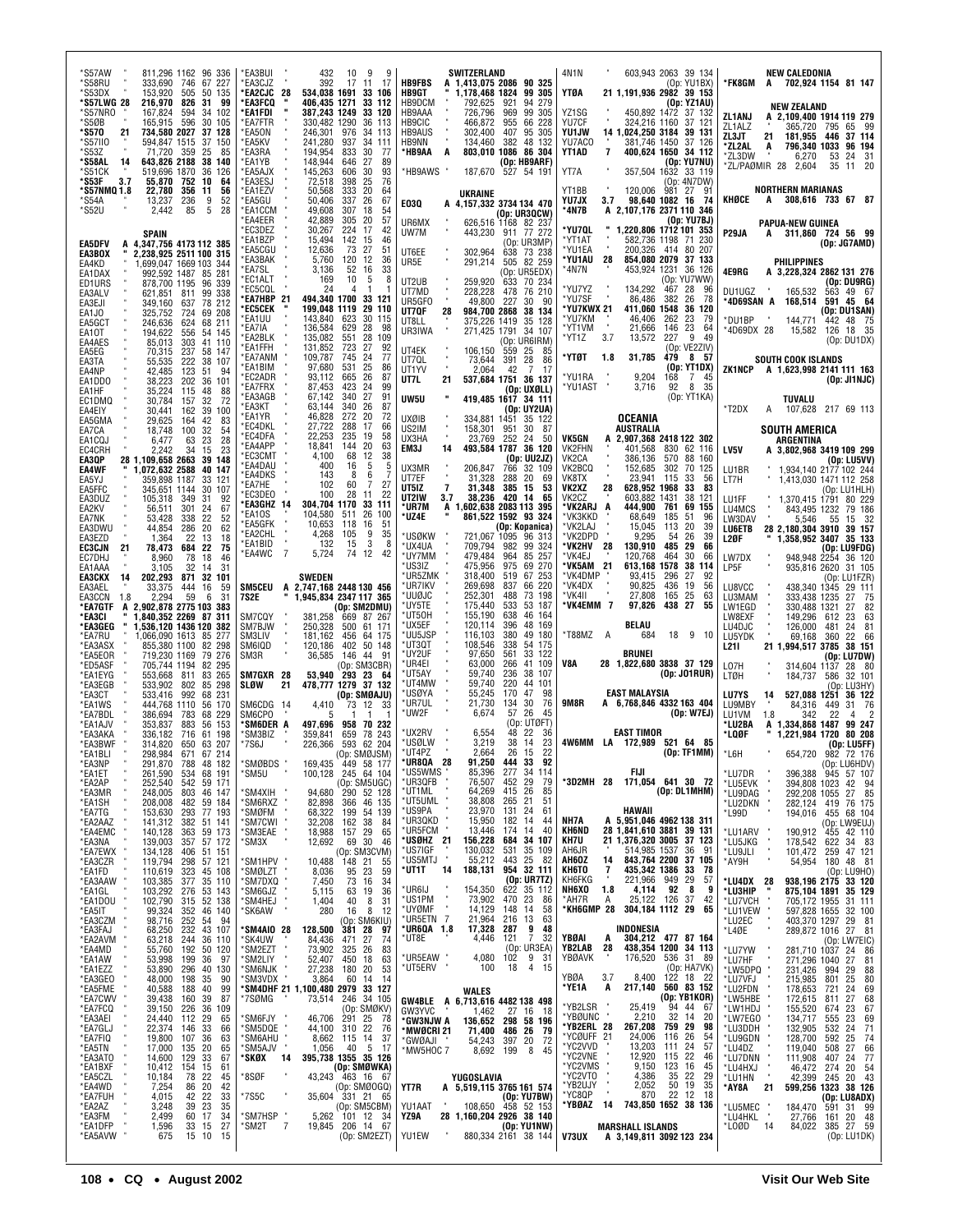| *LU2JCW 7<br>1,365<br>31 14 21<br>6<br>*LU8EEM 3.7<br>52<br>10<br>-7<br>ARUBA                         | *XQ1ZW<br>71,176<br>471 21 41<br>*CA6VMR<br>26 12 14<br>1,040<br>128 21 27<br>*CE4P<br>7<br>12,336<br>(Op: CE4PBB)      | OK1AIJ<br>Y04ZL<br>WA3NKO/4<br>G4JZ0 | 36,918<br>249 24 102<br>203<br>35,644<br>36<br>97<br>34,790<br>126<br>72<br>26<br>32,680<br>236<br>23<br>72 | N <sub>1</sub> JP<br>N1RK<br>KK1DX<br>W <sub>1</sub> UK | 1,846,086 1373 110 388<br>1,720,670 1225 124 399<br>1,496,574 982 122 427<br>1,449,238 1236 95 332 | <b>K3SV/4</b><br>1,955,619 1212 129 462<br>W4RM<br>1,727,594 1768 91 327<br>K4YT<br>1,685,988 1299 118 348<br>N4GG<br>1,043,550<br>890 100 350 |
|-------------------------------------------------------------------------------------------------------|-------------------------------------------------------------------------------------------------------------------------|--------------------------------------|-------------------------------------------------------------------------------------------------------------|---------------------------------------------------------|----------------------------------------------------------------------------------------------------|------------------------------------------------------------------------------------------------------------------------------------------------|
| P4ØA<br>14 2,225,395 4639 37 144<br>(Ор: КК9А)                                                        | COLOMBIA                                                                                                                | Y04AAC<br>KG4CHX                     | 31,940<br>219<br>28<br>91<br>29,999<br>117<br>42<br>89                                                      | K1GU<br>N1HRA                                           | 1,326,249 1061 100 347<br>1,323,304 1184 106 318                                                   | <b>K7SV/4</b><br>829 109 334<br>941,818<br>K3K0/4<br>741 117 362<br>926,386                                                                    |
| *P4ØW<br>A 7,543,768 4927 133 415<br>(Op: W2GD)                                                       | <b>HK2JFF/3 28</b><br>20,262 184 22 44<br>681,392 1803<br><b>HK3JJH</b><br>21<br>33 115                                 | <b>HB9AYZ</b><br>N7ZG                | 27,201<br>168<br>30<br>80<br>26,496<br>143<br>29<br>40                                                      | KE1IH<br>K1RV                                           | 1,316,997 1029 105 372<br>1,280,370 1000 109<br>360                                                | 589 109 346<br>AA4GA<br>743,015<br>N4VV<br>85 241<br>693,076<br>736                                                                            |
| *P43E<br>771.260 1992 30 110<br>28                                                                    | *HK6PSG<br>A<br>113,538<br>294 51<br>98<br>*HK6IUI<br>6,144<br>72 23<br>41                                              | NQ7X<br>GM4ELV                       | 22,616<br>113<br>36<br>52<br>20,995<br>133<br>15<br>64                                                      | W1RY<br>W01N<br>1,009,296                               | 1,194,308 918 112<br>396<br>770 117 372                                                            | 81 253<br>K4JAF<br>282,564<br>365<br>KE1F/4<br>59 169<br>213,408<br>410                                                                        |
| BOLIVIA<br>A 1,147,600 1693 82 222<br>CP6XE                                                           | *HK3BRK 28<br>2,184<br>24 11<br>23                                                                                      | UAØKCL/3<br>K2WX                     | 20,895<br>97<br>37<br>69<br>17,424<br>114<br>19<br>53                                                       | N1RJF<br>985,120<br>WV1M<br>936,387                     | 930 77 299<br>787 107 332                                                                          | AD4IE<br>162,240<br>50 142<br>334<br>K4KR<br>54,937<br>41 96<br>151                                                                            |
| CP6UA<br>649,773 1251 57 150<br>CP1FF<br>146,034 378 52 131                                           | <b>ECUADOR</b><br>*HC1JQ 28 1,087,380 2113 38 142                                                                       | W3MGL<br>RW9UDD                      | 17,220<br>88<br>24<br>60<br>10.494<br>232<br>21<br>32                                                       | KK1H<br>879,840<br>N1NQD<br>820,479                     | 895 90 286<br>570 131 398                                                                          | K8YC/4<br>44,940<br>96<br>139<br>44<br>W4UF0<br>44,730<br>138<br>43<br>- 99                                                                    |
| <b>BRAZIL</b>                                                                                         | <b>GALAPAGOS ISLANDS</b>                                                                                                | <b>HS9EQY</b><br>EA6BB               | 9,590<br>72<br>31<br>39<br>9,396<br>106<br>20<br>67                                                         | 687,913<br>WJ1Z<br>N1AU<br>678,146                      | 635 106 333<br>602 99 314                                                                          | KØLUZ/4<br>377,226<br>28<br>810<br>35 136<br>K04MR<br>106,403<br>201<br>38 149                                                                 |
| PY2YU<br>A 3,405,585 2887 113 332<br>ZW5B<br>2,561,874 2498 105 257                                   | HC8A<br>28 3,916,600 6957 39 161<br>(Op: N6KT)                                                                          | EA5BA0<br><b>007CC</b>               | 8,648<br>71<br>30<br>64<br>8,118<br>119<br>14<br>52                                                         | W1NG<br>563,750<br>N1IBM<br>546,966                     | 462 100 351<br>94 284<br>578                                                                       | KG4FVL<br>3,094<br>32<br>12 22<br>W4FDA<br>236,384<br>21<br>483<br>37 141                                                                      |
| (Dp: NGTJ)                                                                                            | HC8Z<br>21 2,657,718 5043 38 151                                                                                        |                                      | (Op: ON7CC)<br>41                                                                                           | K1TW<br>433,716                                         | 539<br>69 213                                                                                      | <b>NJ2F/4</b><br>101,864<br>276<br>31 105                                                                                                      |
| PY3MHZ<br>1,301,535 1853 79 200<br>PY2EMC<br>670.480 969 76 214<br>PV2M<br>230,748<br>480<br>63 138   | (Dp: HC10T)<br>PARAGUAY                                                                                                 | RV9WP<br>US5IND<br>DL2YET            | 7,770<br>79<br>29<br>5,811<br>80<br>71<br>93<br>38<br>5,663<br>83<br>17                                     | K1KU<br>284,500<br>239,766<br>W1QK<br>N4XR/1<br>219.681 | 487<br>56 194<br>73 194<br>348<br>296<br>84 233                                                    | N5JR<br>3,080,322 1830 144 465<br>A<br>KØGE0/5<br>692,832<br>84 252<br>744                                                                     |
| 22,684<br>97<br>35<br>71<br>PY1BR                                                                     | ZP5VAY<br>632,352 1234 64 160<br>A                                                                                      | DHØJAE                               | 21<br>4,896<br>36<br>27                                                                                     | W1DAR<br>160,008                                        | 275<br>54 172                                                                                      | 504<br>95 286<br>K5LP<br>486,918                                                                                                               |
| PT2CMN<br>12,610<br>92<br>33<br>64<br>ZX5J<br>28 2,921,820 5166<br>39 170                             | ZP2W<br>268,498 735 44 105<br>(Op: ZP5CGL)<br>ZP8Y<br>223,504 764 31 91                                                 | SP2JHJ<br>JA1PT0                     | 4,784<br>41<br>20<br>32<br>2,640<br>33<br>19<br>21<br>1,254<br>31<br>14<br>19                               | W <sub>1</sub> BK<br>152,975<br>K1TH<br>93,626          | 292<br>49 162<br>210<br>42 127                                                                     | AB5K<br>474.308<br>620<br>83 200<br>K5HDU<br>13,440<br>94<br>32 64<br>W5ZO<br>362,736<br>796<br>36 140<br>28                                   |
| (Op: PP5JR)<br>ZY3C<br>575,650 1864 33 112                                                            | 28<br>(Op: ZP6DEM)                                                                                                      | <b>AAØXJ</b><br>SP2QVS               | 1,214<br>28<br>14<br>26<br>23                                                                               | N1CPC<br>84,331<br>W1JR<br>68,775                       | 231<br>39 130<br>171<br>54 121                                                                     | N5MT<br>532<br>39 143<br>271,180<br>1,334<br>30<br>8<br>- 15                                                                                   |
| (Op: PY3OC)<br>PP5UB<br>496,992 1647 31<br>- 93                                                       | PERU                                                                                                                    | K1ZZ<br>KG4NXP                       | 837<br>11<br>16<br>525<br>17<br>11<br>14                                                                    | WA1ZYX<br>58,437<br><b>KB1FTX</b><br>39,932             | 31<br>164<br>98<br>191<br>49<br>100                                                                | NX5M<br>1.8                                                                                                                                    |
| PY5HSD<br>325,815 986<br>34<br>111<br>312,909 1128<br>PY5J0<br>23<br>88                               | A 1,535,436 1697 88 236<br>OA4BA<br>757,516 1762 33 116<br>OA4SS<br>21                                                  | K9IUA/Ø<br>W2JEK                     | 192<br>12<br>5<br>7<br>77<br>5<br>3<br>5                                                                    | KD1EA<br>30,888<br>W1DY<br>21<br>3,738                  | 104<br>-34<br>83<br>38<br>27<br>15                                                                 | <b>N6WS</b><br>1,520,820 1102 124 386<br>A<br>1,238,295<br>978 125 340<br>KI6T                                                                 |
| PY2DBU<br>18,060<br>107 19<br>-51<br>ZY5G<br>21 1,163,952 2756 38 139                                 | <b>TRINIDAD &amp; TOBAGO</b>                                                                                            | JR3RWB<br>- 28<br><b>NA4CW</b>       | 229,749<br>660<br>95<br>34<br>202,150<br>29<br>101<br>562                                                   | K2NG                                                    | A 4,674,285 2190 168 613                                                                           | 862,773<br>843 121 296<br>N6IC<br>W6TK<br>809,930<br>843 103 267                                                                               |
| (Op: PP5WG)<br>PY40Y<br>352.240<br>962<br>33 115                                                      | 9Y4TBG<br>813,654 1870 33 120<br>$\overline{7}$<br>(Op: DL4MEH)                                                         | GØKDS<br>S57MSU                      | 143,716<br>533<br>27<br>95<br>133,632<br>537<br>29<br>87                                                    | <b>W1GD/2</b><br>K2PS                                   | 3.983.532 2119 144 514<br>3,643,350 2050 139<br>503                                                | N6CCL<br>768,526<br>746 106 280<br>W6FRH<br>414 100 212<br>339,144                                                                             |
| PY2GA<br>85,981<br>429<br>20<br>-51<br>ZV5R<br>14 1,043,700 2085 38 137                               | *9Z4DZ 21<br>457.919 1287 32 101                                                                                        | <b>PA3ELD</b><br>YL2PP               | 132,278<br>501<br>28<br>90<br>130,290<br>494<br>29 100                                                      | N2MM<br>W2WB                                            | 3,627,008 2142 146 498<br>2,299,126 1383 153<br>509                                                | 319,956<br><b>N6OU</b><br>435<br>83 210<br>253,742<br>KJ6RA<br>347<br>96 193                                                                   |
| (Op: IV3NVN)<br><b>PP5UA</b><br>47.952<br>335 24<br>- 57<br>7                                         | URUGUAY<br><b>CX5BW</b><br>28 1,380,672 3662 34 119                                                                     | N4IJ<br>SP4GFG                       | 95,200<br>373<br>24<br>76<br>93.192<br>333<br>30 102                                                        | K2SX<br>W <sub>2</sub> YC                               | 1.921.980 1461 112 403<br>1,862,685 1260 127 456                                                   | K6EP<br>236,344<br>342<br>77 171<br>K6ACZ<br>214,758<br>344<br>75 171                                                                          |
| PP5FL<br>3.7<br>23,460<br>192 18<br>33<br>PY2FUS<br>10<br>5<br>6<br>1.8<br>44                         | *CX9AU<br>A 1,273,584 1518 95 217<br>308,342 936<br>52 99<br>*CX7BF                                                     | EA4TA<br><b>LW7DQW</b>               | 80,190<br>373<br>28<br>82<br>68,820<br>357<br>20<br>54                                                      | NA2NA<br>W2TV                                           | 1,635,928 1346 96<br>350<br>1,546,512 1055 122 406                                                 | WZ6Z<br>187,048<br>314<br>66 161<br>K6XX<br>136,480<br>315<br>58 102                                                                           |
| A 4,099,295 2904 118 375<br>*ZX2B<br>(Op: PY2MNL)                                                     | *CX2TG<br>668,712 1891 28 104<br>28<br>*CX2AM 21<br>339,416 923 35 119                                                  | <b>WAØVBW</b><br>LU6DTS              | 59,189<br>241<br>22<br>73<br>429<br>17<br>31<br>58,464                                                      | AA2FB<br>K <sub>2</sub> ONP                             | 1,351,299 1144 103 350<br>1,174,950 992 108 342                                                    | NF6R<br>6,227<br>22 36<br>44<br>429,824<br>912 39 145<br>KA6BIM<br>28                                                                          |
| *PY2NDX<br>1.901.588 1816 100 277<br>*PR7CP<br>841,890 1214 78 207                                    | VENEZUELA                                                                                                               | NO9Z<br>N6WR                         | 54,872<br>254<br>18<br>58<br>50,484<br>221<br>24<br>60                                                      | K2UT<br>1,044,164<br>W2YR<br>904,779                    | 927 95<br>323<br>759 115 324                                                                       | W6RKC<br>1,984<br>24<br>12 20                                                                                                                  |
| *PY2TNT<br>412,000 1234<br>46<br>114<br>*PY7IQ<br>502<br>316,545<br>60 175                            | 42,536<br>YV1EJ<br>21<br>329 23<br>- 81<br>YY50HI<br>148,521<br>689<br>7<br>18<br>-75                                   | UR5FAI<br>LU2HNP                     | 46,640<br>320<br>26<br>62<br>42,849<br>21<br>238<br>60                                                      | 818,090<br>N3RG/2<br>N2UM<br>675,216                    | 867 90 287<br>598 100 332                                                                          | W70M<br>811,408<br>873 102 274<br><b>K7BTW</b><br>730,065<br>789 97 260                                                                        |
| *PV8DX<br>237,350<br>391<br>60 175<br>179,982<br>*PY2DJ<br>420<br>57 141                              | YY50IG<br>9,200<br>106<br>13<br>27<br>*YW3B<br>449,085 673 70 203<br>A                                                  | WA6FGV<br>K6III                      | 192<br>22<br>35,713<br>49<br>30,804<br>168<br>21<br>47                                                      | 618,310<br>KA2D<br>N2BA<br>552,660                      | 85 280<br>623<br>671<br>79 226                                                                     | 676 92 254<br>W7IJ<br>650,480<br>K7LJ<br>573,500<br>559 107 263                                                                                |
| *PP8EB<br>152,096<br>309<br>62 132<br>*PT2ND<br>115,128<br>304<br>43 113                              | (Op: YV3BKC)<br>*YV5JBI<br>159,803<br>233 70 189                                                                        | CT1ELF<br>UT4E0                      | 29,808<br>213<br>19<br>53<br>24,825<br>191<br>20<br>55                                                      | K2NV<br>536,598<br>K2EP<br>525,382                      | 601<br>78 264<br>564<br>88 246                                                                     | W7MCU<br>388 107 230<br>317,117<br>88 187<br>K7ABV<br>313,775<br>451                                                                           |
| *PP7ZZ<br>111,045<br>246<br>48<br>117<br>*PP5VB<br>107,824<br>230<br>58<br>126                        | *YV4BK<br>28<br>118,602<br>641 24<br>- 75<br>21<br>*YV7QP<br>7,399<br>59 15<br>-34                                      | KR1ST<br>EC7AMD                      | 13,456<br>85<br>11<br>47<br>12,282<br>140<br>15<br>31                                                       | K2QMF<br>507,501<br>N2CY<br>439,264                     | 590<br>71 250<br>428<br>83 288                                                                     | W7BJB<br>298,368<br>81 178<br>429<br>W7DNS<br>281,873<br>420<br>76 175                                                                         |
| *PT2TD<br>98,808<br>290<br>56<br>123<br>*PP5ZP<br>47,744<br>182<br>87<br>41                           | QRP                                                                                                                     | SP1EK<br>Y04RSS                      | 9,653<br>97<br>17<br>32<br>1,395<br>31<br>9<br>22                                                           | WK2H<br>363,275<br>357,210<br>K2MP                      | 506<br>59 216<br>500<br>70 200                                                                     | W7BX<br>135,880<br>253<br>69 146<br><b>W7ZR</b><br>402,318<br>28<br>792<br>39 147                                                              |
| *PY3ASM<br>29,680<br>135<br>35<br>71<br>*PY1WAG<br>27,648<br>100<br>41<br>67                          | P4ØB<br>A 2,326,288 2440 93 254<br>(Op: P43P)                                                                           | YO3KYO<br>CT1GVN                     | 296<br>18<br>8<br>288<br>5<br>14<br>11                                                                      | 329,708<br>WA3RHW/2<br>KV2M<br>316,762                  | 77 201<br>425<br>467<br>53 198                                                                     | K70X<br>271,124<br>650<br>37 124<br>NV7A<br>261,274<br>611 39 130                                                                              |
| *PY2IRL<br>23,688<br>29<br>104<br>65<br>*PS8NF<br>19,570<br>99<br>29<br>66                            | LY5A<br>" 1,953,068 1812 121 477<br>(Op: LY2PAJ)                                                                        | VE7DDR<br>JQ1AWC                     | 255<br>17<br>8<br>150<br>9<br>3                                                                             | N2NI<br>128,640<br>N2CQ<br>127,000                      | 261<br>48 144<br>236<br>44 156                                                                     | (Op: K5RC)<br>WJ7R<br>63,835<br>263 27 58                                                                                                      |
| 92<br>*PR7SM<br>15,052<br>17<br>54<br>44<br>*PY3YY<br>6,612<br>33<br>43                               | <b>VE3KZ</b><br>" 1,420,482 1228 97 337<br>TI5X<br>1,400,424 1829 95 249                                                | K6MI<br>JL7BRH<br>21                 | 6<br>104,830<br>361<br>32<br>78                                                                             | KD2P<br>107,200<br>84,584<br>KF20                       | 217<br>60 140<br>149<br>77 141                                                                     | N8TR<br>A 3,244,500 1678 152 548                                                                                                               |
| 76<br>19<br>34<br>*PU7XAF<br>3,498<br>13<br>*PY2VA<br>15<br>15<br>784                                 | (Op: NØKE)<br>1,195,000 1292 106 372<br><b>F5BEG</b>                                                                    | GMØIIO<br>UR5SFX                     | 47,718<br>316<br>24<br>75<br>27,452<br>237<br>19<br>63                                                      | <b>W2RD</b><br>28                                       | 617,192 1267 36 143                                                                                | N8BJQ<br>2,156,253 1435 127 416<br>KV3R/8<br>1.956.069 1370 124 389                                                                            |
| 613,536 1663 28<br>*PP5MQ<br>-28<br>104<br>*PX2E<br>521,227 1504 31 102                               | LY1DT<br>973,080 1340 100 359<br><b>WE1USA</b><br>764,160 757 96 288                                                    | RN6FO<br>LA40GA                      | 19.908<br>274<br>21<br>63<br>5,386<br>116<br>11<br>40                                                       | K3WW<br>A<br>N3RR                                       | 6,836,410 3326 165 604<br>5,059,152 2431 158 598                                                   | N8SHZ<br>254,254 349 71 215                                                                                                                    |
| (Op: PY2QD)<br>*PY2SBY<br>419,520 1206<br>31 107                                                      | (Op: WA1LNP)<br><b>S54AA</b><br>682,550 840 94 331                                                                      | 7K3AAC/2<br>JAØYCD                   | 49<br>3<br>26<br>3<br>3<br>3                                                                                | AA3B<br>KQ3F                                            | 4,011,739 2293 131 488<br>3,617,074 2092 136 478                                                   | WO9Z<br>A 1,113,740<br>942 115 351<br>805,120<br>875 101 269<br>KI9A                                                                           |
| *PY2XAT<br>32 112<br>324,000<br>948<br>*PY4DBU<br>202,492<br>662<br>26<br>98                          | JR4DAH<br>647,496<br>888<br>86 190<br><b>SP8NR</b><br>637,857 851 86 293                                                | PA3DAT<br>KP4KE<br>14                | 2<br>2<br>6<br>1<br>315,326 1150 28<br>93                                                                   | K3PP<br>W3FV                                            | 3,267,612 1844 147 506<br>2,910,600 1784 138 456                                                   | <b>WA9TPQ</b><br>90 251<br>374,077<br>424<br>AE9YL<br>166,448<br>299<br>57 145                                                                 |
| 114,954<br>*PY2DJH<br>524<br>23<br>79<br>343<br>23<br>*PR8RZJ<br>80,550<br>67                         | 618,896 1042 84 292<br>HG5Z<br>(Op: HA1CW)                                                                              | EA2CAR<br>RWØAR                      | 202,502 708<br>32 114<br>73,937 272 26<br>81                                                                | N3AM<br>K3NZ                                            | 2,499,272 1556 128 450<br>2,285,130 1320 147 486                                                   | W9GIG<br>145,702<br>216 78 185<br>N9LF<br>34,352 117 40 73                                                                                     |
| *PU2RFA<br>*PU2TES<br>*PY1SX<br>45,510 276 21<br>44,678 244 26<br>44,034 138 27<br>53<br>63           | S59D<br>UU4J                                                                                                            | KU1CW/Ø<br>LY5G                      | 68,640<br>241 34<br>98<br>66,025<br>65,300<br>524<br>20<br>75                                               | W3GM                                                    | 1,749,330 1116 132 426<br>(Op: K3ND)<br>1,738,928 1300 115 387                                     | K90SH<br>4,335<br>38<br>24 27<br>309,070 715 34 121<br>N9LCR<br>28                                                                             |
| 96<br>*PU7EEL<br>*PY5DC<br>33,670<br>193<br>-14<br>60                                                 | 553,815 897 83 314<br>543,756 1022 85 251<br>(0p: UU4J0)<br>480,036 913 71 256<br>SM3C                                  | л<br>SP3BLT<br><b>ES1CW</b>          | 435 22<br>78<br>50,508<br>296<br>30<br>92                                                                   | WT3W<br>W3MF                                            | 1,719,096 1249 112 386                                                                             | N2WW/Ø<br>A 1,898,715 1375 132 403                                                                                                             |
| 19,856<br>129<br>19<br>54<br>*PY1AFS<br>25<br>5,680<br>59<br>15                                       | (Op: SM5CCT)<br>862 73 252<br>RV3QX<br>403,650                                                                          | ш<br>N7IR<br>YT1CS                   | 45,656<br>180<br>30<br>74<br>45,479<br>354<br>19<br>70                                                      | N3HF<br>N3ZA                                            | 1,686,528 1157 123 426<br>1,654,203 1057 132 447                                                   | KØOB<br>1,063,104<br>887 112 340<br>WB8ZRL/Ø<br>603,165<br>549 103 292                                                                         |
| *PR7HT<br>364<br>10<br>6<br>8<br>*PU5PLG<br>192<br>9<br>4<br>8                                        | 759 78 241<br>SP30L<br>386,309<br><b>YU1LM</b><br>380,556<br>868<br>60 219                                              | LT2D                                 | 187 28<br>44,451<br>71<br>(Op: LU3DR)                                                                       | N3DL<br>K3JG                                            | 1,472,967 1018 125 424<br>1,416,196 1098 110 377                                                   | 620<br>99 232<br>538,206<br>WØTM<br>475,566<br>529<br>98 240<br>AKØM                                                                           |
| *PR7KV<br>180<br>10<br>4<br>6<br>*ZV2V<br>521,568 1507 35 109<br>21                                   | <b>K7HBN</b><br>348,764<br>501<br>78 169<br>343,804<br>624 62 140<br><b>VK4WPX</b>                                      | OH7FF<br>W6CN                        | 202 17<br>53<br>24,430<br>17,325<br>92 22<br>53                                                             | N2WKS/3<br>WT3P                                         | 1,341,360 935 131 421<br>1,270,962 995 99 363                                                      | WØTT<br>202,470<br>335 67 188<br>111,780<br>271<br>67 113<br>NØXB                                                                              |
| (Op: PY2LED)<br>*PP1CZ<br>*PT2PC<br>73,392<br>335 23<br>65                                            | 75 164<br>61 202<br>78 174<br>341,770 566<br>322,438 481<br>310,968 503<br>LU1VK<br>K8ZT                                | SV <sub>1</sub> COT<br>LU5FZ         | 8,632<br>132<br>39<br>13<br>13<br>21<br>2,414<br>31                                                         | 1,188,368<br>W3EKT<br>N3NA                              | 953 114 400<br>1,168,975 895 116 359<br>1,051,764 1091 82 317                                      | WØRSR<br>75,192<br>174<br>44 112<br>KØPC<br>49 103<br>73,416<br>181                                                                            |
| 168 28<br>82<br>38,500<br>*PY20F<br>*PY3AJB<br>30,970<br>312<br>17<br>21                              | KKØQ<br>61 202<br><b>KB3TS</b><br>305,606 453                                                                           | EA2CR<br>7<br>T94DO                  | 5<br>16<br>819<br>29<br>298<br>12<br>28,107<br>69                                                           | WB3CIW<br>W30V<br>1,013,526                             | 911 95 316                                                                                         | 27,984<br>73<br>WØDET<br>133<br>33<br>$\frac{43}{34}$<br>AEØQ<br>9,694<br>50<br>31                                                             |
| 11,814<br>76<br>22<br>44<br>*PY4NF<br>976<br>31<br>8<br>8                                             | 287,912<br>60 172<br>W1AMF<br>448<br>453<br>W3GK                                                                        | W6QU                                 | 5,360<br>58<br>14<br>26<br>(Op: W8QZA)                                                                      | 994,896<br>NN3Q<br>W3UJ<br>908,208                      | 843 100 332<br>857 93 315                                                                          | <b>ACØX</b><br>4,557<br>34<br>15<br>KNØL<br>24<br>30<br>3,510<br>41                                                                            |
| *PR7QI 14<br>573 22<br><b>144,433</b><br>115,440<br>75<br>*PP2RON<br>402<br>24<br>80                  | 266,151<br><b>210,080</b><br>$\frac{57}{56}$ 180<br>56 146<br>79 230<br>498<br>DF1DX<br><b>IK5RUN</b><br>208,266<br>374 | DL1DQY<br>IK5WGK                     | 11<br>47<br>5,262<br>84<br>5<br>736<br>27<br>17                                                             | 739,872<br>K3ZV<br><b>W30U</b><br>700,158               | 805 77 259<br>742 96 270                                                                           | NEØP<br>28<br>376 28 92<br>109,080                                                                                                             |
| *PY2EDY<br>*PY7BEL<br>6,096<br>72<br>14<br>34<br>54 14<br>4,428<br>22                                 | SN <sub>2E</sub><br>199,000                                                                                             | YT7TY<br>3.7<br>UN4L                 | 389 10<br>26,841<br>59<br>18,650<br>164<br>11<br>39                                                         | N3KF<br>677,787<br>633,975<br>WW3S                      | 596 101 336<br>731<br>78 243                                                                       | CANADA<br>A11,080,260 5029 178 674<br>VE3EJ                                                                                                    |
| *PY5TJ<br>7<br>100<br>16<br>$\overline{4}$<br>$\overline{4}$                                          | 512 58 192<br>(Op: SP2EWQ)<br>367 68 198<br>533 50 174<br>SP9RQH<br>175,826<br>UA4YJ<br>172,032                         | UA9AT<br>OK1IR                       | 118<br>10<br>40<br>15,150<br>221<br>6<br>10,914<br>45                                                       | KB3MM<br>571,095<br>566,470<br>K3CP                     | 639<br>74 259<br>87 283<br>587                                                                     | (Op: N5TJ)<br>447,480<br>538 82 248<br>VE9FX                                                                                                   |
| CHILE<br>XR1X<br>A 2,072,640 1976 104 304                                                             | 396 54 145<br>161,389<br><b>CT1DYV</b><br>132,864<br>261<br>54 138<br>N1TM                                              | OK1IF<br>T91ATC                      | 223<br>10,710<br>7<br>44<br>1,960<br>78<br>5<br>23                                                          | 492,480<br>NY3C<br>W3HVQ<br>482,160                     | 572 78 242<br>523 110 282<br>459 76 236                                                            | VE6LB<br>28<br>57,618<br>231 29 70<br>VY2MGY/3 3.7<br>8 20<br>17,752<br>358                                                                    |
| (Op: XQ1IDM)<br>CE3CDV<br>519,552<br>754 88 176                                                       | 118,584<br>394<br>48 135<br>EA1GT<br>397<br>46 141<br>OK2ZAW<br>115,379                                                 | DF2FM                                | (Op: T95DTC)<br>12<br>$\mathbf{3}$<br>9<br>132                                                              | 379,392<br>W3MR<br>339,696<br>KU3X                      | 488<br>67 185                                                                                      | VA6DXR<br>75 16 30<br>7,774<br>(0p:VE6JY)                                                                                                      |
| 50 75<br>92,125<br>332<br>CE6SAX<br>28 1,046,061 2517 35 118<br>CE4Y                                  | 48 161<br>110,536<br>LZ2FM<br>363<br>106,488<br>394<br>45 171<br>OK2PLK                                                 |                                      | ASSISTED                                                                                                    | 304,975<br>W8FJ/3<br>300,204<br>AA3JU                   | 424<br>62 213<br>425<br>66 203                                                                     | <b>VY2ZMM 1.8</b><br>372 12 55<br>47,369                                                                                                       |
| (Op: CE4FXY)<br>$24$ 11 11<br><b>CE6BDN</b><br>1,166                                                  | KQ4YY<br>91,657<br>242<br>45 106<br>77,328<br>35 109<br><b>G3FNM</b><br>389                                             |                                      | NORTH AMERICA<br><b>UNITED STATES</b>                                                                       | 244,755<br>NE3H<br>203,364<br>K3TLP                     | 425<br>64 181<br>343<br>70 182                                                                     | MEXICO<br>XE1KK<br>A 1,978,240 1541 142 420                                                                                                    |
| CE2CQB<br>21<br>21 11,985 105 16 31<br>7 27,531 190 22 41<br><b>A 4,049,472 3948 108 260</b><br>CE3NR | 76,220<br>$\frac{52}{31}$ 133<br>$\frac{213}{307}$<br>SM5ARL<br>71,995<br>GM4HQF                                        | KI1G<br>N1DG                         | A 8,053,315 3768 168 617<br>3,029,982 1618 144 534                                                          | N3GPU<br>193,500<br>158,922<br>W3VT                     | 340 72 143<br>304<br>52 166                                                                        | ASIA                                                                                                                                           |
| *CE4U                                                                                                 | 98 136<br>68,816<br>334<br>9A2EY<br>N8XA<br>60,847<br>186<br>39<br>95                                                   | K1JN<br>N8RA/1                       | 3,020,742 1845 127 466                                                                                      | 109,417<br>W3KHZ<br>48,042<br>NZ30                      | 222<br>73 130<br>114<br>42 111                                                                     | ASIATIC RUSSIA<br>UA9AM<br>A 5,660,354 3751 138 440                                                                                            |
| (Op: CE4USW)<br>161 44 67<br>*XR5A<br>42,513                                                          | 87<br>AA2BN<br>57,155<br>186<br>28<br>204<br>Y04BII                                                                     | NR1DX<br>K1JE                        | 2,465,100 1617 125 415<br>2,204,112 1429 123 441<br>2,062,452 1436 114 402<br>2,022,744 1311 133 489        | NB3I<br>15,762<br>W3BG<br>14,964                        | 110 25<br>49<br>72 25<br>61                                                                        | <b>RVØAR</b><br>425,980 466 96 265<br><b>UAØAGI</b><br>346,086<br>526 99 207                                                                   |
| $(0p: XQ5SM)$<br>3 3 3<br>*CE4MLN<br>100<br>*CE3LAR<br>80<br>11 10<br>10                              | <b>45 106</b><br>43 113<br><b>54,813</b><br>43,680<br>191<br>RZ3QY<br>EA3FHP<br>42,721<br>211 27<br>92                  | K2TE/1<br>AA1V                       | 1,893,381 1126 136 473                                                                                      | <b>W4NF</b>                                             | A 3,688,043 2246 133 466                                                                           | JAPAN                                                                                                                                          |
| *CA2VDQ 28<br>183,173 673 30<br>83                                                                    | UT5ECZ<br>40,869<br>255 37 134                                                                                          | N1EU                                 | 1,890,746 1137 135 466                                                                                      | <b>K1PT/4</b>                                           | 2,093,868 1340 134 454                                                                             | JR1AIB<br>A 2,770,846 2470 143 351                                                                                                             |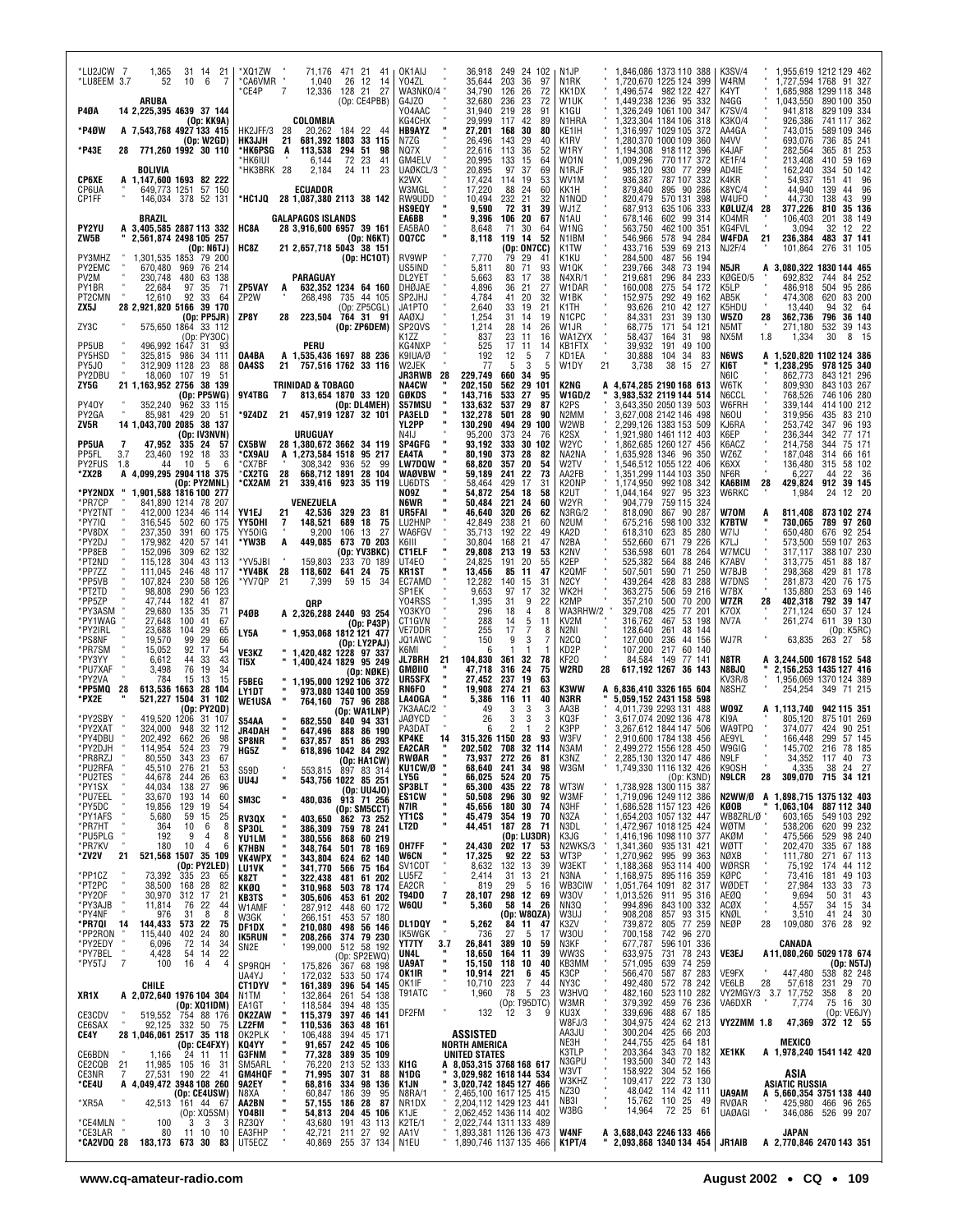|              | 7L410U<br>JA3YPL           |              | 555,324<br>505,716                          | 701 108 200<br>710 84 184                                                  | DL8YR<br>DL50B             |                      | 489,510<br>470.196                               | 723<br>744        | 86 284<br>92 241                                            | YT9X                         | 14 |                                                    |                 | 746,710 2342 39 139<br>(Op: YU1ZZ)                                         | VY2SS                                 | CANADA<br>10,623,080 5570 161 645                                          |                                |     | BV5Y                                | <b>TAIWAN</b><br>4,005,190 4531 113 293                            |             |                               |                  |
|--------------|----------------------------|--------------|---------------------------------------------|----------------------------------------------------------------------------|----------------------------|----------------------|--------------------------------------------------|-------------------|-------------------------------------------------------------|------------------------------|----|----------------------------------------------------|-----------------|----------------------------------------------------------------------------|---------------------------------------|----------------------------------------------------------------------------|--------------------------------|-----|-------------------------------------|--------------------------------------------------------------------|-------------|-------------------------------|------------------|
|              | JA30L0                     |              | 225,398                                     | (Op: JJ3TBB)<br>344 81 170                                                 | DL9NDV<br>DL6KAC           |                      | 431,250<br>422,095                               | 633               | 84 261<br>648 86 269                                        |                              |    | <b>SOUTH AMERICA</b>                               |                 |                                                                            | VE1JF<br><b>VE3RM</b>                 | 6,234,449 3783 141 526<br>5,639,546 3833 133 445                           |                                |     |                                     | THAILAND                                                           |             |                               |                  |
|              | JF2SKV<br>JI1EFP           |              | 116,320<br>89,110                           | 328<br>64 96<br>347<br>40<br>55                                            | DL5XL<br>DL4MFP            |                      | 303,620 425<br>238,656                           | 432               | 91 232<br>74 190                                            | P4ØP                         |    | ARUBA                                              |                 | A10,224,346 5498 149 500                                                   | VA3SK<br>VA3MG                        | 4,944,996 3226 140 493<br>4,737,500 3247 137 488                           |                                |     | E21EIC                              | 770,176 1165 97 255                                                |             |                               |                  |
|              | 7M4KRX<br>JA70WD<br>JH4UTP |              | 77.972<br>28 1,030,176 2349<br>380,820 1230 | 190<br>69<br>133<br>37 131<br>35<br>-97                                    | DL2ZAV<br>DL4DXF<br>DL6RDE |                      | 193,214<br>149,736<br>141,910                    | 406<br>343<br>395 | 65 194<br>59 145<br>63 167                                  |                              |    | BRAZIL                                             |                 | (Dp: W5AJ)                                                                 | <b>VE6SV</b><br><b>VE7SV</b><br>VE5SF | 4,705,690 3560 147 458<br>4.469.976 3561 158 430<br>4,152,600 3303 140     |                                | 460 |                                     | <b>EUROPE</b><br><b>4U-GENEVA</b>                                  |             |                               |                  |
|              | JA9XBW<br>JH10AI           |              | 253,281<br>190,146                          | 629<br>36 111<br>521<br>34 100                                             | DJ5AV<br>DK3QJ             |                      | 132,870<br>97,440                                | 258<br>263        | 77 181<br>64 160                                            | PY2EX<br>PY3DX               | A  | 559,584<br>108,882                                 | 266             | 996 59 142<br>73 134                                                       | VE6A0<br>VE6FI                        | 2,664,496 2714<br>2,129,000 2248                                           | 128<br>126 374                 | 354 | 4U1ITU                              | 1,013,035 1627                                                     |             | 86 297                        |                  |
|              | JH6WHN<br>JL3VUL           | 21           |                                             | 30,646 173 26 51<br>342,207 916 32 109                                     | DL6GV<br>DL9GMN            |                      | 81.400<br>61,686                                 | 200<br>239        | 59 126<br>40 109                                            | <b>PY3FOX 21</b>             |    |                                                    |                 | 565,956 1345 34 124                                                        | VE7GL<br>VO2WL                        | 1,987,356 2539<br>849,585 1385                                             | 108 246<br>75 210              |     | OE5T<br>0E75W                       | <b>AUSTRIA</b><br>6,619,734 4556 146 591<br>7,854                  | 60          | 25 41                         |                  |
|              | JQ1NGT                     |              | 100                                         | 401 35<br>84                                                               | DL8WX<br>DK3DM             | 28                   | 25,080 113 37                                    |                   | - 77<br>914,144 2022 40 156                                 |                              |    | <b>MULTI-OPERATOR</b><br><b>SINGLE TRANSMITTER</b> |                 |                                                                            | VE3MIS<br>VA2TG                       | 632,415 1008<br>600,780                                                    | 67 218<br>860<br>72 238        |     |                                     | <b>BELARUS</b>                                                     |             |                               |                  |
|              | <b>ZC4DW</b>               | A            | UK BASES ON CYPRUS                          | 273,600 632 37 113                                                         | DK5TX<br>DK1QH             |                      | 521,100 1231                                     |                   | 39 141<br>403,168 1042 38 134                               |                              |    | <b>NORTH AMERICA</b>                               |                 |                                                                            | VE7UQ<br>VA30C                        | 505,609<br>352,107                                                         | 678<br>95 204<br>679<br>65 178 |     | <b>EV5AGB</b><br>EW1WZ              | 2,809,866 3605 114 405<br>1,856,624 1994 117 431                   |             |                               |                  |
|              |                            |              | <b>EUROPE</b>                               |                                                                            | DK5JM<br>DL3BQA            |                      | 263,384 810                                      |                   | 32 114<br>118,716 317 36 120                                | K1KI<br>KR1G                 |    | <b>UNITED STATES</b>                               |                 | 9,036,837 4142 171 646<br>8,359,937 3826 167 632                           | VE9GLF<br>VE2CRL                      | 290.628<br>196,100                                                         | 461<br>57 177<br>604<br>57 155 |     | EW1ZR                               | 100                                                                | 525         | 50 154                        |                  |
|              | OHØNA                      | A            | ALAND ISLANDS<br>3.168                      | 9 41<br>70                                                                 | DJ6GK                      |                      | 73,632 259 31<br>GREECE                          |                   | -87                                                         | N1MM<br>AA10N                |    | 3,753,564 2171<br>3,741,740 2329                   |                 | 143 509<br>137 473                                                         | VA3PRC                                | 94,848<br><b>DOMINICA</b>                                                  | 226<br>63 129                  |     | OT <sub>1</sub> C                   | <b>BELGIUM</b><br>6,131,290 4224 145 550                           |             |                               |                  |
|              | OHØA                       | 28           |                                             | 980,343 2422 39 150<br>(Op: OH4XX)                                         | SV <sub>1</sub> XV         | A                    |                                                  |                   | 68,210 214 52 138                                           | KK1L<br>W1HR                 |    | 3,197,258<br>3,178,728                             | 2328            | 124 418<br>1894 129 483                                                    | <b>J75J</b>                           | 5,562,060 5383 128 364                                                     |                                |     | OT <sub>1</sub> P<br>006BR<br>0R5EU | 4,256,784 3638<br>797,340 1340                                     | 730         | 128 446<br>88 300<br>29 99    |                  |
| OE4C         |                            |              | <b>AUSTRIA</b>                              | A 4,128,725 3293 147 544                                                   | <b>HA5BSW</b>              | A                    | <b>HUNGARY</b><br>621,756 1051 93 311            |                   |                                                             | N1LN<br>K <sub>1</sub> NU    |    | 2,854,770<br>2,583,684                             | 1946            | 146 499<br>1647 124 440                                                    | HR3J                                  | HONDURAS<br>1,690,038 2972 72 166                                          |                                |     |                                     | 155,264<br><b>CRETE</b>                                            |             |                               |                  |
|              | <b>OE1TKW</b>              |              | 16,800                                      | (Op: OE1DIA)<br>89 37 63                                                   | HA5NG<br>HG9X              |                      | 14 1,068,804 2971 40 158                         |                   | 363,132 749 66 196                                          | K <sub>1</sub> W<br>W1SRG    |    | 1,022,307<br>268,062                               | 897<br>421      | 104 325<br>72 186                                                          |                                       | NICARAGUA                                                                  |                                |     | J49Z                                | 4,592,652 4962 127 437                                             |             |                               |                  |
| 0E9Y         |                            | 14           |                                             | 889,836 2644 38 136<br>(Op: OE9MON)                                        | HA5PP                      | 7                    | 225,171 1320 33 94                               |                   | (Op: HA9PP)                                                 | W1FY<br>N2NU                 |    | 201,390<br>7.952.595                               | 364             | 53 157<br>3847 163 614                                                     | YN2EJ                                 | 2,282,216 2877 92 254                                                      |                                |     | <b>9A7A</b>                         | CROATIA<br>10,927,794 6472 166 657                                 |             |                               |                  |
|              |                            |              | <b>BELGIUM</b>                              |                                                                            | E14DW                      | 28                   | <b>IRELAND</b><br>472,512 1516 29 109            |                   |                                                             | <b>WE2F</b><br>AA2MF         |    | 3.453.672<br>2,701,750                             |                 | 2057 139 465<br>2058 124 411                                               | WP3F                                  | <b>PUERTO RICO</b><br>177,534 778 48 78                                    |                                |     | 9A1P<br>9A5D                        | 5,763,710 4435 124 466<br>3,451,360 3762 141 451                   |             |                               |                  |
| 001T         | 007NQ                      |              |                                             | A 6,796,680 3664 166 647<br>(Op: RA3AUU)<br>1.441.020 1334 99 339          |                            |                      | <b>ITALY</b>                                     |                   |                                                             | N <sub>2</sub> SS<br>W2LC    |    | 2,465,839<br>2,106,123                             |                 | 1610 118 439<br>1610 115 374                                               | J6R                                   | <b>ST. LUCIA</b><br>5.522.872 4828 109 363                                 |                                |     | 9A8M<br>9A2L                        | 2,383,741 2972 102 347<br>1,994,456 2169 114 422                   |             |                               |                  |
| 001Z         |                            |              |                                             | (Op: ON7NQ)<br>28 1,051,856 2574 36 133                                    | IK1RQT<br>IK30II           | A                    |                                                  |                   | 970,546 1303 94 279<br>151.986 312 68 151                   | N <sub>2</sub> LBR<br>W2NNY  |    | 1,367,244<br>974,435                               | 1078<br>955     | 104 362<br>94 291                                                          |                                       | <b>TURKS &amp; CAICOS ISLANDS</b>                                          |                                |     | OK5W                                | <b>CZECH REPUBLIC</b><br>9,773,643 5225 173 696                    |             |                               |                  |
|              | OQ6NL                      |              |                                             | (Op: ON4AMX)<br>873,448 1970 40 144                                        | IK2SAE<br>IK3STG           | 21                   | 7,935<br>61,115 284 22                           |                   | 84 24<br>45<br>63                                           | AB2DE<br>WB2KHO              |    | 809,259<br>728,344                                 | 737             | 882 104 307<br>87 275                                                      | VP5DX                                 | 14,619,537 8415 164 583                                                    |                                |     | OL5Q<br>OL7R                        | 4,179,498 3353<br>2,988,285 3051                                   |             | 127 487<br>130 485            |                  |
|              | <b>006CC</b>               | 21           |                                             | (0p:ON6NL)<br>731,783 1847 37 144                                          | II1H                       | 14                   | 704,006 2103 37 129                              |                   | (0p:11HJT)                                                  | WB2ELW<br>WB2JSM<br>W2GSB    |    | 508,090<br>2.982<br>986                            | 610<br>79<br>33 | 88 253<br>28<br>43<br>23<br>11                                             |                                       | <b>U.S. VIRGIN ISLANDS</b><br>KP2/AA4V 6,269,846 5493 133 373              |                                |     | OL3A<br>OK1BNS                      | 2,750,041<br>2,285,192 2426                                        | 2389        | 130 459<br>115 396            |                  |
| OT1L         |                            | 7            |                                             | (Op: ON6CC)<br>297,528 1181 29 103                                         | <b>RA2FW</b>               | A                    | KALININGRAD<br>338,140 719 69 250                |                   |                                                             | N3RS                         |    | 9,090,529                                          |                 | 3993 169 664                                                               |                                       | AFRICA                                                                     |                                |     | OK1KQH<br>OK2KDS                    | 1,239,546 1419<br>1,033,571 1331                                   |             | 99 363<br>90 343              |                  |
|              | ON4AEK 3.7                 |              |                                             | (Op: ON4AKL)<br>131.222 1213 20<br>- 83                                    |                            |                      | LATVIA                                           |                   |                                                             | K300<br>NE3F                 |    | 3,346,892<br>3,279,684                             | 2179            | 2069 138 455<br>149 525                                                    | EA8ZS<br>EA8RA                        | <b>CANARY ISLANDS</b><br>19,877,260 7949 177 713<br>4,421,012 3815 107 345 |                                |     | OK6A<br>OK1KDT<br>OL5DX             | 975,456<br>612,870 1083<br>127,206                                 | 1254<br>341 | 104 328<br>73 237<br>61 161   |                  |
|              | 9A2W                       | A            | CROATIA                                     | 841,617 1041 100 327                                                       | YL8M                       |                      | A 4,957,728 3516 147 541                         |                   | (Op: YL2KL)                                                 | W3LJ<br>W3IQ                 |    | 828,604<br>683,436                                 | 781<br>754      | 91 313<br>77 261                                                           |                                       | <b>CAPE VERDE</b>                                                          |                                |     | OK5SWL                              | 3,248                                                              | 46          | 16 40                         |                  |
| 9A7D         |                            | 28           |                                             | (Op: 9A4KW)<br>876,764 2208 38 135                                         | YL9W                       |                      | 28 709,222 1727 40 162                           |                   | (Op: YL3DW)                                                 | K3BSA<br>W3FT                |    | 568,431<br>505,703                                 | 644<br>661      | 86 247<br>85 256                                                           | D44TC                                 | 22,978,944 9638 178 694                                                    |                                |     | OZ5ESB                              | <b>DENMARK</b><br>1,928,950 2322                                   |             | 98 348                        |                  |
|              | <b>9A5W</b>                |              |                                             | (Op: 9A3HX)<br>21 1,024,480 2855 38 152                                    |                            |                      | LITHUANIA                                        |                   |                                                             | K4JA<br>N4PN                 |    | 6,493,291                                          |                 | 10,171,848 4279 176 680<br>3478 161 552                                    | E3ØNA                                 | <b>ERITREA</b><br>12,249,776 7108 144 472                                  |                                |     | 0ZØQ                                | 1,084,876 1654                                                     |             | 95 308                        |                  |
|              |                            |              | <b>CZECH REPUBLIC</b>                       |                                                                            | LY2FY<br>LY1DR<br>LY2CX    |                      | A 3,478,158 3027 143 514                         |                   | 454,977 813 83 286<br>231,546 577 64 158                    | W4WS<br>N4GN                 |    | 4,066,855<br>2,683,261                             |                 | 2295 150 553<br>1613 146 477                                               |                                       | <b>MADEIRA ISLANDS</b>                                                     |                                |     | G4UJS                               | <b>ENGLAND</b><br>5,728,970 3949 135 559                           |             |                               |                  |
|              | OK2FD<br>OK1FDY<br>OK2ZJ   |              |                                             | A 3,843,774 2689 150 569<br>558,145 787 100 331                            |                            |                      | Northern Ireland                                 |                   |                                                             | K4FK<br>W4PR0                |    | 1,656,248<br>1,037,104                             | 1548<br>890     | 114 358<br>97 327                                                          | <b>CQ9K</b>                           | 15,178,400 7085 159 641<br>ASIA                                            |                                |     | G5W<br>G6PZ                         | 4,280,598 3903 125 516<br>4,211,636 3279                           |             | 118 454                       |                  |
|              | OK1MU<br>OK2BXU            |              |                                             | 299,460 540 70 206<br>28 1,527,417 3437 37 136<br>21 190,368 777 31 113    | GI4XSF<br>GI4VIV           | A                    | 159,929 413 55 162                               |                   | 66,051 264 39 140                                           | W4TE<br>N4SEA                |    | 923,796<br>635,364                                 | 1014<br>832     | 97 305<br>85 248                                                           | RF9C                                  | <b>ASIATIC RUSSIA</b><br>10,590,060 5101 170 610                           |                                |     | G9Q<br>G3B<br>M4U                   | 3,141,548 3542 122 387<br>2,210,274 2112<br>895,026 1459           |             | 108 441<br>86 296             |                  |
|              |                            |              | ENGLAND                                     |                                                                            |                            |                      | POLAND                                           |                   |                                                             | K4FUN<br><b>WM3T/4</b>       |    | 590,733<br>397,782                                 | 702<br>515      | 89 262<br>69 218                                                           | RT9W<br>RW90WD                        | 6,348,186 3690 150 552<br>4,815,828                                        | 3889<br>133 416                |     | MØRCA                               | 663,432 1044                                                       |             | 85 274                        |                  |
| G4IIY<br>G5X |                            | A<br>28      | 20.394                                      | 90 42 57<br>676,035 1782 39 142                                            | <b>SN3UU</b>               | A                    | 689,936 940 98 330                               |                   | (Op: SP3HUU)                                                | <b>KA6R/4</b><br>KØUH/4      |    | 201,576<br>131,908                                 | 390<br>286      | 60 167<br>56 140                                                           | RK9CZO<br>RZ9SWP                      | 4.341.023 2719<br>1.912.566 1807                                           | 138 463<br>105 348             |     | RI3A                                | <b>EUROPEAN RUSSIA</b><br>4,135,732 3919 148 493                   |             |                               |                  |
|              |                            |              |                                             | (Op: G4RCG)                                                                | 3Z1V<br>3Z6V               |                      | 126,360<br>14,696                                |                   | 232 80 163<br>(Op: SP1MHV)<br>88 34 66                      | N5TW<br>K5NA                 |    | 5.330.805<br>4,411,666                             |                 | 2905 173 588<br>2315 165 598                                               | RK9KWB<br>RK9CYA                      | 841,824 1267<br>112,197                                                    | 75<br>346<br>40 109            | 221 | <b>RK3AWV</b><br><b>RX3RXX</b>      | 3,082,164 3133 137 476<br>2,233,944 2858                           |             | 121 431                       |                  |
|              | RX3APM<br>RW3DU            |              | <b>EUROPEAN RUSSIA</b>                      | A 3,324,657 2864 142 509<br>648,301 1011 93 304                            | SP4DGN 28                  |                      | 537,105 1452 39 144                              |                   | (Op: SP6DVP)                                                | N5YA<br>AA5NT                |    | 3,549,729<br>3,397,839                             |                 | 2079 157 530<br>2078 156 543                                               | YM3WW                                 | <b>ASIATIC TURKEY</b><br>1,784,994 2304 74 217                             |                                |     | RI4M<br>RZ3DZF<br>RU6LWT            | 1,631,840<br>1,568,892 2089<br>1,536,834 2118                      | 2287        | 118 378<br>122 412<br>112 382 |                  |
|              | RK3AD<br>RA6CM             |              |                                             | 39,680 201 35 89<br>28 1,086,003 2817 40 161                               |                            |                      | PORTUGAL                                         |                   |                                                             | K5GH<br>W6TER/5              |    | 1.048.432<br>886,879                               |                 | 823 125 393<br>853 122 305                                                 |                                       | AZERBAIJAN                                                                 |                                |     | RW3WWW<br>RK4WWA                    | 1,276,344 2198<br>1,252,845 1800 115 380                           |             | 105 351                       |                  |
|              | RA3AJ<br>RA30U             |              |                                             | 735,258 1913 40 161<br>212,100 800 34 116                                  | CT1DSJ A                   |                      |                                                  |                   | 201,249 810 44 133                                          | N5RLM<br>K5BAT               |    | 139.020<br>77,292<br>50,700                        |                 | 250 56 154<br>218 57 114<br>132 42 108                                     | 4K7Z                                  | 2,004,498 2289                                                             | 88 298                         |     | RK6LZS<br>RK6AYN                    | 733,116 1424<br>724,152 1307                                       |             | 92 306<br>97 325              |                  |
|              |                            |              | <b>FINLAND</b>                              |                                                                            | OM7PY                      | A                    | SLOVAK REPUBLIC                                  |                   | 19,005 70 42 63                                             | WA5CHX                       |    |                                                    |                 |                                                                            | B4R                                   | CHINA<br>1,610,763 2602 104 263                                            |                                |     | RZ1AW0<br>RM3D                      | 669,123 1347<br>597,888 2046                                       |             |                               | 84 303<br>38 135 |
|              | OG4AB<br>OG6NIO            |              |                                             | A 3,378,753 3281 133 434<br>(Op: OH4JFN)                                   | S5ØA                       |                      | SLOVENIA<br>A 5,860,490 3904 155 515             |                   |                                                             | <b>WGEEN</b><br>K6ZM<br>W6NV |    |                                                    |                 | 3,757,512 2207 151 511<br>2,040,104 1787 130 348<br>1,067,144 1076 117 286 | BY6HF                                 | 111,938 597 72 122<br><b>CYPRUS</b>                                        |                                |     | RK4HWZ<br>RK3DZD                    | 296,400<br>52,542                                                  | 645<br>366  | 76 228<br>40 99               |                  |
|              | 0G6Y                       |              |                                             | 2,178,928 2014 110 386<br>689,728 883 100 316<br>(Op: OH6YF)               | S52ZW<br>S56A              |                      | 4,576,662 3381 137 520<br>1,642,260 1436 129 477 |                   |                                                             | W6YRA<br>AF6P                |    | 436,848<br>112,896                                 | 738<br>340      | 93 211<br>66 130                                                           | P3A<br>P39P                           | 19,957,716 9370 164 637<br>856,320 1426 55 185                             |                                |     | OG1F                                | <b>FINLAND</b><br>8,185,924 4535 170 672                           |             |                               |                  |
|              | OH6QU<br>OH5NG             |              | 170,145                                     | 170,145 339 62 109<br>58,256 203 53 147                                    |                            |                      | SPAIN                                            |                   |                                                             | NK7U                         |    |                                                    |                 | 3,138,120 2232 144 408                                                     |                                       | GEORGIA                                                                    |                                |     | OH5LF<br>OH3MMM                     | 3,890,656 3223 133 483<br>1,116,612 1450 113 328                   |             |                               |                  |
|              | OG6NJ<br>OH3BU             | 28<br>7      |                                             | 457,412 1233 38 135<br>71,379 501 21<br>82                                 | EA3QA<br>EA3FF             | A<br>$\bar{a}$       |                                                  |                   | <b>577,258 1000 94 324</b><br>438,922 729 78 203            | W7VJ<br>KC7V                 |    | 937,448                                            |                 | 2,162,114 1686 141 361<br>727 120 368                                      | 4LØG                                  | 7,936,160 5941 115 399                                                     |                                |     | OH2KU                               | 425,600                                                            | 740         | 86 218                        |                  |
|              |                            |              | <b>FRANCE</b>                               |                                                                            | EA5FID<br>EA5BY<br>EA3SD   |                      |                                                  |                   | 267,288 525 67 191<br>85,840 258 44 72<br>85.444 370 49 115 | K7UQT<br>WX7P                |    | 634,410<br>497,384                                 | 694<br>650      | 95 247<br>91 225                                                           | VU3DMP                                | INDIA<br>312,678                                                           | 566 73 188                     |     | TM5C                                | <b>FRANCE</b><br>16,059,708 7709 171 705                           |             |                               |                  |
| TM2V         | F6FGZ                      | $\mathbf{u}$ |                                             | A 4,754,568 3233 133 504<br>(0p:FGGYT)<br>2,483,096 1870 132 484           | EA1FBJ<br>EA3IN            | $\blacksquare$<br>21 | 63,294 346 35 119<br>644,904 1895 35 134         |                   |                                                             | W7CT<br>W6JA/7               |    | 303,366<br>55,510                                  | 504<br>200      | 71 162<br>35 87                                                            | JE4VVM                                | JAPAN<br>7,919,049 4365 165 522                                            |                                |     | TMØDX<br>F8KCF<br>F6KRK             | 6,191,227 4828 147 574<br>3,957,304 3135 134 542<br>2,437,840 2522 |             | 112 384                       |                  |
|              | F5PHW<br>TM9R              | 28           |                                             | 10,864 97 16 40<br>21 1,090,176 2782 38 154                                |                            |                      | <b>SWEDEN</b>                                    |                   |                                                             | K8AZ                         |    |                                                    |                 | 7,686,915 3557 175 638                                                     | <b>JH7PKU</b><br><b>JA7YAA</b>        | 7,384,858 4268 157 490<br>6,738,849 3739 159 498                           |                                |     | F6KTL<br>TM5K                       | 2,014,770 2546<br>1,069,344 1841                                   |             | 112 366<br>88 288             |                  |
|              |                            |              |                                             | (Op: F5FLN)                                                                | SM7E                       | A                    | 976,393 1341 90 317                              |                   | (Op: SM7BHM)                                                | N8BI<br>W8HO                 |    | 392,678                                            | 528             | 1,570,350 1294 110 365<br>68 218                                           | <b>JK6SEW</b><br>JI2ZJS               | 4,666,670 3374 149 417<br>4,120,625 3382 134 341                           |                                |     | F6KFI<br>F5LJA                      | 890,352 1179<br>497,007 2045                                       |             | 93 339<br>36 125              |                  |
|              | DLØWW                      |              | GERMANY                                     | AA 5,813,280 3525 154 580                                                  |                            |                      | SWITZERLAND                                      |                   |                                                             | KD9ST                        |    |                                                    |                 | 2,237,625 1423 138 447                                                     | JJ3YBB<br><b>JA1YNE</b>               | 3,687,400 3154 136 379<br>2,456,960 2177 130 310                           |                                |     | F5KSE                               | 140,316 538                                                        |             | 30 102                        |                  |
|              | DJ2YA                      |              |                                             | (Op: DK3GI)<br>" 3,618,816 2126 151 593                                    | <b>HB9HFN</b>              | Α                    | <b>UKRAINE</b>                                   |                   | 975 13 12 13                                                | K9ZO<br>W9YB                 |    | 559,910                                            |                 | 2,147,522 1616 141 406<br>712 88 277                                       | JI2ZEY<br>JH7BZR                      | 2,277,456 2198 122 286<br>1,502,570 1613 114 256<br>1,077,255 1263 103 230 |                                |     | DF3CB                               | GERMANY<br>6,800,455 3762 155 630<br>5,829,762 3776 162 624        |             |                               |                  |
|              | DF4RD<br>DJ5BV<br>DK1RP    |              |                                             | 3,430,336 2152 148 580<br>2,782,433 1891 132 521<br>2,167,128 1618 140 492 | UY5ZZ<br>UV5U              |                      | A 1,855,308 2125 129 417                         |                   | 738,078 975 100 322                                         | K9CU                         |    | 443,100                                            |                 | 611 74 226                                                                 | JA2ZJW<br>JA7YFB                      | 1,219                                                                      | 22<br>6 17                     |     | DK1MM<br>DL80H<br>DL5RBK            | 5,670,804 3640 154 578<br>4,464,525 2801 148 575                   |             |                               |                  |
|              | DL4RDJ<br>DF6QN            |              |                                             | 1,919,000 1853 107 368<br>1,569,645 1541 110 385                           | UU2JQ                      |                      | 4,158                                            |                   | (Op: UX1UA)<br>$44$ 22 41                                   | KØRF<br>NØNI                 |    |                                                    |                 | 6,225,050 3138 181 604<br>5,504,944 2740 169 607                           | UPØL                                  | KAZAKHSTAN<br>9,467,385 5439 147 538                                       |                                |     | <b>DLØGK</b><br>DFØRF               | 4,365,532 2841<br>2,182,856 2299                                   |             | 147 584<br>124 432            |                  |
|              | DF6QV<br>DL1NEO            |              |                                             | 1,182,328 1383 115 376<br>1,150,546 1292 102 376                           | UZ7U                       | 3.7                  |                                                  |                   | 61,068 715 14 70<br>(Op: UT3UA)                             | AE9B/Ø<br>NØHF<br>KGØUS      |    | 1,025,725<br>1,017,828                             |                 | 2,736,475 1709 156 509<br>942 118 327<br>890 111 330                       |                                       | KOREA                                                                      |                                |     | DL3ABL<br>DLØDX                     | 1,934,205 1775 119 426<br>1,416,243 1569                           |             | 101 356                       |                  |
|              | DL3EA<br>DL8AAM            |              |                                             | 962,885 975 98 353<br>796,732 1134 88 321<br>577,122 656 111 342           |                            |                      | YUGOSLAVIA                                       |                   |                                                             | NØXI<br>NØLM                 |    | 980,208<br>518,126                                 |                 | 946 120 312<br>694 91 220                                                  | HLØ0                                  | 638,566 1124 88 190                                                        |                                |     | DL1RYD<br>DL3SR                     | 1,374,468 1590 118 446<br>920,298 1116<br>905,040 1265             |             | 107 382                       |                  |
|              | DF5ZV<br>DK3WN             |              |                                             | 551,421 1018 81 270                                                        | 4N1SM<br>403A              | 28                   | A 2,691,192 3178 130 451<br>860,814 2420 38 133  |                   |                                                             | KØSV                         |    | 269,748                                            |                 | 402 81 173                                                                 | EX9A                                  | KYRGYZSTAN<br>6,341,069 4850 131 432                                       |                                |     | <b>DKØFR</b><br>DL8EAD              | 267,720                                                            | 600         | 96 336<br>58 218              |                  |
|              | DL8NFU<br>DJ1TU<br>DL4RCK  |              |                                             | 539,220 871 83 297<br>508,576 707 92 276<br>496,824 808 85 296             | YZ3A                       | 21                   | 985,942 2613 38 153                              |                   | (Op: YT6T)<br>(Op: YT6A)                                    | <b>C6AKO</b>                 |    | <b>BAHAMAS</b>                                     |                 | 4,167,904 4404 103 313                                                     | <b>9V1YC</b>                          | SINGAPORE<br>2,914,940 2807 127 343                                        |                                |     | HG1S                                | HUNGARY<br>9,363,442 5551 161 653                                  |             |                               |                  |
|              |                            |              |                                             |                                                                            |                            |                      |                                                  |                   |                                                             |                              |    |                                                    |                 |                                                                            |                                       |                                                                            |                                |     |                                     |                                                                    |             |                               |                  |